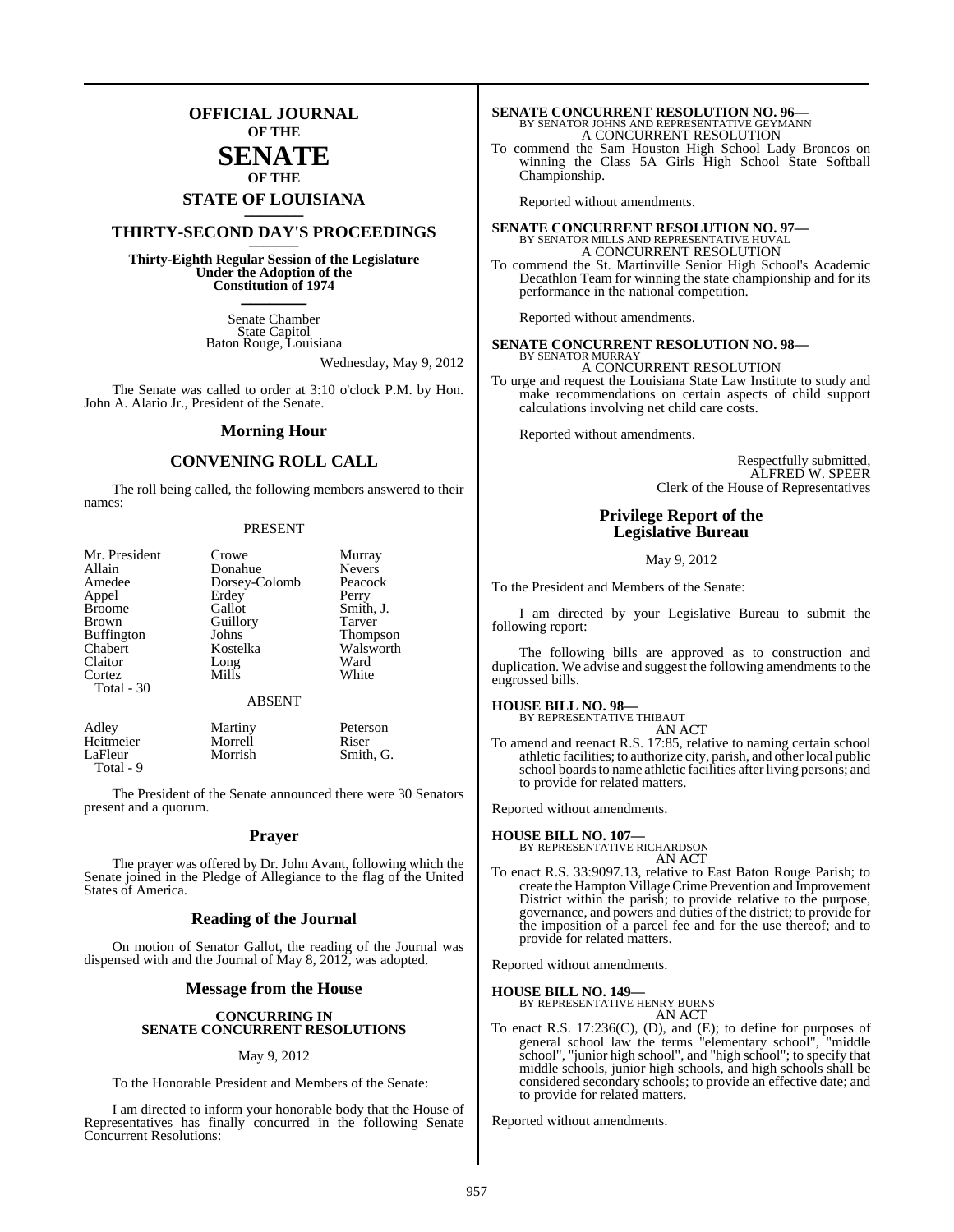## **Page 2 SENATE 32nd DAY'S PROCEEDINGS**

May 9, 2012

### **HOUSE BILL NO. 254—** BY REPRESENTATIVE BROSSETT

AN ACT

To enact R.S. 33:9091.19, relative to Orleans Parish; to create the Gentilly Terrace and Gardens Security District within the parish; to provide relative to the purpose, governance, and powers and duties of the district; to provide for the imposition of a parcel fee and for the use thereof; and to provide for related matters.

Reported without amendments.

## **HOUSE BILL NO. 273—** BY REPRESENTATIVE THOMPSON

AN ACT

To amend and reenact R.S. 17:3951(B)(14), relative to the College and Career Readiness Commission; to provide relative to commission membership; and to provide for related matters.

Reported without amendments.

## **HOUSE BILL NO. 414—** BY REPRESENTATIVE BARROW

AN ACT

To amend and reenact R.S.  $33:4574(B)(6)$  and  $(F)(1)(a)$  and  $(b)(v)$ ,  $4574.1.1(A)(6)$  and (L), and  $4574.16$ (introductory paragraph) and to repeal R.S. 33:4574.1.1(H), relative to East Baton Rouge Parish; to provide relative to the Baton Rouge Area Convention and Visitors Bureau; to change the name of the bureau; to provide for legislative intent; to direct the Louisiana State Law Institute to change the name of the bureau in other provisions of law; and to provide for related matters.

Reported with amendments.

#### **LEGISLATIVE BUREAU AMENDMENTS**

Amendments proposed by Legislative Bureau to Engrossed House Bill No. 414 by Representative Barrow

AMENDMENT NO. 1

On page 3, lines 17, 21 and 23, change "Riverside Centroplex Arena and Exhibition Center" to " Baton Rouge Rivercenter"

## **HOUSE BILL NO. 422—** BY REPRESENTATIVE ST. GERMAIN

AN ACT

To amend and reenact R.S.  $48:252(C)(1)$ , relative to the advertisement of public bids; to reduce the time period within which the Department of Transportation and Development can issue any addenda; and to provide for related matters.

Reported without amendments.

#### **HOUSE BILL NO. 430—**

BY REPRESENTATIVE BROSSETT AN ACT

To enact R.S. 33:4720.58.1, relative to Orleans Parish; to provide relative to the New Orleans Redevelopment Authority; to provide relative to the powers and duties of the authority; to authorize the authority to purchase adjudicated properties located within its territorial jurisdiction from political subdivisions of the state; to provide procedures for such purchases; to provide relative to the powers and duties of the state and its political subdivisions with regard to such purchases; to require the authority to submit reports regarding its purchases to certain legislative committees; and to provide for related matters.

Reported without amendments.

### **HOUSE BILL NO. 579—**

BY REPRESENTATIVE ORTEGO AN ACT

To amend and reenact R.S. 25:651(A) and to enact R.S. 25:651(D), relative to the Council for the Development of French in Louisiana; to provide for the official working language of the council and its employees; to authorize the council to use certain other designations or names; and to provide for related matters.

Reported without amendments.

#### **HOUSE BILL NO. 584—**

BY REPRESENTATIVE ST. GERMAIN AN ACT

To amend and reenact R.S. 32:706.2, relative to peace officers; to clarify whom is qualified to perform inspections for vehicle identification number; to provide for rules and regulations; and to provide for related matters.

Reported with amendments.

#### **LEGISLATIVE BUREAU AMENDMENTS**

Amendments proposed by Legislative Bureau to Engrossed House Bill No. 584 by Representative St. Germain

### AMENDMENT NO. 1

On page 1, line 2, following "clarify" and before "is" change "whom" to "who"

#### AMENDMENT NO. 2

On page 1, line 11, following  $"40:2402(3)(a)$ ," and before "who" delete "and"

#### AMENDMENT NO. 3

On page 1, line 14, following "fiduciary interest" and before "an" change"," to " $or$ "

#### **HOUSE BILL NO. 586—**

BY REPRESENTATIVE ST. GERMAIN AN ACT

To amend and reenact R.S. 32:405.1, relative to age requirements of Class "E" driver's license; to increase the age of which a person must submit a signed statement attesting to supervised driving practice; and to provide for related matters.

Reported without amendments.

#### **HOUSE BILL NO. 587—**

BY REPRESENTATIVE ST. GERMAIN

AN ACT To amend and reenact R.S. 32:414.2(B)(2)(a) and to enact R.S.  $32:414.2(A)(1)(d)(x)$ , relative to commercial driver disqualification; to provide that texting while driving a commercial motor vehicle is a serious traffic violation for commercial motor vehicle drivers; to provide for increased disqualification periods for commercial motor vehicle drivers found to have violated out-of-service orders; and to provide for related matters.

Reported without amendments.

#### **HOUSE BILL NO. 589—**

BY REPRESENTATIVE ST. GERMAIN AN ACT

To amend and reenact R.S. 32:408.1(2)(introductory paragraph) and to repeal R.S. 32:408.1(2)(a) through (e), relative to requiring third-party testers to comply with certain federal regulations and to obtain a surety bond; repeals minimum qualifications for third-party contracts; and to provide for related matters.

Reported without amendments.

#### **HOUSE BILL NO. 615—** BY REPRESENTATIVE ST. GERMAIN AN ACT

To amend and reenact R.S. 3:2571(A) and 2572, R.S. 30:2199(A), R.S. 33:7556,R.S. 36: 508(A), R.S. 38:17, 20, 23, 26(C), 31(2), 32(A) and (B)(introductory paragraph), 33, 34(A) and (B)(introductory paragraph), 84(B), 90.1(8), 90.4(A)(1)(introductory paragraph), (B)(1) and (2)(introductory paragraph), 90.7, 90.8, 90.12(B), 91, 226, 301(C)(2)(c), 306(C)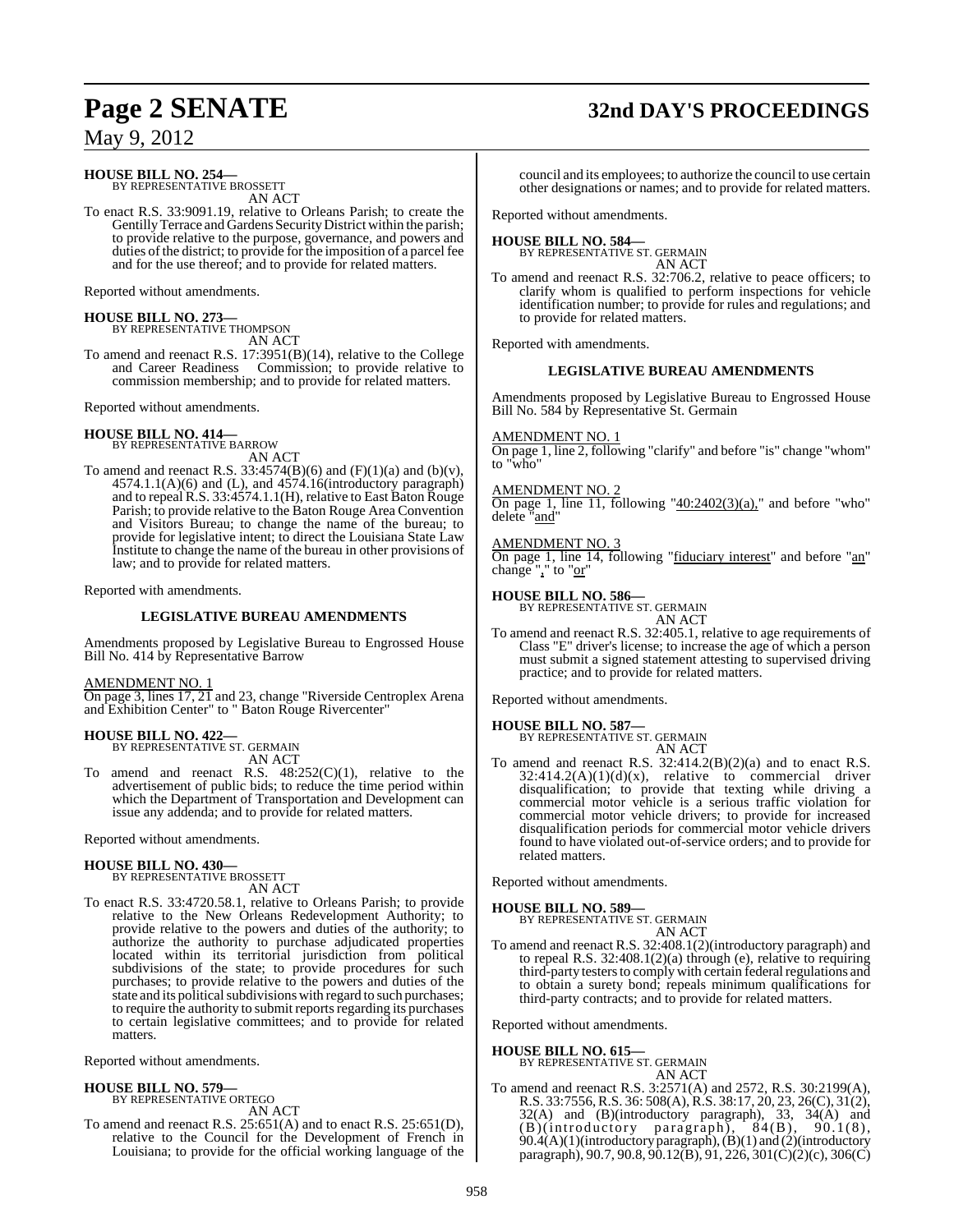## **32nd DAY'S PROCEEDINGS Page 3 SENATE**

# May 9, 2012

and (D), 307(A)(1) and (2), 315, 319, 338(B), 402(A), 491, 492, 511, 2044(5), 3074(A)(4), (D)(4) and (9)(c), 3086.24(H)(1), and 3306(B), and R.S. 40:1236.2(C)(4)(a)(v), relative to the Department of Transportation and Development; to reassign duties of offices within the Department of Transportation and Development; to rename the office of public works, hurricane flood protection and intermodal transportation, within the Department ofTransportation and Development; and to provide for related matters.

Reported with amendments.

#### **LEGISLATIVE BUREAU AMENDMENTS**

Amendments proposed by Legislative Bureau to Reengrossed House Bill No. 615 by Representative St. Germain

#### AMENDMENT NO. 1

On page 13, line 16, following "defined in" and before "R.S." delete "Paragraph (6) of"

AMENDMENT NO. 2

On page 13, line 17, at the beginning of the line and before "," change "38:2211" to "38:2211(A)(6)"

## **HOUSE BILL NO. 623—** BY REPRESENTATIVE ST. GERMAIN

AN ACT

To amend and reenact R.S. 48:390(B) and 390.1(A)(2) and to enact R.S. 48:390(I) and 390.1(D), relative to closure of railroad crossings; to require the Department of Transportation and Development to notify affected landowners prior to the closing of any railroad crossings; and to provide for related matters.

Reported with amendments.

#### **LEGISLATIVE BUREAU AMENDMENTS**

Amendments proposed by Legislative Bureau to Reengrossed House Bill No. 623 by Representative St. Germain

#### AMENDMENT NO. 1

On page 1, line 15, following "land" and before "is" change "which" to "that"

AMENDMENT NO. 2

On page 2, line 21, following "land" change "which" to "that"

#### AMENDMENT NO. 3

On page 2, line 27, at the beginning of the line and before "is within" change "<u>which</u>" to "that"

#### AMENDMENT NO. 4

On page 3, line 2, following "land" and before "is" change "which" to "that"

### **HOUSE BILL NO. 668—**

BY REPRESENTATIVE ST. GERMAIN AN ACT

To amend and reenact R.S. 32:403.4(A), relative to commercial motor vehicle drivers; to require persons applying for commercial driver's licenses to make certain certifications; and to provide for related matters.

Reported without amendments.

### **HOUSE BILL NO. 680—** BY REPRESENTATIVE ST. GERMAIN

AN ACT

To amend and reenact R.S. 48:36, relative to topographic mapping; to provide for mandatory development and maintenance of a statewide digital geospatial database; and to provide for related matters.

Reported without amendments.

#### **HOUSE BILL NO. 696—**

BY REPRESENTATIVE ST. GERMAIN AN ACT

To amend and reenactR.S. 15:587(A)(1)(e) and R.S. 32:408(A)(4)(b) and (d),  $(B)(2)$ (introductory paragraph) and  $(a)$ (ii) and  $(F)(1)$ and to enact R.S. 32:408.1(5) and  $414(K)(3)$ , relative to commercial motor vehicle driver's licenses; to provide for background checks; to provide for commercial motor vehicle driver's licenses tests matters; and to provide for related matters.

Reported without amendments.

#### **HOUSE BILL NO. 729—**

BY REPRESENTATIVES ROBIDEAUX, ADAMS, BARRAS, WESLEY<br>BISHOP, BROADWATER, GUILLORY, HAZEL, HOFFMANN, JOHNSON,<br>LORUSSO, THIBAUT, AND PATRICK WILLIAMS AN ACT

To enact Chapter 5 of Subtitle V of Title 47 of the Louisiana Revised Statutes of 1950, to be comprised of R.S. 47:4401, relative to corporation income and franchise taxes; to authorize the establishment of the Corporate Tax Apportionment Program and to provide for the administration thereof; to provide for certain definitions; to provide for contracts; to provide for certain eligibility requirements, limitations, and restrictions of such program; to prohibit the approval of certain contracts after a certain date; to provide with respect to applications; to authorize the promulgation of rules and regulations; to provide for an effective date; and to provide for related matters.

Reported without amendments.

#### **HOUSE BILL NO. 945—**

BY REPRESENTATIVES HENRY BURNS AND GREENE AN ACT

To amend and reenact R.S.  $17:3048.1(A)(1)(b)(i)$ ,  $(c)(i)$ ,  $(d)(i)$ , and  $(4)(a)(iii)$ ,  $(B)(3)(a)$ ,  $(P)(1)(c)$ ,  $(2)(b)$ ,  $(3)(b)$ , and  $(4)(b)$ ,  $(Q)(1)(d)$ , and  $(V)(1)(c)$ , relative to the Taylor Opportunity Program for Students; to provide for initial award eligibility and continuing eligibility for certain students who reenlist in the United States Armed Forces and maintain continuous active duty under certain circumstances; to extend the length of time required to claim or maintain an award for certain students on active duty under certain circumstances; to provide for applicability; to provide an effective date; and to provide for related matters.

Reported without amendments.

#### **HOUSE BILL NO. 1013—**

BY REPRESENTATIVES DANAHAY AND KLECKLEY AN ACT

To enact R.S. 13:5565 and R.S. 24:513(O), relative to the remittance of tax collections to public retirement systems; to provide relative to the responsibilities of tax collectors and the legislative auditor; to provide requirements; and to provide for related matters.

Reported without amendments.

### **HOUSE BILL NO. 1072—** BY REPRESENTATIVE HENRY

AN ACT

To amend and reenact R.S. 51:2454(B), relative to tax rebates; to provide for contracts under the Quality Jobs Program; to authorize contract renewals for certain franchises of the National Basketball Association; to provide for conditions of contract renewals; to provide for limitations; to provide for effectiveness; and to provide for related matters.

Reported without amendments.

Respectfully submitted, "JODY" AMEDEE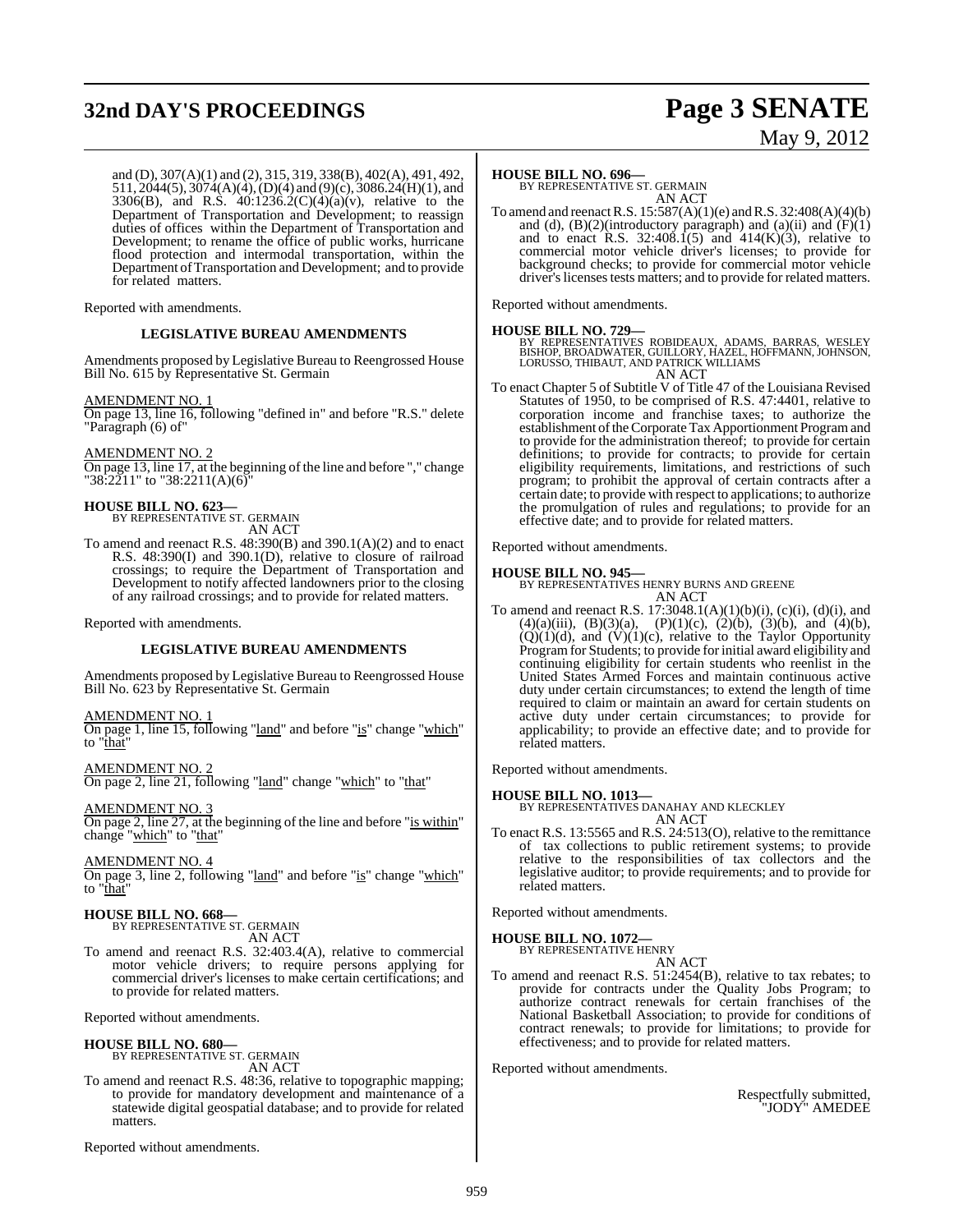## **Page 4 SENATE 32nd DAY'S PROCEEDINGS**

May 9, 2012

### **Adoption of Legislative Bureau Report**

On motion of Senator Amedee, the Legislative Bureau amendments were adopted and the Bills and Joint Resolutions were read by title and passed to a third reading.

#### **Introduction of Senate Resolutions**

#### **SENATE RESOLUTION NO. 111—** BY SENATOR MURRAY

A RESOLUTION

To express the sincere condolences of the Senate of the Legislature of Louisiana upon the death of Louis Donald Neveu, son, husband, father, brother, friend and Christian.

The resolution was read by title and placed on the Calendar for a second reading.

### **SENATE RESOLUTION NO. 112—** BY SENATOR WALSWORTH

A RESOLUTION

To commend Adrian DeLukie on his ninetieth birthday, for a life well lived, and for his brave and faithful service to his country, state and community.

The resolution was read by title and placed on the Calendar for a second reading.

### **Introduction of Senate Concurrent Resolutions**

### **SENATE CONCURRENT RESOLUTION NO. 102—** BY SENATOR MILLS

A CONCURRENT RESOLUTION

To commend Breaux Bridge High School for placing second in the Louisiana High School Technology Challenge.

The resolution was read by title and placed on the Calendar for a second reading.

#### **SENATE CONCURRENT RESOLUTION NO. 103—** BY SENATOR DONAHUE

A CONCURRENT RESOLUTION

To urge and request the Chairman of the Senate Committee on Finance and two members from Finance appointed by the President, the Chairman of the House Appropriations Committee and two members from Appropriations appointed by the Speaker, the Chairman of the Senate Committee on Revenue and Fiscal Affairs and two members from the Senate Committee on Revenue and Fiscal Affairs appointed by the President, and the Chairman of the House Committee on Ways and Means and two members from the House Committee on Ways and Means, appointed by the Speaker, and the President of the Senate and Speaker of the House to meet and to function as a commission to study Louisiana revenue laws with respect to Louisiana's exemptions, credits, rebates, and other tax preference expenditures, identify the low-performing or antiquated tax preference expenditures and recommend their temporary or permanent reduction or elimination, and report its findings and recommendations.

The resolution was read by title and placed on the Calendar for a second reading.

#### **Senate Resolutions on Second Reading**

#### **SENATE RESOLUTION NO. 108—** BY SENATOR PETERSON

A RESOLUTION

To commend the U.S.-Angola Chamber of Commerce for its contribution in strengthening ties of friendship and trade between Angola and the state of Louisiana.

On motion of Senator Peterson the resolution was read by title and adopted.

### **SENATE RESOLUTION NO. 109—** BY SENATOR MURRAY

A RESOLUTION

To request the Louisiana State Law Institute to study the laws regarding sheriff's tax sales in Orleans Parish and make recommendations relative to the feasibility of establishing a more expeditious process.

On motion of Senator Murray the resolution was read by title and adopted.

#### **SENATE RESOLUTION NO. 110—**

BY SENATOR MORRELL A RESOLUTION

To establish and provide for the Behavior Analysts Licensure and Regulation Study Commission to study the licensure and regulation of behavior analysts and to report on the baseline framework for such licensure and regulation on or before December 31, 2012.

The resolution was read by title and referred by the President to the Committee on Senate and Governmental Affairs.

#### **Senate Concurrent Resolutions on Second Reading**

#### **SENATE CONCURRENT RESOLUTION NO. 100—**

BY SENATORS BROWN, AMEDEE, GARY SMITH AND WARD AND<br>REPRESENTATIVES BERTHELOT, GAINES, HARRISON, LAMBERT,<br>MILLER, PRICE, SCHEXNAYDER, ST. GERMAIN, THIBAUT AND WILLMOTT

#### A CONCURRENT RESOLUTION

To establish the River Region Caucus of the Louisiana Senate and the Louisiana House of Representatives and to provide relative to the caucus.

The resolution was read by title and referred by the President to the Committee on Senate and Governmental Affairs.

#### **SENATE CONCURRENT RESOLUTION NO. 101—** BY SENATOR HEITMEIER

#### A CONCURRENT RESOLUTION

To declare the month of May as "National Military Appreciation Month" in Louisiana.

The concurrent resolution was read by title. Senator Adley moved to adopt the Senate Concurrent Resolution.

### **ROLL CALL**

The roll was called with the following result:

#### YEAS

| Mr. President     | Crowe         | Murray        |
|-------------------|---------------|---------------|
| Allain            | Donahue       | <b>Nevers</b> |
| Amedee            | Dorsey-Colomb | Peacock       |
| Appel             | Erdey         | Perry         |
| <b>Broome</b>     | Gallot        | Smith, J.     |
| <b>Brown</b>      | Guillory      | Tarver        |
| <b>Buffington</b> | Johns         | Thompson      |
| Chabert           | Kostelka      | Walsworth     |
| Claitor           | Long          | Ward          |
| Cortez            | Mills         | White         |
| Total - $30$      |               |               |

NAYS

Total - 0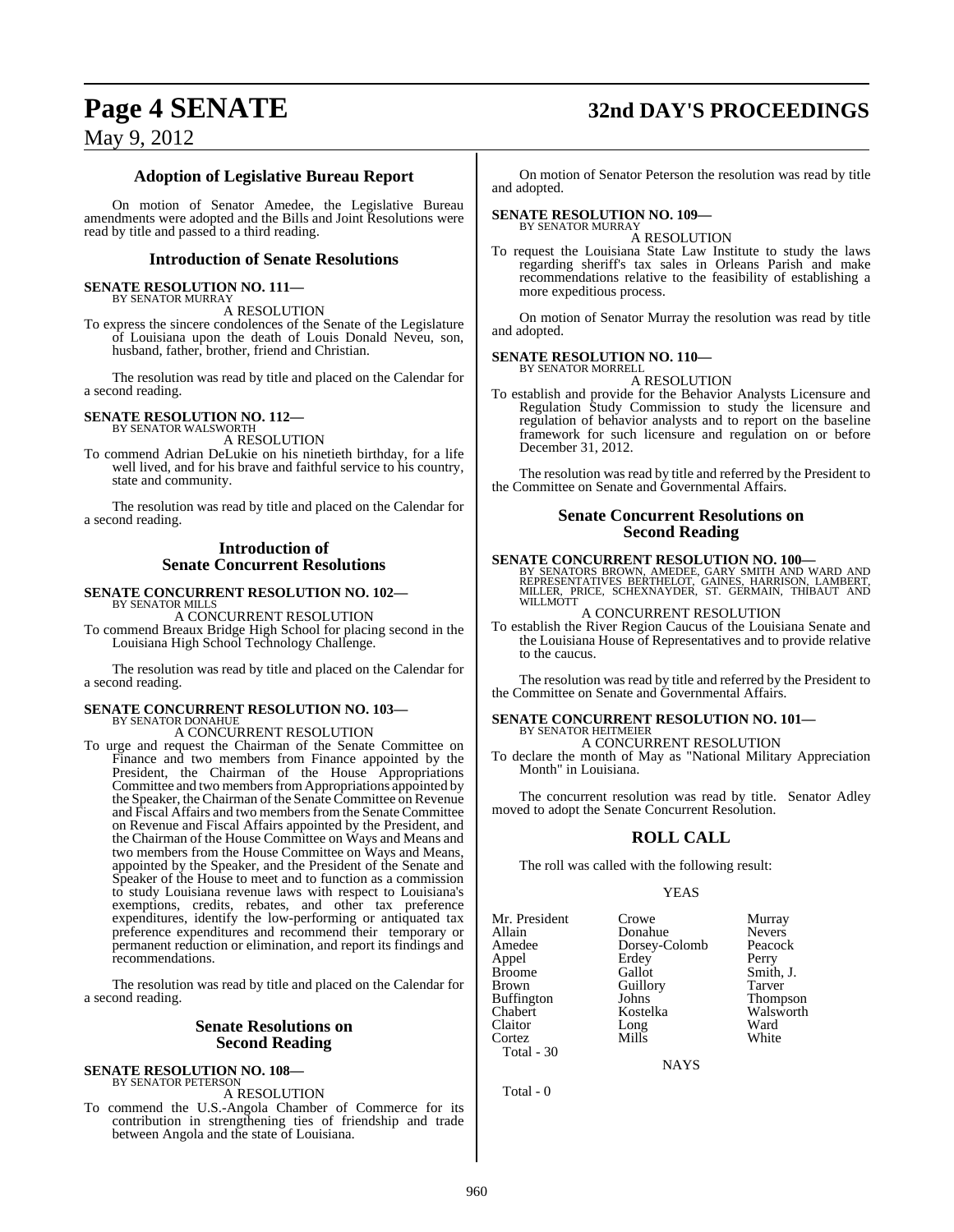## **32nd DAY'S PROCEEDINGS Page 5 SENATE**

#### ABSENT

| Adley     | Martiny | Peter |
|-----------|---------|-------|
| Heitmeier | Morrell | Riser |
| LaFleur   | Morrish | Smith |
| Total - 9 |         |       |

The Chair declared the Senate adopted the Senate Concurrent Resolution and ordered it sent to the House.

#### **Message from the House**

#### **ASKING CONCURRENCE IN HOUSE BILLS AND JOINT RESOLUTIONS**

#### May 8, 2012

To the Honorable President and Members of the Senate:

I am directed to inform your honorable body that the House of Representatives has finally passed and asks your concurrence in the following House Bills and Joint Resolutions:

| <b>HB NO. 10</b>   | <b>HB NO. 421</b>  | <b>HB NO. 468</b> |
|--------------------|--------------------|-------------------|
| HB NO. 566         | <b>HB NO. 705</b>  | <b>HB NO. 781</b> |
| <b>HB NO. 911</b>  | <b>HB NO. 1034</b> | HB NO. 1129       |
| <b>HB NO. 1207</b> | <b>HB NO. 1208</b> |                   |

Respectfully submitted, ALFRED W. SPEER Clerk of the House of Representatives

Peterson<br>Riser

Smith, G.

#### **House Bills and Joint Resolutions on First Reading**

#### **HOUSE BILL NO. 10—**

BY REPRESENTATIVES LIGI, ABRAMSON, ADAMS, ARNOLD,<br>BILLIOT, STUART BISHOP, BROADWATER, BROSSETT, BURFORD,<br>TIMBURNS,CHAMPAGNE, CHANEY, DANAHAY, DIXON, EDWARDS,<br>GAINES, GAROFALO, GISCLAIR, GUINN, HARRIS, HARRISON,<br>HAVARD, HEN

#### AN ACT

To amend and reenact the heading of Subpart L of Part II of Chapter 4 of Subtitle I of Title 11 of the Louisiana Revised Statutes of 1950 and to enact R.S. 11:293, relative to retirement benefits; to provide relative to public servants who are members, former members, or retirees of public retirement systems; to provide relative to forfeiture of a portion of retirement benefits by such persons who are convicted of certain felonies related to their offices; to provide relative to amounts awarded to spouses or dependents; to provide relative to restitution; to provide relative to the rights of spouses and former spouses; to provide relative to the employer and employee contributions made on behalf of such persons; to require the Department of Public Safety and Corrections and the secretary of state to report such officerelated felonies; and to provide for related matters.

The bill was read by title and placed on the Calendar for a second reading.

## **HOUSE BILL NO. 421—** BY REPRESENTATIVE ST. GERMAIN

AN ACT

To amend and reenact R.S.  $32:2(A)(2)$  and to enact R.S.  $32:2(A)(3)$ , relative to rules, regulations, and orders of the Department of Transportation and Development; to remove certain requirements for filing certain regulations in clerks of court offices; to remove specific requirements for references; to provide for effectiveness of certain orders issued by the

#### Department of Transportation and Development; and to provide for related matters.

The bill was read by title and placed on the Calendar for a second reading.

**HOUSE BILL NO. 468—** BY REPRESENTATIVES ABRAMSON AND THOMPSON AN ACT

To amend and reenact Civil Code Articles 689, 690, 691, 692, 694, and 705 and to enact Civil Code Article 696.1, relative to rights and servitudes of passage; to provide for the right of passage for utilities; to provide for limitations and locations of a servitude of passage; to provide for definitions; and to provide for related matters.

The bill was read by title and placed on the Calendar for a second reading.

#### **HOUSE BILL NO. 566—**

BY REPRESENTATIVE BROSSETT AN ACT

To enact R.S. 15:542(F)(4), relative to sex offender registration and notification requirements; to authorize certain persons convicted of crime against nature to petition the court to be relieved of sex offender registration and notification requirements; to provide for exceptions; to provide for procedures; and to provide for related matters.

The bill was read by title and placed on the Calendar for a second reading.

### **HOUSE BILL NO. 705—** BY REPRESENTATIVE HOFFMANN

AN ACT

To amend and reenact R.S. 17:81(Q)(2)(c), to provide relative to the reporting of certain electronic communication between an employee at a public elementary or secondary school and a student enrolled at that school; to provide relative to the manner and frequency of reporting certain communication that is made or received by an employee using a means other than one provided by or made available by the school system; to provide guidelines; to provide applicability; to provide an effective date; and to provide for related matters.

The bill was read by title and placed on the Calendar for a second reading.

### **HOUSE BILL NO. 781—** BY REPRESENTATIVE PYLANT

AN ACT To amend and reenact R.S.  $32:666(A)(1)(a)(i)$ ,  $(2)(introducing$ paragraph), and (3), relative to chemical tests for suspected drunken drivers; to provide for the administration of multiple chemical tests; and to provide for related matters.

The bill was read by title and placed on the Calendar for a second reading.

### **HOUSE BILL NO. 911—** BY REPRESENTATIVE FOIL

AN ACT

To amend and reenact the heading of Part II of Chapter 43 of Title 17 of the Louisiana Revised Statutes of 1950 and R.S. 17:4031(A), (B), and (E), relative to the School Choice Pilot Program for Certain Students with Exceptionalities; to remove the limitation that the programbe a two-year pilot program; to provide relative to student eligibility; to remove certain reporting requirements; and to provide for related matters.

The bill was read by title and placed on the Calendar for a second reading.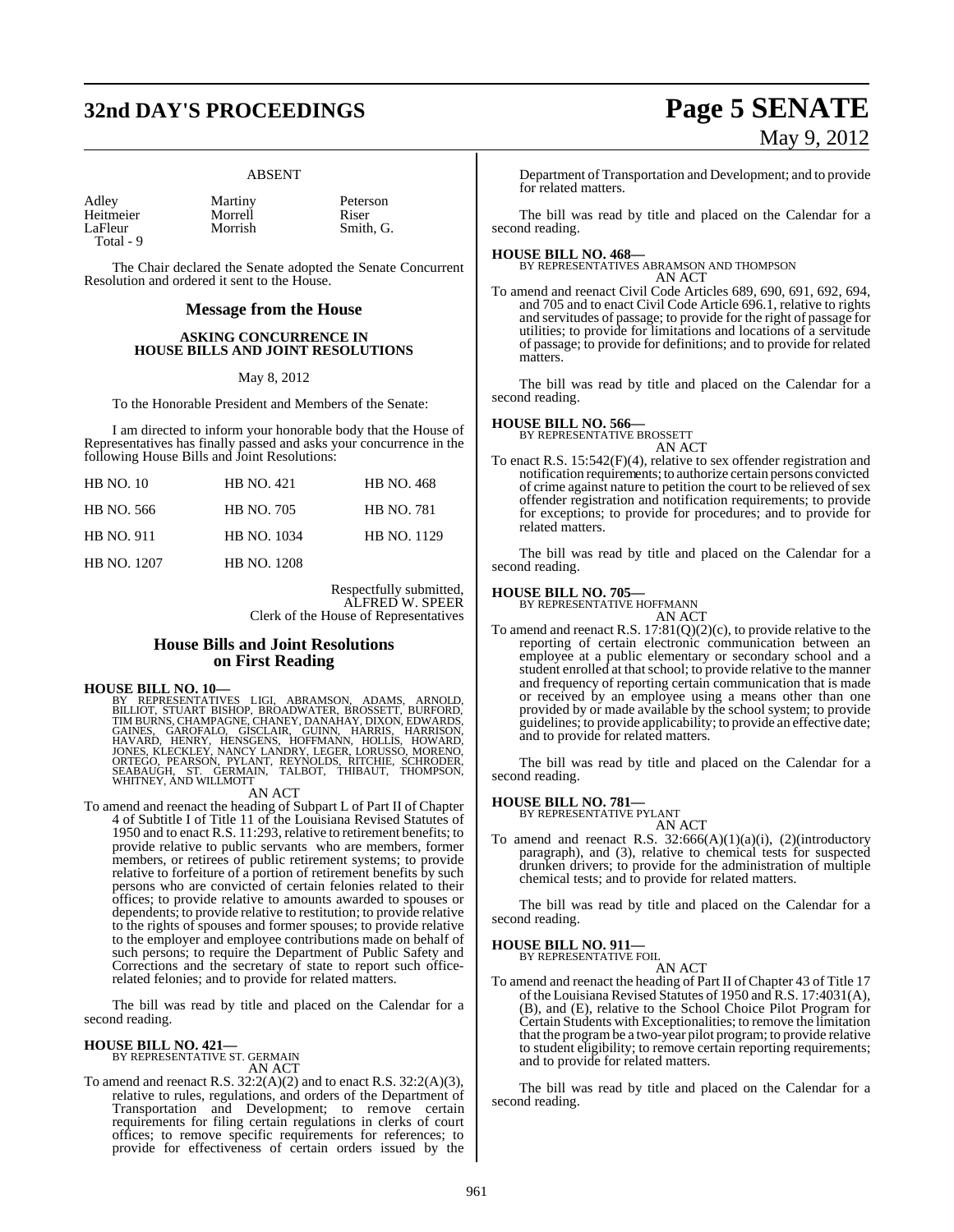## **Page 6 SENATE 32nd DAY'S PROCEEDINGS**

### May 9, 2012

#### **HOUSE BILL NO. 1034—** BY REPRESENTATIVE FOIL

AN ACT

To amend and reenact R.S. 42:1102(18)(b), relative to the application of the Code of Governmental Ethics to certain persons; to provide an exception to the definition of "public employee" for persons who performspecified, limited contractualservices; and to provide for related matters.

The bill was read by title and placed on the Calendar for a second reading.

#### **HOUSE BILL NO. 1129—** BY REPRESENTATIVE HODGES

AN ACT

To amend and reenact R.S.  $38:2212(A)(1)(b)(ii)(bb)$  and  $(3)(c)(ii)$ , relative to public bids; requires lowest bidders on certain contracts to submit certain documentation and information within a certain time; and to provide for related matters.

The bill was read by title and placed on the Calendar for a second reading.

### **HOUSE BILL NO. 1207— (Substitute for HouseBill No. 604 by**

**Representative Harrison)** BY REPRESENTATIVES HARRISON, DOVE, AND WHITNEY AND SENATOR CHABERT

AN ACT

To enact R.S. 51:1422, relative to unfair and deceptive trade practices; to prohibit misrepresentation regarding the provision of local television service; to provide for exceptions; to provide for violations; and to provide for related matters.

The bill was read by title and placed on the Calendar for a second reading.

### **HOUSE BILL NO. 1208— (Substitute for House Bill No. 840 by Representative Thompson)**<br>BY REPRESENTATIVE THOMPSON

AN ACT

To amend and reenact R.S. 9:315.47 and to enact R.S. 9:315.46(C) and (D), relative to the suspension of licenses for failure to pay child support; to provide for modification or lifting of suspensions for partial compliance; to provide for a court order lifting the suspension of a license in certain circumstances; to provide for reinstatement of licenses for partial compliance; and to provide for related matters.

The bill was read by title and placed on the Calendar for a second reading.

#### **House Bills and Joint Resolutions on Second Reading**

#### **HOUSE BILL NO. 9—**

BY REPRESENTATIVES LIGI AND CHAMPAGNE A JOINT RESOLUTION

Proposing to add Article X, Section 29(G) of the Constitution of Louisiana, to provide relative to public retirement systems and persons in such systems; to provide for legislative authority with respect to the forfeiture of retirement benefits by persons who are convicted of certain felonies; to provide for submission of the proposed amendment to the electors; and to provide for related matters.

The bill was read by title and referred by the President to the Committee on Retirement.

### **HOUSE BILL NO. 321—** BY REPRESENTATIVE FANNIN

AN ACT

To amend and reenact R.S. 42:1170(A)(3), relative to mandatory ethics education and training; to exempt uncompensated volunteer firemen and uncompensated auxiliary or reserve law enforcement officers from such education and training; and to provide for related matters.

The bill was read by title and referred by the President to the Committee on Senate and Governmental Affairs.

### **HOUSE BILL NO. 529—** BY REPRESENTATIVE BARROW

AN ACT

To amend and reenact R.S. 49:968(B)(24), relative to administrative procedure; to require agencies to send certain notifications and reports to legislators regarding certain proposed rule or fee changes; and to provide for related matters.

The bill was read by title and referred by the President to the Committee on Senate and Governmental Affairs.

#### **HOUSE BILL NO. 720—**

BY REPRESENTATIVES LEGER AND GAROFALO AN ACT

To enact Chapter 26 of Subtitle III of Title 39 of the Louisiana Revised Statutes of 1950, to be comprised of R.S. 39:2201 through 2204, relative to certain contracts for public works by the Office of Coastal Protection and Restoration and political subdivisions; to provide definitions; to provide for requirements for bidding and proposals; to provide for duties of the Louisiana Workforce Commission; to provide for agreements; to require reporting; and to provide for related matters.

The bill was read by title and referred by the President to the Committee on Natural Resources.

### **HOUSE BILL NO. 756—**



To amend and reenact R.S. 44:4(16)(introductory paragraph) and to enact R.S. 44:4(16)(e) through (g), relative to public records; to provide relative to records of boards or institutions of higher learning; to exempt certain records from the Public Records Law; to provide for effectiveness; and to provide for related matters.

The bill was read by title and referred by the President to the Committee on Senate and Governmental Affairs.

#### **HOUSE BILL NO. 767—**

BY REPRESENTATIVE GIROD JACKSON AN ACT

To amend and reenact R.S. 13:477(24) and 621.24, relative to the Twenty-Fourth Judicial District; to provide for election sections for the Twenty-Fourth Judicial District; to provide for the assignment of judgeships for election purposes; to provide for the election of judges; to provide for effectiveness; and to provide for related matters.

The bill was read by title and referred by the President to the Committee on Senate and Governmental Affairs.

### **HOUSE BILL NO. 768—**

BY REPRESENTATIVE TIM BURNS AN ACT

To amend and reenact R.S. 4:144(A), R.S. 9:2341(E)(4), R.S. 17:1453(A) and (D), 1831(A) and (B), 1851(B), 2503(C)(1), and 3121(B), R.S. 24:973.1(B)(1)(a)(i), R.S. 25:845(B)(7), R.S.  $27:211(A)(1)$  and (C), R.S.  $30:2503(A)(2)(h)$ , R.S.  $37:1432(A)$ and 2165(A), R.S. 39:99.5(A) and 99.29(A), and R.S. 40:1236.25(A), relative to membership on various boards, commissions, and like entities; to provide with respect to the number and locale of members appointed based on congressional districts as of January 2013; to adjust or create a membership at large to retain the existing number of members on each board or commission; to provide transitional provisions; and to provide for related matters.

The bill was read by title and referred by the President to the Committee on Senate and Governmental Affairs.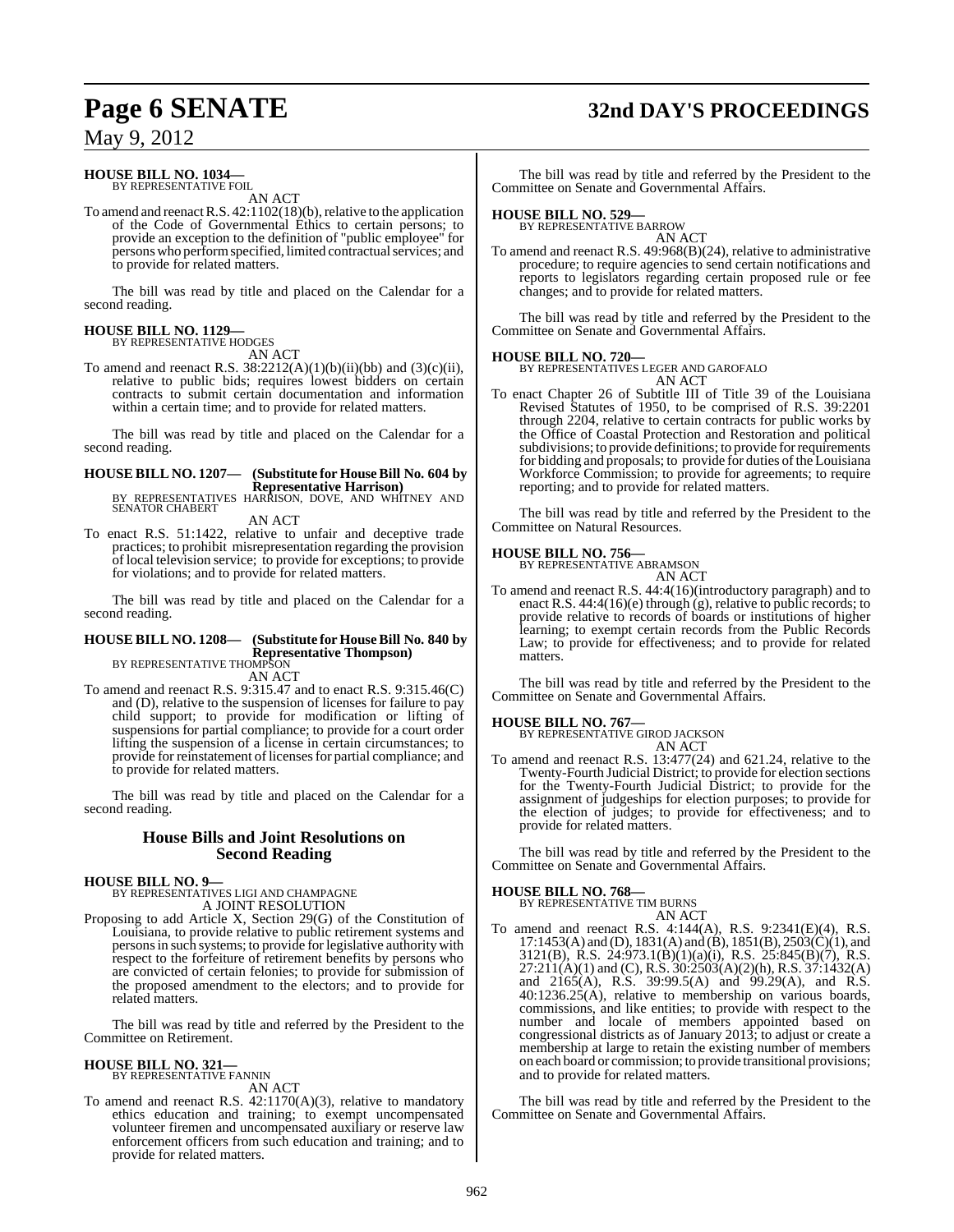## **32nd DAY'S PROCEEDINGS Page 7 SENATE**

# May 9, 2012

### **HOUSE BILL NO. 823—** BY REPRESENTATIVE GREENE

AN ACT

To amend and reenact R.S. 37:3415.3(B)(10) and (11), 3415.13, and 3415.21 and to enact R.S. 37:3415.2(11), (12), and (13), 3415.3(C) and (D), and 3415.15, relative to real estate appraisals; to define certain terms; to require an appraiser's license to perform appraisal reviews; to provide that administrative reviews of an appraisal do not require an appraiser's license; to require a surety bond; to provide for the competency of appraisers; to provide for customary and reasonable fees for appraisers; to provide for disclosure of fees paid to appraisers by appraisal management companies; to provide for the disclosure of administration fees charged by appraisal management companies; to require that administrative rules receive affirmative approval from the Louisiana Legislature; to repeal an outdated grandfathering clause; to provide for applicability; to provide for an effective date; and to provide for related matters.

The bill was read by title and referred by the President to the Committee on Commerce, Consumer Protection, and International **Affairs** 

### **HOUSE BILL NO. 1014—** BY REPRESENTATIVE HOFFMANN

- AN ACT
- To amend and reenact R.S. 37:3397(B)(4), 3401(D), 3410, 3415.3(B)(10) and (11), 3415.13, and 3415.21 and to enact R.S. 37:3415.2(11), (12), and (13), 3415.3(C) and (D), and 3415.15, relative to real estate appraisals; to repeal the maximum time an individual may hold a real estate appraiser trainee license; to provide for reciprocity for real estate appraiser licenses; to define certain terms; to require an appraiser's license to perform appraisal reviews; to provide that administrative reviews of an appraisal do notrequire an appraiser'slicense; to require a surety bond; to provide for the competency of appraisers; to provide for customary and reasonable fees for appraisers; to provide for disclosure of fees paid to appraisers by appraisal management companies; to provide for the disclosure of administration fees charged by appraisal management companies; to require that administrative rules receive affirmative approval from the Louisiana Legislature; to repeal an outdated grandfathering clause; to provide for applicability; to provide for an effective date; and to provide for related matters.

The bill was read by title and referred by the President to the Committee on Commerce, Consumer Protection, and International Affairs.

#### **HOUSE BILL NO. 1016—**

BY REPRESENTATIVE POPE AN ACT

To amend and reenact R.S. 46:1409(A), 1413(N), and 1414 and to enact R.S.  $46:1409(B)(10)$  and  $1413(A)(7)$ , relative to child day care; to provide for rules, regulations, and standards for licensed day care centers; to provide for certain duties of the Department of Children and Family Services relative to regulation of day care centers; to provide for requirements of the Louisiana Advisory Council on Child Care and Early Education; and to provide for related matters.

The bill was read by title and referred by the President to the Committee on Health and Welfare.

## **HOUSE BILL NO. 1092—** BY REPRESENTATIVE FANNIN

AN ACT

To amend and reenact R.S. 47:1621(D)(1), relative to the payment of tax refunds; to authorize the payment of refunds for overpayments by means of a debit card under certain circumstances; and to provide for related matters.

The bill was read by title and referred by the President to the Committee on Revenue and Fiscal Affairs.

#### **HOUSE BILL NO. 1100—**

BY REPRESENTATIVE BURRELL AN ACT

To amend and reenact R.S. 14:19(C) and (D) and 20(C) and (D), relative to the use of force, violence, or deadly force in certain circumstances; to authorize the finder of fact to consider pursuit in circumstances where force, violence, or deadly force may be used; and to provide for related matters.

The bill was read by title and referred by the President to the Committee on Judiciary C.

### **HOUSE BILL NO. 1102—**

BY REPRESENTATIVE LIGI AN ACT

To enact R.S. 47:1508(B)(30), relative to the Department of Revenue; to authorize the disclosure of certain taxpayer information to the Louisiana Clerks of Court Association; to restrict the use of such information; and to provide for related matters.

The bill was read by title and referred by the President to the Committee on Revenue and Fiscal Affairs.

## **HOUSE BILL NO. 1103—** BY REPRESENTATIVE LEGER

AN ACT To amend and reenact R.S. 33:130.842(A) and to enact R.S. 33:130.845(10), relative to the Louisiana Sports and Entertainment District; to revise the boundaries of the district; to provide procedures regarding the dedication of certain state of Louisiana sales tax increments for district purposes; and to provide for related matters.

The bill was read by title and referred by the President to the Committee on Local and Municipal Affairs.

#### **HOUSE BILL NO. 1173—** BY REPRESENTATIVE CARTER

AN ACT

To amend and reenact R.S. 17:43, 46(A)(1)(b), (B), (D), (E)(1),  $(2)(d)$ , and  $(4)(b)$  and  $(c)$ ,  $(G)(1)(a)(iii)$ ,  $(I)$ ,  $(N)(2)$ ,  $(P)$ , and  $(Q)$ ,  $47(A)$ , (B), and (D)(1)(a) and (6)(a), (b), (c), and (d), 48(A) and (B), 49(A) and (B), 348(A) and (B), and 1945 and R.S.  $36:642(C)(1)$  and  $648.1$ , to enact R.S. 17:46(A)(1)(c), and to repeal R.S. 17:4.1, 348(D) and (E), and  $1945(\dot{C})(4)$  and (5), provides relative to special education; provides relative to the administration and supervision of Louisiana special schools and programs; and to provide for related matters.

The bill was read by title and referred by the President to the Committee on Education.

### **House Concurrent Resolutions on Second Reading**

#### **HOUSE CONCURRENT RESOLUTION NO. 96—** BY REPRESENTATIVE SIMON

A CONCURRENT RESOLUTION To urge and request the Department of Health and Hospitals to study means by which to expand access by Louisianians to telehealth services and to report its findings to the legislative committees on health and welfare.

The resolution was read by title. Senator Crowe moved to concur in the House Concurrent Resolution.

### **ROLL CALL**

The roll was called with the following result:

#### YEAS

Mr. President Dorsey-Colomb Peacock Allain Erdey Perry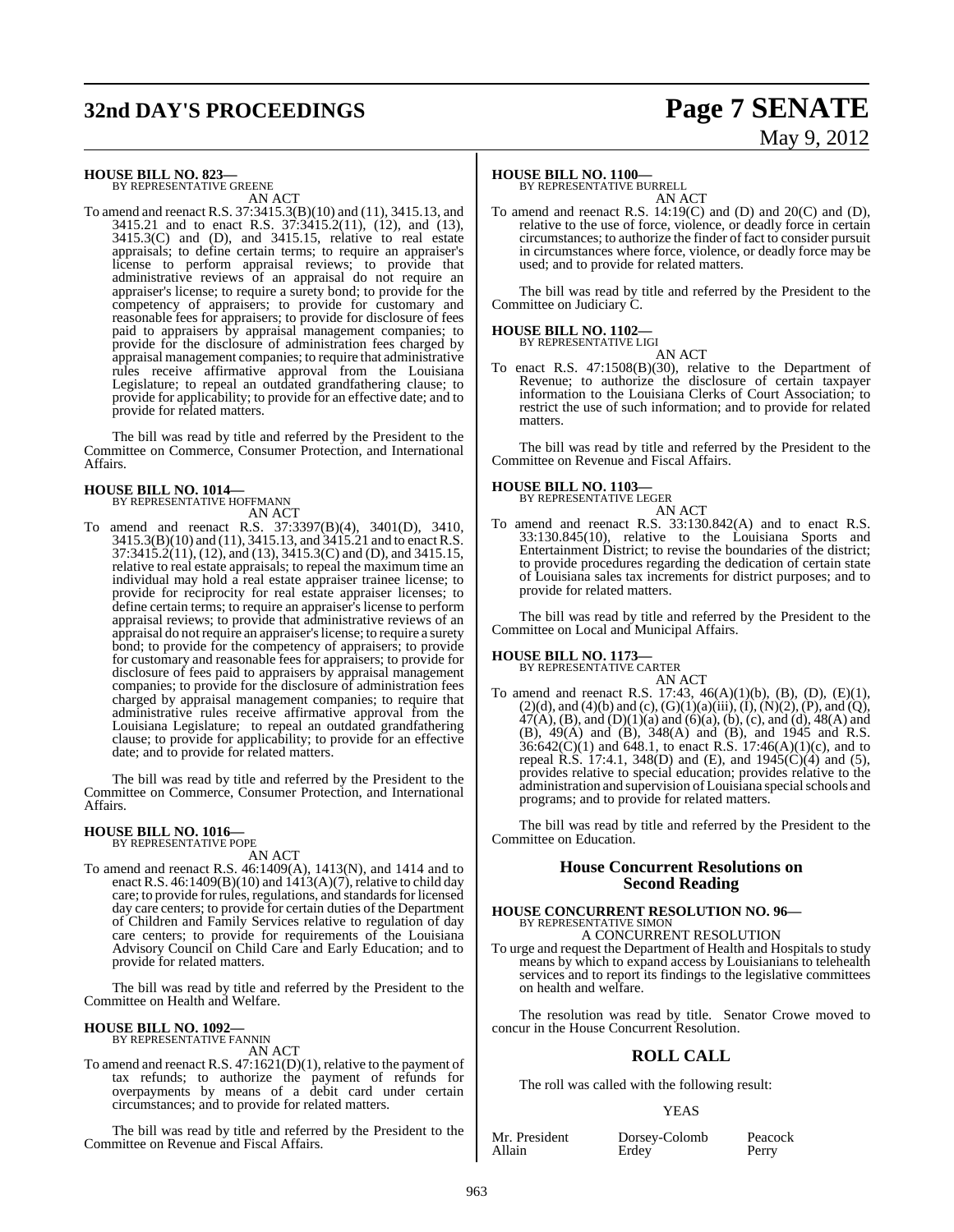| Amedee            | Gallot                     | Peterson                 |
|-------------------|----------------------------|--------------------------|
| Appel             | Guillory                   | Riser                    |
| <b>Broome</b>     | Johns                      | Smith, J.                |
| <b>Brown</b>      | Kostelka                   | Tarver                   |
| <b>Buffington</b> | Long                       | <b>Thompson</b>          |
| Chabert           | Martiny                    | Walsworth                |
| Claitor           | Mills                      | Ward                     |
| Cortez            | Morrish                    | White                    |
| Crowe             | Murray                     |                          |
| Donahue           | <b>Nevers</b>              |                          |
| Total - 34        |                            |                          |
|                   | <b>NAYS</b>                |                          |
| Total - 0         |                            |                          |
|                   | <b>ABSENT</b>              |                          |
| $A$ $Alax$        | $L_{\alpha}$ $E1_{\alpha}$ | $C_{\text{max}}$ ith $C$ |

| Adley     | LaFleur | Smith, G. |
|-----------|---------|-----------|
| Heitmeier | Morrell |           |
| Total - 5 |         |           |

The Chair declared the Senate concurred in the House Concurrent Resolution and ordered it returned to the House.

#### **HOUSE CONCURRENT RESOLUTION NO. 128—** BY REPRESENTATIVE LEGER

### A CONCURRENT RESOLUTION

To urge and request the Department of Transportation and Development to study the effects of hydrokinetic turbines on infrastructure and to report the results to the House Committee on Transportation, Highways and Public Works, the House Committee on Natural Resources and Environment, the Senate Committee on Transportation, Highways and Public Works, and the Senate Committee on Natural Resources prior to the convening of the 2013 Regular Session of the Legislature of Louisiana.

The resolution was read by title and referred by the President to the Committee on Transportation, Highways and Public Works.

#### **HOUSE CONCURRENT RESOLUTION NO. 130—** BY REPRESENTATIVE WILLMOTT

A CONCURRENT RESOLUTION

To recognize the week of May 6 through 12, 2012, as National Nurses Week in Louisiana.

The resolution was read by title. Senator Martiny moved to concur in the House Concurrent Resolution.

### **ROLL CALL**

The roll was called with the following result:

#### YEAS

| Mr. President<br>Allain<br>Amedee<br>Appel<br><b>Broome</b><br><b>Brown</b><br><b>Buffington</b><br>Chabert<br>Claitor<br>Cortez<br>Crowe<br><b>Total - 33</b> | Donahue<br>Dorsey-Colomb<br>Erdey<br>Gallot<br>Guillory<br>Johns<br>Kostelka<br>Long<br>Martiny<br>Morrish<br>Murray<br><b>NAYS</b> | <b>Nevers</b><br>Peacock<br>Perry<br>Peterson<br>Riser<br>Smith, J.<br>Tarver<br><b>Thompson</b><br>Walsworth<br>Ward<br>White |
|----------------------------------------------------------------------------------------------------------------------------------------------------------------|-------------------------------------------------------------------------------------------------------------------------------------|--------------------------------------------------------------------------------------------------------------------------------|
| Total $-0$                                                                                                                                                     | <b>ABSENT</b>                                                                                                                       |                                                                                                                                |

Total - 6

## Adley LaFleur Morrell<br>
Heitmeier Mills Smith (

## **Page 8 SENATE 32nd DAY'S PROCEEDINGS**

The Chair declared the Senate concurred in the House Concurrent Resolution and ordered it returned to the House.

### **HOUSE CONCURRENT RESOLUTION NO. 131—** BY REPRESENTATIVE LOPINTO

A CONCURRENT RESOLUTION

To urge and request the Louisiana State Law Institute to study the testamentary disposition of the right to bring a survival action pursuant to Civil Code Article 2315.1 and to report its findings and recommendations in the form of specific proposed legislation to the legislature on or before January 1, 2013.

The resolution was read by title and referred by the President to the Committee on Judiciary A.

#### **HOUSE CONCURRENT RESOLUTION NO. 132—** BY REPRESENTATIVE HO

A CONCURRENT RESOLUTION

To express support for the people of Israel and for their right to live in freedom and to defend themselves, to recognize the longstanding friendship between the people of Israel and the people of Louisiana, and to extend best wishes to the people of Israel for peace, security, and prosperity.

The resolution was read by title and referred by the President to the Committee on Senate and Governmental Affairs.

### **HOUSE CONCURRENT RESOLUTION NO. 133—** BY REPRESENTATIVE SIMON AND SENATOR HEITMEIER A CONCURRENT RESOLUTION

To recognize Wednesday, May 9, 2012, as Louisiana Primary Care Association Day at the legislature.

The resolution was read by title. Senator Crowe moved to concur in the House Concurrent Resolution.

### **ROLL CALL**

The roll was called with the following result:

#### YEAS

| Mr. President<br>Allain<br>Amedee<br>Appel<br>Broome<br>Brown<br>Buffington<br>Chabert<br>Cortez | Dorsey-Colomb<br>Erdey<br>Gallot<br>Guillory<br>Johns<br>Kostelka<br>Long<br>Martiny<br>Mills | <b>Nevers</b><br>Peacock<br>Perry<br>Peterson<br>Riser<br>Smith, J.<br>Tarver<br>Thompson<br>Walsworth |
|--------------------------------------------------------------------------------------------------|-----------------------------------------------------------------------------------------------|--------------------------------------------------------------------------------------------------------|
| Crowe<br>Donahue<br>Total - 33<br>Total - 0                                                      | Morrish<br>Murray<br><b>NAYS</b>                                                              | Ward<br>White                                                                                          |
| Adley                                                                                            | <b>ABSENT</b><br>Heitmeier                                                                    | Morrell                                                                                                |
| Claitor                                                                                          | LaFleur                                                                                       | Smith, G.                                                                                              |

The Chair declared the Senate concurred in the House Concurrent Resolution and ordered it returned to the House.

#### **HOUSE CONCURRENT RESOLUTION NO. 134—** BY REPRESENTATIVE FOIL A CONCURRENT RESOLUTION

To urge and request the Louisiana State Law Institute to study procedures relative to the abandonment of civil actions and to report its findings and recommendations to the legislature on or before January 1, 2014.

Total - 6

Smith, G.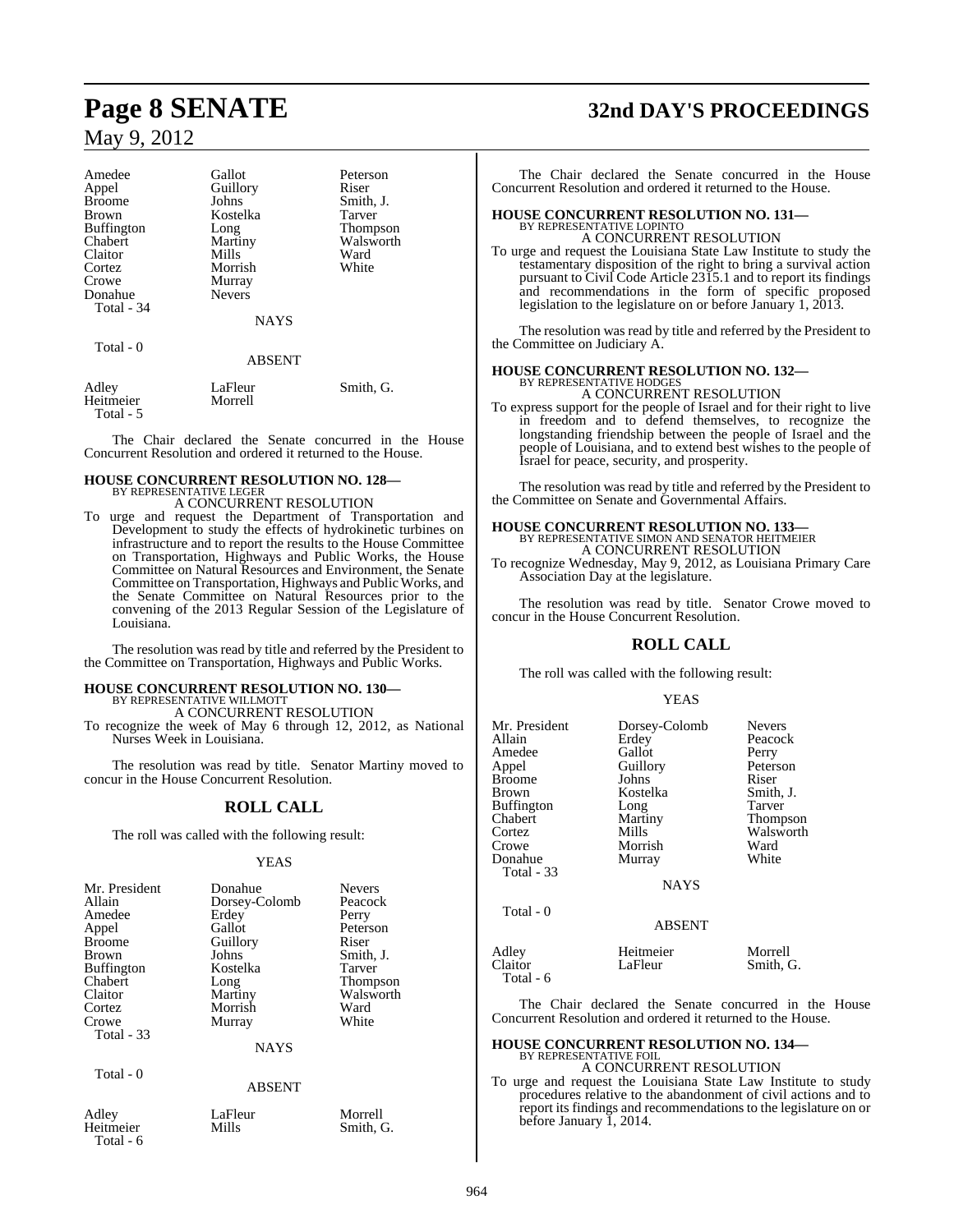## **32nd DAY'S PROCEEDINGS Page 9 SENATE**

#### The resolution was read by title and referred by the President to the Committee on Judiciary A.

#### **Reports of Committees**

The following reports of committees were received and read:

#### **REPORT OF COMMITTEE ON**

#### **INSURANCE**

Senator Dan W. "Blade" Morrish, Chairman on behalf of the Committee on Insurance, submitted the following report:

May 9, 2012

To the President and Members of the Senate:

I am directed by your Committee on Insurance to submit the following report:

#### **SENATE CONCURRENT RESOLUTION NO. 66—** BY SENATOR BUFFINGTON

A CONCURRENT RESOLUTION

To establish an advisory work group within the Department of Insurance to examine methods to allow an insured under a life insurance policy or the contract holder of an annuity to convert the policy or annuity to a long term care benefit.

Reported by substitute.

#### **SENATE BILL NO. 204—** BY SENATOR MORRISH

AN ACT

To amend and reenact R.S. 13:4581, relative to bonds; to provide an exemption for Louisiana Citizens Property Insurance Corporation from posting bond; and to provide for related matters.

Reported with amendments.

#### **SENATE BILL NO. 251—** BY SENATOR MORRISH

AN ACT

To enact Part II-A of Chapter 7 of Title 22 of the Louisiana Revised Statutes of 1950, to be comprised ofR.S. 22:1931 through 1942, relative to insurance fraud; to provide definitions; to prohibit insurance fraud; to provide for civil actions and monetary penalties; to provide with respect to civil investigative demand and deposition; and to provide for related matters.

Reported by substitute.

#### **HOUSE BILL NO. 67—**

BY REPRESENTATIVE FANNIN AN ACT

To amend and reenact R.S. 13:5554(J), relative to the payment of group insurance premium costs; to provide for eligibility for payment of such costs for retired sheriffs and retired deputy sheriffs of the Winn Parish Sheriff's Office; and to provide for related matters.

Reported favorably.

**HOUSE BILL NO. 359—**

BY REPRESENTATIVE PIERRE

AN ACT To amend and reenact R.S. 22:1921(B) and (C) and to enact R.S. 22:1921(D), relative to the insurance fraud section of the Department of Insurance; to clarify language relative to background checks; to provide for certain technical changes; and to provide for related matters.

Reported favorably.

#### **HOUSE BILL NO. 492—**

BY REPRESENTATIVE HUVAL AN ACT

To amend and reenact R.S. 22:887(I), relative to property insurance policies; to provide relative to notices of reinstatement of certain such policies; and to provide for related matters.

Reported favorably.

**HOUSE BILL NO. 569—** BY REPRESENTATIVE HUNTER

AN ACT To amend and reenact R.S. 22:1926(A), relative to insurance fraud; to clarify terms relative to insurance fraud; and to provide for related matters.

Reported favorably.

#### **HOUSE BILL NO. 634—** BY REPRESENTATIVE HUVAL

AN ACT

To repeal R.S.  $22:269(B)(2)$  and (5), relative to certain fees for health maintenance organizations; to remove conflicting provisionsfor such fees.

Reported favorably.

#### **HOUSE BILL NO. 693—**

BY REPRESENTATIVES CROMER, ADAMS, ANDERS, ARNOLD,<br>BILLIOT,BROSSETT,HENRYBURNS,DIXON,EDWARDS,HAZEL,HENRYS,HARRISON,<br>HAZEL,HENRY,HUNTER,HUVAL,JOHNSON,JONES,KLECKLEY,<br>TERRY LANDRY,LEGER,LIGI,LOPINTO,LORUSSO,MONTOUCET,<br>MORENO, AN ACT

To enact R.S. 22:999.1, relative to health insurance issuers which provide coverage for cancer treatment; to require that such issuers provide for parity for orally administered anti-cancer medications with intravenously administered or injected anticancer medications; to provide for definitions; to provide for applicability; and to provide for related matters.

Reported favorably.

#### **HOUSE BILL NO. 771—**

BY REPRESENTATIVES FOIL, BROSSETT, CONNICK, DOVE, HAZEL,<br>HUVAL, LAMBERT, LEGER, MACK, MORENO, PUGH, THIBAUT,<br>THIERRY, AND PATRICK WILLIAMS

AN ACT

To amend and reenact R.S.  $22:1050(A)(1)$  and (D)(1) and to repeal R.S. 22:1050(H)(1), relative to the mandate for coverage of diagnosis and treatment of autism spectrum disorders; to raise the age forsuch coverage; to eliminate the limitation on lifetime benefits; to provide relative to applicability; and to provide for related matters.

Reported favorably.

#### **HOUSE BILL NO. 849—**

BY REPRESENTATIVE TALBOT AN ACT

To amend and reenact R.S. 22:651 and 652(2) and (3)(a), relative to reinsurance credits; to clarify terms, duties, and obligations; to provide for new accreditation requirements; to provide relative to the assumption of insurers' duties and obligations; to provide relative to trust requirements; and to provide for related matters.

Reported favorably.

**HOUSE BILL NO. 989—** BY REPRESENTATIVES HUVAL, PIERRE, REYNOLDS, RITCHIE, TALBOT, AND THIBAUT

AN ACT

To enact R.S. 22:978(E) and (F), relative to group, family group, blanket, and association health and accident insurance and health maintenance organizations; to provide with respect to notice required for certain premium increase, cancellation, or

May 9, 2012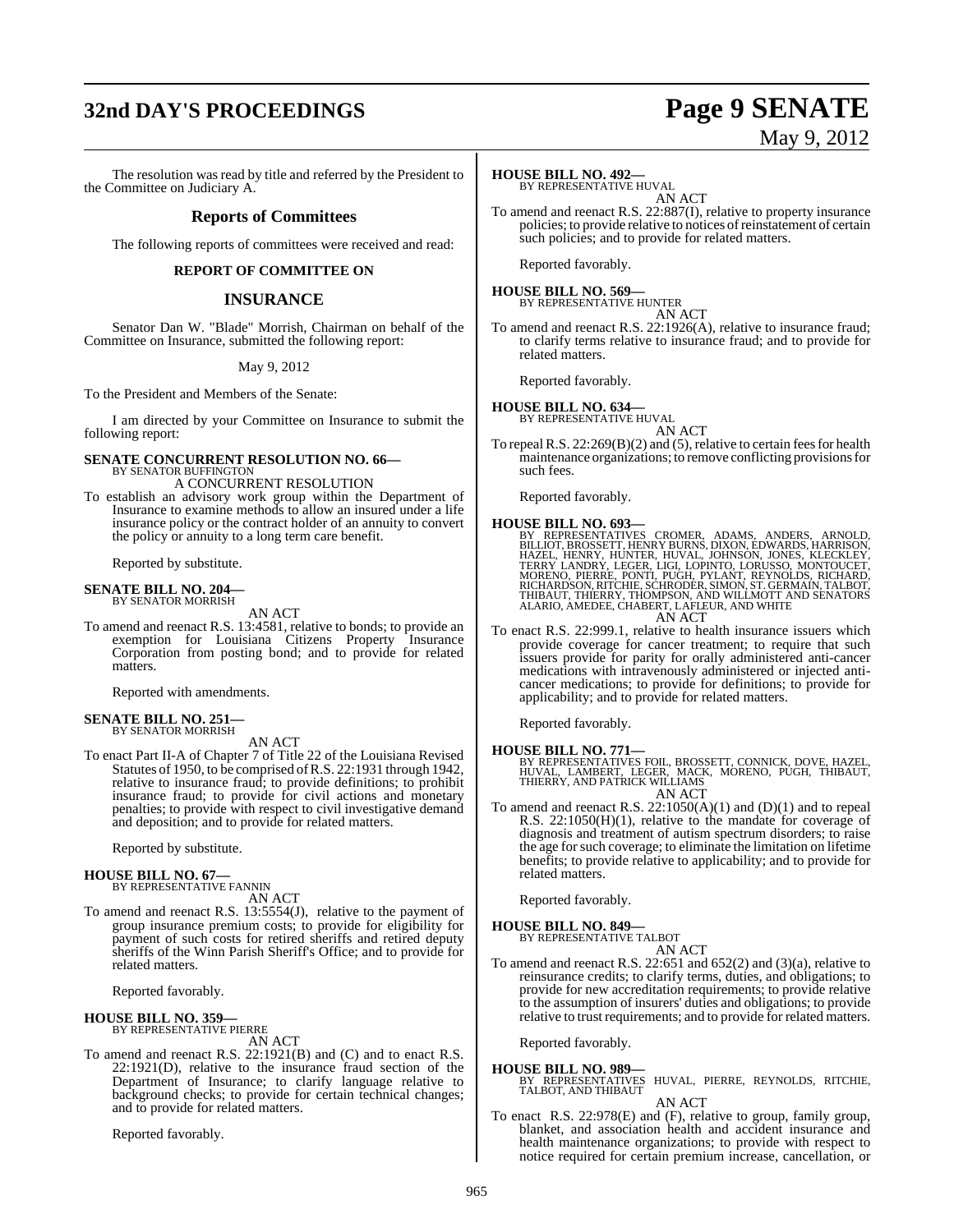## **Page 10 SENATE 32nd DAY'S PROCEEDINGS**

nonrenewal; to provide for the release of claims data; to provide with respect to civil immunity and certifications; and to provide for related matters.

Reported favorably.

#### **HOUSE BILL NO. 1177—** BY REPRESENTATIVE HARRISON

AN ACT

To enact R.S. 22:1576, relative to insurance producers; to require certain training for insurance producers in order to sell annuity products; to provide for the registration of annuity training course providers as continuing education providers; to require insurers to verify that a producer who sells annuities has satisfied annuity training requirements; and to provide for related matters.

Reported with amendments.

### **HOUSE BILL NO. 1195— (Substitute for HouseBill No. 622 by Representative Jackson)** BY REPRESENTATIVE KATRINA JACKSON

AN ACT

To amend and reenact R.S. 32:871(A) and 872(A), relative to uninsured motorists; to provide for reimbursement for damages; and to provide for related matters.

Reported favorably.

#### **HOUSE BILL NO. 1196— (Substitute for HouseBill No. 868 by Representative Pearson)** BY REPRESENTATIVE PEARSON

AN ACT

To amend and reenact R.S. 22:1046(B), (C), (F), and (G)(3) and (4) and to repeal R.S. 22:1046(E), relative to group health plans; to provide for continuation of group health plans; and to provide for related matters.

Reported with amendments.

Respectfully submitted, DAN W. "BLADE" MORRISH Chairman

#### **REPORT OF COMMITTEE ON**

### **SENATE AND GOVERNMENTAL AFFAIRS**

Senator Lee "Jody" Amedee, Chairman on behalf of the Committee on Senate and Governmental Affairs, submitted the following report:

#### May 9, 2012

To the President and Members of the Senate:

I am directed by your Committee on Senate and Governmental Affairs to submit the following report:

### **SENATE CONCURRENT RESOLUTION NO. 11—**

### BY SENATOR MURRAY A CONCURRENT RESOLUTION

To create a special committee to study the process of redistricting or reapportionment including, creation of precincts, demographer certification, notice requirements for changes in voting, reapportionment and redistricting plans, electronic data requirements for Geographic Information Systems (GIS), submission deadlines for changes in voting and to develop recommendations for changes to the Louisiana Election Code to implement such changes.

Reported favorably.

#### **SENATE CONCURRENT RESOLUTION NO. 73—** BY SENATOR CROWE

A CONCURRENT RESOLUTION To memorialize the Congress of the United States and to urge and request the President of the United States to maintain steadfast support for the State of Israel and express vigorous support and unwavering commitment to the welfare, security, and survival of the State of Israel as a Jewish and democratic state with secure borders.

Reported favorably.

#### **HOUSE BILL NO. 141—** BY REPRESENTATIVE ST. GERMAIN AN ACT

To amend and reenact R.S. 18:1495.7(A) and R.S. 42:1124.4(A)(2), relative to financial disclosure; to change the deadline for certain disclosures by candidates for certain offices; to change the time for certain notices relative to financial disclosure statements; to provide for penalties; and to provide for related matters.

Reported with amendments.

### **HOUSE BILL NO. 313—** BY REPRESENTATIVE JAMES

AN ACT

To enact R.S. 24:202(A)(23), relative to the council of the Louisiana State Law Institute; to provide for the membership of the council; and to provide for related matters.

Reported favorably.

#### **HOUSE BILL NO. 314—** BY REPRESENTATIVE BERTHELOT

AN ACT To amend and reenact R.S. 25:380.145(A) andR.S. 39:21.3(A)(2)(e) and  $(B)(2)(e)$  and  $22(1)$  and to repeal R.S.  $17:2758(A)(4)$ , 3129.2, 3138, and 3453(F), R.S. 25:380.142 and 380.143, R.S. 36:4(B)(1)(q), 209(J)(3) and (Y), 309(C)(3), 650(B), 651(N),  $(R)$ , and  $(V)$ , and  $769(K)$ , and R.S. 49:667, relative to boards, commissions, authorities, districts, and like entities; to provide relative to the functional organization of state government by abolishing certain boards, commissions, authorities, and like entities; to transfer certain powers, functions, and duties; to remove references to certain abolished entities; to remove references to, provisions for, and the powers, functions, and duties of the Advisory Council of the Louisiana Universities Marine Consortium for Research and Education, Board of Directors for the Louisiana Infrastructure Bank, Board of Directors for Regional Education Service Centers, Council of 100, Executive Committee ofthe Louisiana Systemic Initiatives Program Council, Governor's State Manpower Services Council, Louisiana Higher Education Executive Advisory Committee, Louisiana Political Museum and Hall of Fame Advisory Board, Minority Health Professions Education Foundation, Ozarks Regional Commission, and Postsecondary Education Review Commission; and to provide for related matters.

Reported with amendments.

#### **HOUSE BILL NO. 878—**

BY REPRESENTATIVE STUART BISHOP

AN ACT

To repeal R.S. 18:1311(A), relative to voting prior to election day; to repeal a requirement that the registrar of voters compile and post a list of certain information concerning persons who have applied to vote prior to election day; and to provide for an effective date.

Reported favorably.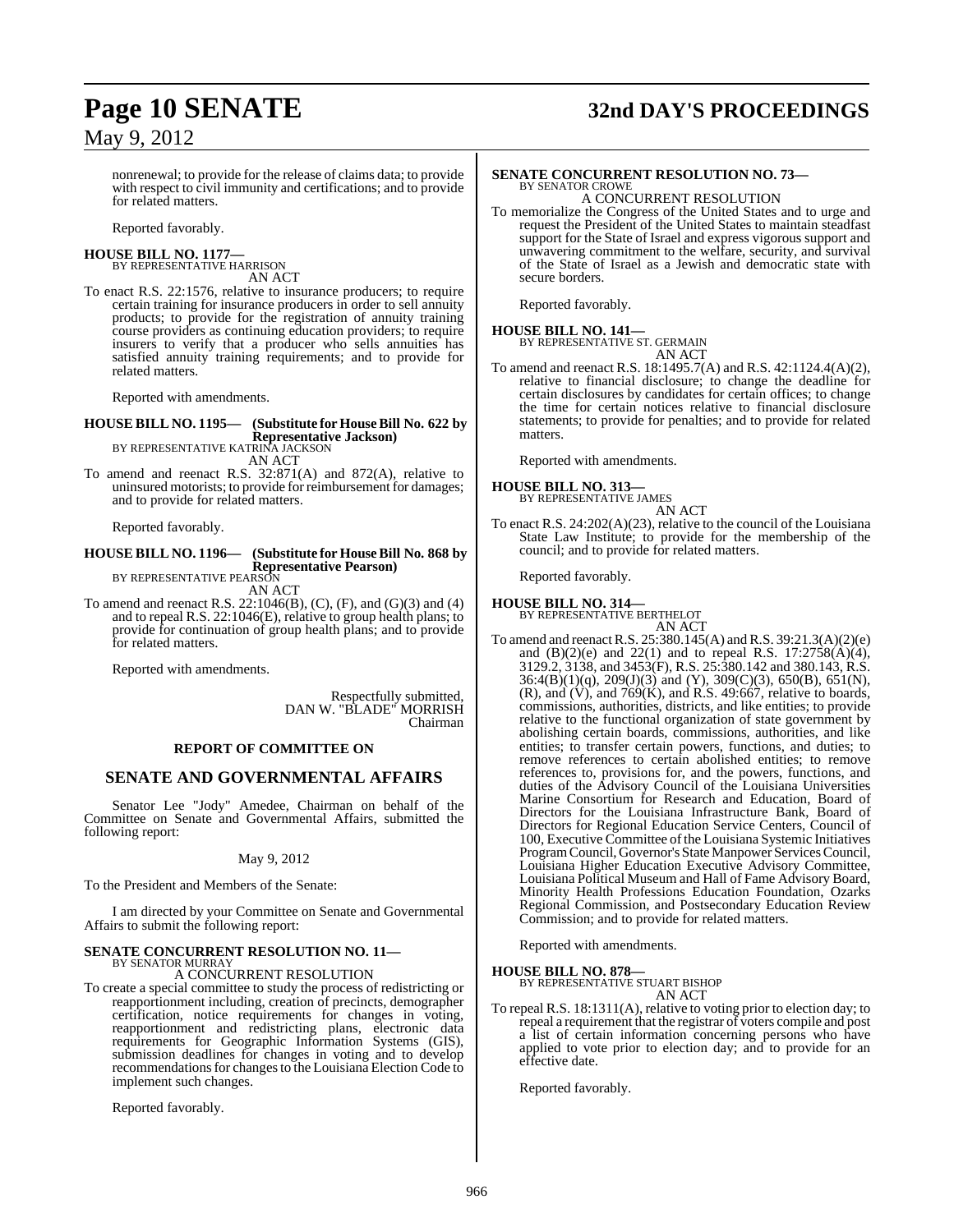### **HOUSE BILL NO. 942—** BY REPRESENTATIVE TIM BURNS

AN ACT

To amend and reenact R.S. 42:1142, relative to enforcement of the laws under the jurisdiction of the Board of Ethics; to provide for the appeal of actions taken to enforce the laws under the jurisdiction of the Board of Ethics; to provide for appeal of actions of the Board of Ethics and the Ethics Adjudicatory Board; to provide the Board of Ethics a limited right to appeal final decisions of the Ethics Adjudicatory Board; to provide for the payment of attorney fees and court costs under certain circumstances; and to provide for related matters.

Reported with amendments.

#### **HOUSE BILL NO. 950—**

BY REPRESENTATIVE TIM BURNS AN ACT

To amend and reenact R.S. 42:1132(A), (B)(introductory paragraph), (C), and (D),  $1134(A)(1)$  and (K),  $1135$ ,  $1141(A)$ ,  $(B)(1)(a)$ ,  $(C)(1)$ ,  $(2)$ , and  $(3)(c)$  and  $(d)$ , and 1151 through 1157, to enact R.S.  $42:1141(B)(3)$  and  $(C)(3)(e)$  and (f) and 1141.2 through 1141.6, and to repeal R.S.  $42:1141(C)(4)$ , (5), (6), (7), and (8), (D), (E), and (F), 1141.1, and 1157.2, relative to enforcement of the laws under the jurisdiction of the Board of Ethics; to clarify the powers and duties of the Board of Ethics and the Ethics Adjudicatory Board relative to such enforcement; to provide relative to certain time limitations; and to provide for related matters.

Reported with amendments.

### **HOUSE BILL NO. 954—** BY REPRESENTATIVE DANAHAY

AN ACT To amend and reenact R.S. 3:2004, 4222(C), and 4674(F), R.S. 12:1084, 1164, and 1413, R.S. 13:32, R.S. 14:403.6(A), R.S. 17:1808(G), 2048.31(B), 2048.32(C), 3139.5(3)(a), 3201(A) and  $(B)(1), 3202(1), 3351.11(D)(3), 3973(1)(e)$  and  $(2)(b)(i)$  and (ii),  $3991(F)$ ,  $3995(B)$ , and  $4001(A)$  and  $(C)(1)$ ,  $(2)$ , and  $(4)$ , R.S. 23:43, 1203.1(F)(introductory paragraph), and 1294(A)(1), R.S. 24:36(C)(3), 513(A)(4) and  $(5)$ (a)(ii) and (F), R.S. 28:821(C) and  $824(A)$  and (C), R.S. 32:123(B) and (D), 143(A)(5) and (6), 175(A), 213, 215, and 234(A)(1), R.S. 33:4169.1(G), R.S. 36:3(4), 4(B)(1)(aa) and (ee), (6)(a), and (18), (F), (L), (N), (U), and  $(X)$ ,  $4.1(D)(9)$  and  $(15)$ ,  $53(A)$ ,  $109(N)$ ,  $201(C)(1)$ ,  $209(B)(1)(a)$ ,  $(C)(1)$ ,  $(F)$ ,  $(H)(1)$ ,  $(4)$ ,  $(5)$ ,  $(6)$ ,  $(10)$ , and  $(11)$ ,  $(J)$ , (K), (L), (M), (N), (O), (Q), (S), (T), (U), (W)(2), and (X), 239(B)(1), (4), and (6) and (E), 259(E), (F)(9), (10), (16), (18), and  $(21)$ ,  $(G)$ ,  $(I)(5)$ ,  $(J)(1)$ , and  $(L)(1)$ ,  $(M)$ ,  $(Q)$ ,  $(T)$ ,  $(U)$ ,  $(W)$ ,  $(X)$ ,  $(BB)(1)$ ,  $(CC)$ , and  $(GG)$ ,  $309(B)$ ,  $(C)(1)$ , and  $(D)$ ,  $359(D)$ ,  $(J)$ ,  $(K)$ , and  $(L)$ ,  $409(B)$ ,  $(C)(1)$ ,  $(2)$ ,  $(4)$ ,  $(5)$ , and  $(8)$ ,  $(D)$ ,  $(E)$ , (F), (G), (H), (J), (L), and (O), 459(B), (C), and (H),  $474(B)(1)(a)$ (introductory paragraph) and (i),  $475(A)$ ,  $478(F)$ , (H)(3) and (4), 509(C), (F)(2), (3), and (8), (H), (K), (L), (M), (O), (Q), (R), (S), and (T), 610(B)(1), (10), and (11), (E), (F), (H), (I), (K), (L), and (N),  $629(C)(5)$ , (6), and (8), (D), (E), (F), (G), (H), (J), (K), (L), and (N), 643(A) and (C), 651(B), (C), (D), (E), (H), (L), (M), (P), (U), (X), (Y), (Z), and (BB), 686(A)(2), (3), and (5), (B), and (F), 706(B) and (C), 725(A), 744(E), (H), (I), (J), (Q), (T), and (U), 769(C), (D)(1), (2), (4), and (6), (F), (H), (I), and (L), 802(introductory paragraph), 802.6, 802.9, 803(A)(1), 851(A), 901(A), 918, and 921(A), R.S. 37:3103(A)(3.1) and 3134, R.S. 39:1593.1(B), R.S.  $40:2009.1(\dot{C})(2)(d)$ , R.S.  $42:17(A)(9)$ ,  $66(\dot{C})$ ,  $1119(\dot{C})(3)$ , and 1123(12) and (14), and R.S. 56:1699(C)(introductory paragraph), to enact R.S. 36:4(B)(14) and (H), 4.1(D)(16),  $239(\text{C})$ ,  $259(\text{D})$ ,  $309(\text{F})$  and (G),  $409(\text{I})$ , (P), and (Q),  $459(\text{D})$ , 478(M), 629(R), 651(S), and 686(G), and to repeal R.S. 17:3138, Chapter 10 of Title 25 of the Louisiana Revised Statutes of 1950, comprised of R.S. 25:571 through 576, R.S. 25:802(3), (4), (10), and (11), R.S. 35:396, R.S. 36:4.1(D)(18), 53(E), 109(A), 209(A), (H)(9) and (14), and (AA), 239(A) and  $(B)(3)$  and  $(5)$ ,  $259(A)$ ,  $(C)(24)$ ,  $(E)(22)$ ,  $(F)(8)$ ,  $(15)$ , and  $(19)$ , and (I)(4), 309(A) and (C)(3), 359(A), 408(B)(3), 409(A) and

## **32nd DAY'S PROCEEDINGS Page 11 SENATE** May 9, 2012

(J)(2), 459(A), 478(A), (B), and (H)(8), (9), (10), and (11),  $509(A), (E), (F)(1),$  and  $(G), 610(A), 629(A)$  and  $(C)(4), 650(B),$ 651(A), (K), (N), and (V), 744(A), 769(A), (D)(3) and (5), (E), and (K), 802.4, and 802.8, R.S. 37:3601, Chapter 30 of Title 40 of the Louisiana Revised Statutes of 1950, comprised of R.S. 40:2801 through 2803, and Act No. 16 of the 1960 Regular Session of the Legislature, relative to the various provisions of the Louisiana Revised Statutes of 1950; to provide for various technical corrections in provisions of the statutes, including corrections in legal citations, corrections in names of agencies, officers, and other entities, removal of references to agencies and other entities that have otherwise been repealed or no longer exist, and conforming changes to clarify potentially conflicting language; and to provide for related matters.

Reported favorably.

#### **HOUSE BILL NO. 955—**

BY REPRESENTATIVE TIM BURNS AN ACT

To amend and reenact R.S. 18:463(A)(2)(c)(i), 1505.4(A)(1) and (4), (C), and (D)(1), 1511.4(D), and  $\overline{1511.5(A)(1)}$  and  $\overline{(2)}$ , (B), and (D) and to enact R.S. 18:1511.4.1, relative to the Campaign Finance Disclosure Act; to clarify the enforcement of certain violations of the Campaign Finance Disclosure Act; to the provide for the powers, functions, and duties of the Supervisory Committee on Campaign Finance Disclosure and the Ethics AdjudicatoryBoard relative to such enforcement; and to provide for related matters.

Reported favorably.

#### **HOUSE BILL NO. 1020—** BY REPRESENTATIVES DANAHAY AND KLECKLEY

AN ACT

To amend and reenact R.S. 18:1285(A)(1) and 1293, relative to certain elections; to require certain notification to electors relative to the remittance of portions of tax collections to specified retirement systems in accordance with law; to require certain records to be kept regarding certain elections; and to provide for related matters.

Reported favorably.

**HOUSE BILL NO. 1090—** BY REPRESENTATIVE LIGI

AN ACT

To amend and reenact R.S. 49:958 and 964(B), relative to decisions and orders in adjudication proceedings; to provide for notice of decisions and orders in adjudication proceedings; to authorize the use of electronic means of notification; and to provide for related matters.

Reported favorably.

### **HOUSE BILL NO. 1197— (Substitute for House Bill No. 893 by Representative Fannin)**<br>BY REPRESENTATIVE FANNIN

AN ACT

To amend and reenact R.S. 18:602(C) and to enact R.S. 18:602(E)(1)(c), relative to vacancies in the office of sheriff; to provide for the filling of such vacancies under certain circumstances; to provide relative to the eligibility of the person filling such a vacancy to seek the office; to provide for retroactive application; and to provide for related matters.

Reported favorably.

Respectfully submitted, LEE "JODY" AMEDEE Chairman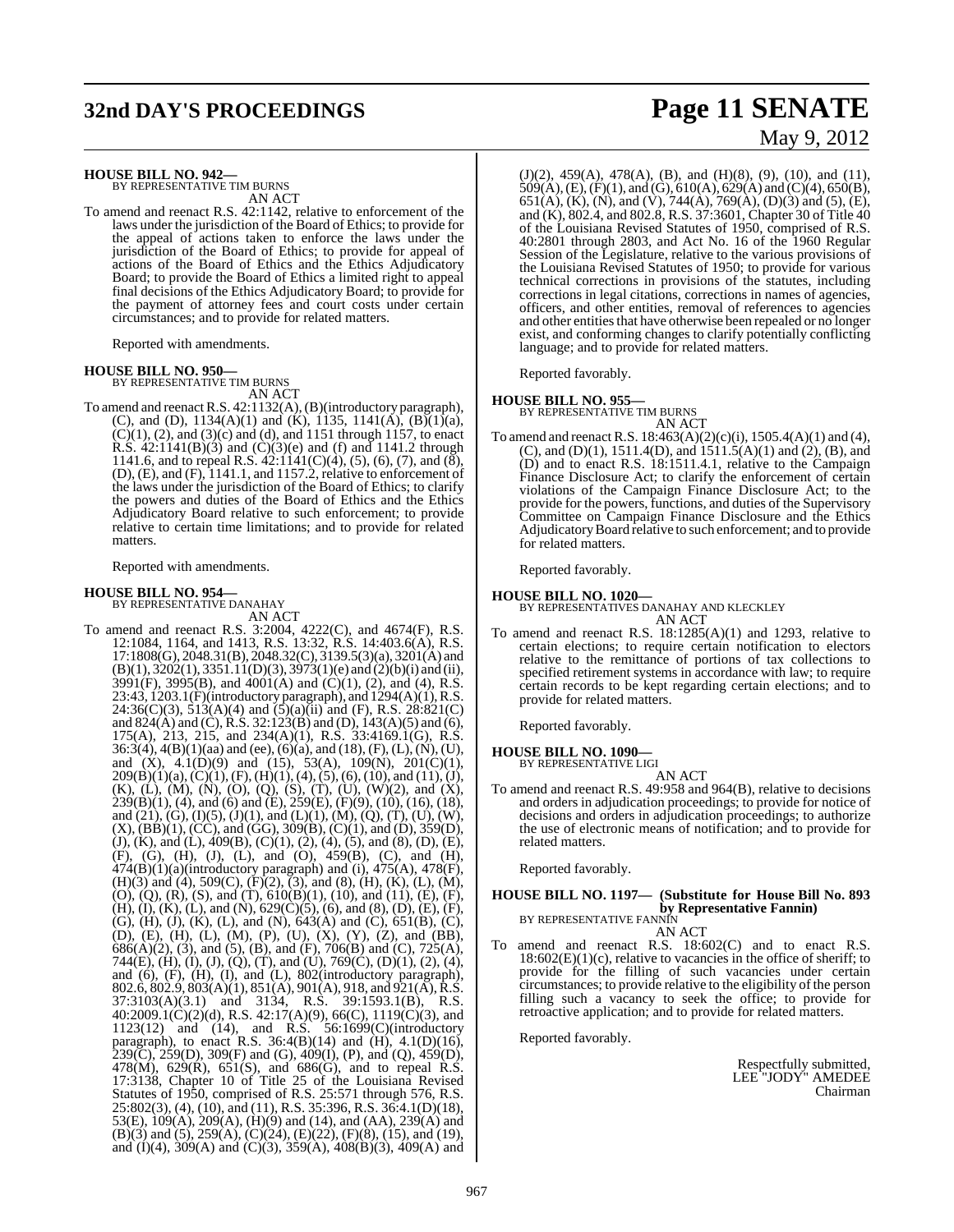## **Page 12 SENATE 32nd DAY'S PROCEEDINGS**

May 9, 2012

### **Senate Bills and Joint Resolutions on Second Reading Reported by Committees**

#### **SENATE BILL NO. 194—** BY SENATOR APPEL

AN ACT

To amend and reenact R.S. 9:4208, relative to arbitration awards; to provide for payment of attorney fees and costs in arbitration awards; and to provide for related matters.

Reported with amendments by the Committee on Judiciary A.

#### **SENATE COMMITTEE AMENDMENTS**

Amendments proposed by Senate Committee on Judiciary A to Original Senate Bill No. 194 by Senator Appel

AMENDMENT NO. 1

On page 1, line 3, after "arbitration awards" insert "under certain circumstances"

#### AMENDMENT NO. 2

On page 1, delete lines 9 through 13, and insert

"**B. In any arbitration under this Chapter arising from a construction contract, the award may include an equitable apportionment of all related reasonable attorney fees and reasonable costs between the parties. These costs include, but are not limited to, reasonable attorney fees, deposition fees, reasonable expert fees, filing fees, document copying fees, inspection fees, or any other related reasonable cost incurred in the handling of the arbitration claim.**"

On motion of Senator Nevers, the committee amendment was adopted. The amended bill was read by title, ordered engrossed and passed to a third reading.

#### **SENATE BILL NO. 321—** BY SENATOR MARTINY

AN ACT

To enact R.S. 15:574.4(A)(5), relative to parole; to provide for eligibility for parole consideration for certain inmates who are at least fifty years of age and have met certain conditions; and to provide for related matters.

Reported with amendments by the Committee on Judiciary B.

#### **SENATE COMMITTEE AMENDMENTS**

Amendments proposed by Senate Committee on Judiciary B to Original Senate Bill No. 321 by Senator Martiny

#### AMENDMENT NO. 1

On page 1, delete lines 12 through 17, and on page 2, delete lines 1 through 7 and insert: "**benefit of parole or a person serving a life sentence ordered pursuant to the provisions of R.S. 15:529.1 of Act No. 1245 of the 1995 Regular Session of the Legislature that were ameliorated by Section 2 of Act No. 403 of the 2001 Regular Session of the Legislature, shall be eligible for parole consideration upon reaching the age of fifty years old if all of the following conditions are met:**

**(a) The offender has not been convicted of a crime of violence as defined in R.S. 14:2(B); however, for purposes of this Paragraph, a conviction shall not be considered a crime of violence if in fact physical violence was not perpetrated against the victim in the commission of the crime.**

**(b)The offender has served at least fifteen years of** imprisonment in actual custody.

#### AMENDMENT NO. 2

On page 2, at the beginning of line 8, change "**(b)**" to "**(c)**"

AMENDMENT NO. 3

On page 2, at the beginning of line 10, change "**(c)**" to "**(d)**"

AMENDMENT NO. 4

On page 2, at the beginning of line 11, change "**(d)**" to "**(e)**"

#### AMENDMENT NO. 5 On page 2, at the beginning of line 13, change "**(e)**" to "**(f)**"

AMENDMENT NO. 6

On page 2, between lines 15 and 16, insert the following:

"**(g) The offender has completed the mandatory minimum of one hundred hours of pre-release programming in accordance with the provisions of R.S. 15:827.1, if such programming is available.**

**(h) The offender has obtained a GED credential, unless the offender has previously obtained a high school diploma or is deemed by a certified educator as being incapable of obtaining a GED credential due to a learning disability or because such programming is not available. If the offender is deemed incapable of obtaining a GED credential, the offender shall successfully complete at least one of the following:**

**(i) A literacy program. (ii) An adult basic education program. (iii) A job skills training program.**"

On motion of Senator Johns, the committee amendment was adopted. The amended bill was read by title, ordered engrossed and passed to a third reading.

#### **House Bills and Joint Resolutions on Second Reading Reported by Committees**

### **HOUSE BILL NO. 26—** BY REPRESENTATIVE CONNICK

AN ACT

To enact R.S. 9:3191.1, relative to the return of expropriated residential property; to provide for prescription; to provide for payment; to provide for transfer of ownership; to provide for civil procedures for opposing transfer of ownership; to provide for applicability; and to provide for related matters.

Reported favorably by the Committee on Judiciary A. The bill was read by title and referred to the Legislative Bureau.

#### **HOUSE BILL NO. 49—**

BY REPRESENTATIVES ABRAMSON AND LEGER AN ACT

To amend and reenact R.S. 14:46.2(D), 46.3(D)(1) and (2), 81.1(A)(1), (D), and (E)(1), (2), and (4), 81.3(C), 82.1, 83, 83.1(B), 83.2(B), 84, 85, 86(B)(1), 89(B), 89.2(B)(3), 104, 105, 282, and 403.3(A)(1)(introductory paragraph) and (C), R.S. 15:541(12)(c) and (25)(l), R.S. 40:2521, R.S. 46:1433 and 1809(B)(3)(d) and (4)(a), Code of Criminal Procedure Article 571.1 and Children's Code Articles 804(3) and (5) and 1015(3)(1) and to enact R.S. 14:46.2(E), 46.3( $\vec{A}$ )(6) and (C)(3), 82(C)(4) and (5) and (G), 83.3(D), 83.4(C), 86(C), 89(C), and 89.2(D), R.S. 15:541(12)(d) and (25)(k), (m), (n), and (o), and  $1308(A)(2)(q)$  and (r), and Children's Code Articles  $603(10)(r)$ and (s),  $606(A)(6)$ ,  $918(D)$ , and  $1015(3)(m)$ , relative to human trafficking, trafficking of children for sexual purposes, and the commercial sexual exploitation of children; to amend certain crimes involving the prostitution and trafficking of children for sexual purposes; to provide for increased penalties for certain prostitution and trafficking offenses when the offense involves persons of a certain age; to provide for affirmative defenses; to prohibit certain defenses to certain crimes; to authorize the use of wiretaps for trafficking investigations; to require the reporting of rescued children; to provide relative to victim reparations; to provide with respect to limitations on the institution of prosecution forspecific offenses; to provide access of child sex trafficking victims to certain services; to authorize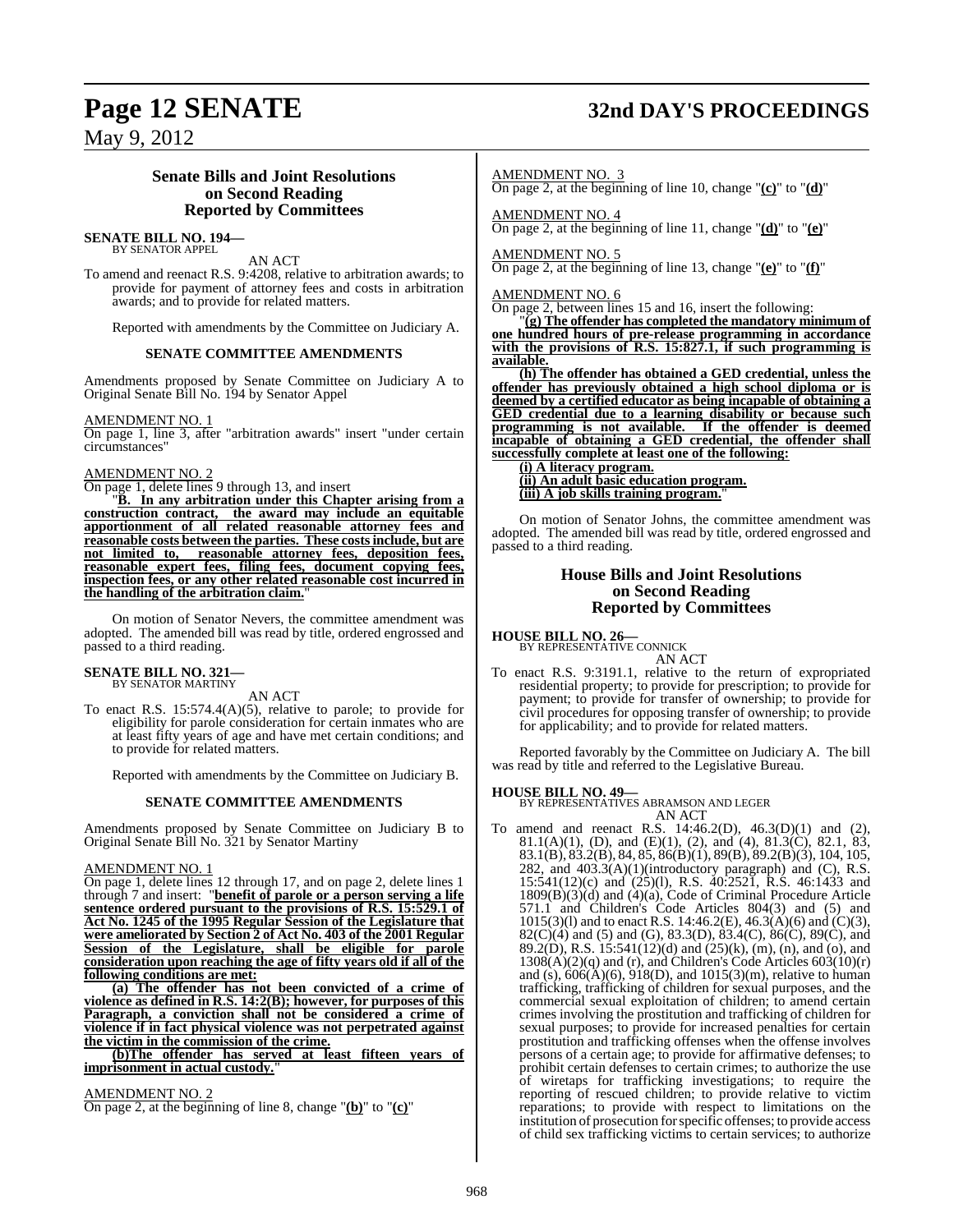## **32nd DAY'S PROCEEDINGS Page 13 SENATE**

# May 9, 2012

the expungement of certain juvenile adjudication records; and to provide for related matters.

Reported with amendments by the Committee on Judiciary C.

#### **SENATE COMMITTEE AMENDMENTS**

Amendments proposed by Senate Committee on Judiciary C to Reengrossed House Bill No. 49 by Representative Abramson

#### AMENDMENT NO. 1

On page 3, between lines 9 and 10, insert the following:

 $\chi$ <sup>(c</sup>) Any person who violates the provisions of Paragraph (A)(1),  $(2)$ ,  $(4)$ ,  $(5)$ , or  $(6)$  of this Section, who was previously convicted of a sex offense as defined in R.S. 15:541 when the victim of the sex offense was under the age of eighteen years, shall be fined not more than one hundred thousand dollars and shall be imprisoned at hard labor for not less than fifty years or for life. At least fifty years of the sentence imposed shall be served without benefit of parole, probation, or suspension of sentence."

On motion of Senator Kostelka, the committee amendment was adopted. The amended bill was read by title and referred to the Legislative Bureau.

### **HOUSE BILL NO. 64—** BY REPRESENTATIVE HENSGENS

AN ACT

To amend and reenact R.S. 14:112.1(A)(introductory paragraph) and  $(1)$ ,  $(B)(2)$ , and  $(C)$  and to enact R.S. 14:112.1 $(\dot{B})(3)$ , relative to offenses affecting law enforcement; to amend the crime of false personation of a peace officer to include firefighters; to provide for definitions; and to provide for related matters.

Reported favorably by the Committee on Judiciary C. The bill was read by title and referred to the Legislative Bureau.

#### **HOUSE BILL NO. 65—**

BY REPRESENTATIVE BROSSETT AN ACT

To amend and reenact R.S. 14:62.8(B), relative to the crime of home invasion; to provide for increased penalties when the offender is armed with a dangerous weapon; and to provide for related matters.

Reported favorably by the Committee on Judiciary C. The bill was read by title and referred to the Legislative Bureau.

## **HOUSE BILL NO. 66—** BY REPRESENTATIVE CROMER

AN ACT

To amend and reenact Code of Civil Procedure Article 4843(G) and (H), relative to the jurisdictional amount in dispute for city courts; to increase the jurisdictional amount in dispute for the City Court of Slidell; and to provide for related matters.

Reported favorably by the Committee on Judiciary A. The bill was read by title and referred to the Legislative Bureau.

#### **HOUSE BILL NO. 86—** BY REPRESENTATIVE LOPINTO

AN ACT

To amend and reenact R.S. 15:587.1(J), relative to criminal history information; to provide relative to the provision of information to protect children; to amend provisions relative to criminal history requests made to the Federal Bureau of Investigation; and to provide for related matters.

Reported with amendments by the Committee on Judiciary B.

#### **SENATE COMMITTEE AMENDMENTS**

Amendments proposed by Senate Committee on Judiciary B to Engrossed House Bill No. 86 by Representative Lopinto

#### AMENDMENT NO. 1

On page 2, after line 7, insert;

"Section 2. This Act shall become effective upon signature by the governor or, if not signed by the governor, upon expiration of the time for bills to become law without signature by the governor, as provided by Article III, Section 18 of the Constitution of Louisiana. If vetoed by the governor and subsequently approved by the legislature, this Act shall become effective on the day following such approval."

On motion of Senator Johns, the committee amendment was adopted. The amended bill was read by title and referred to the Legislative Bureau.

### **HOUSE BILL NO. 112—** BY REPRESENTATIVE CONNICK

AN ACT

To amend and reenact Code of Civil Procedure Article 2128 and to enact Code of Civil Procedure Article 2128.1, relative to records for civil appeals; to provide for the form and content of the record on appeal; to provide relative to the form of depositions made a part of the record; and to provide for related matters.

Reported favorably by the Committee on Judiciary A. The bill was read by title and referred to the Legislative Bureau.

#### **HOUSE BILL NO. 120—**

BY REPRESENTATIVE LOPINTO

AN ACT To amend and reenact R.S. 15:568 and 570(A)(4), (C), (D), (E), and (F) and to enact R.S. 15:570(G) and (H), relative to executions of death sentences; to provide relative to those persons required to be present; to provide relative to a person's refusal to attend; to provide relative to the confidentiality of the identity of certain persons participating in the execution; to provide relative to the licensing of certain persons participating in the execution; and to provide for related matters.

Reported favorably by the Committee on Judiciary C. The bill was read by title and referred to the Legislative Bureau.

## **HOUSE BILL NO. 136—** BY REPRESENTATIVE LOPINTO

AN ACT

To amend and reenact R.S. 14:34.2(A)(2) and to enact R.S. 14:34.2(C), relative to the crime of battery of a police officer; to provide for the definition of "police officer"; and to provide for related matters.

Reported favorably by the Committee on Judiciary C. The bill was read by title and referred to the Legislative Bureau.

#### **HOUSE BILL NO. 164—**

BY REPRESENTATIVE BURFORD AN ACT

To amend and reenact R.S. 3:742, relative to livestock inspections; to provide for inspection of cattle; and to provide for related matters.

Reported favorably by the Committee on Agriculture, Forestry, Aquaculture, and Rural Development. The bill was read by title and referred to the Legislative Bureau.

#### **HOUSE BILL NO. 167—**

BY REPRESENTATIVE DIXON AN ACT

To amend and reenact R.S.  $15:572.8(N)(1)$  and to enact R.S. 15:572.8(R) and (S), relative to compensation for wrongful conviction and imprisonment; to provide for the administration of the Innocence Compensation Fund; to require reporting; and to provide for related matters.

Reported with amendments by the Committee on Judiciary B.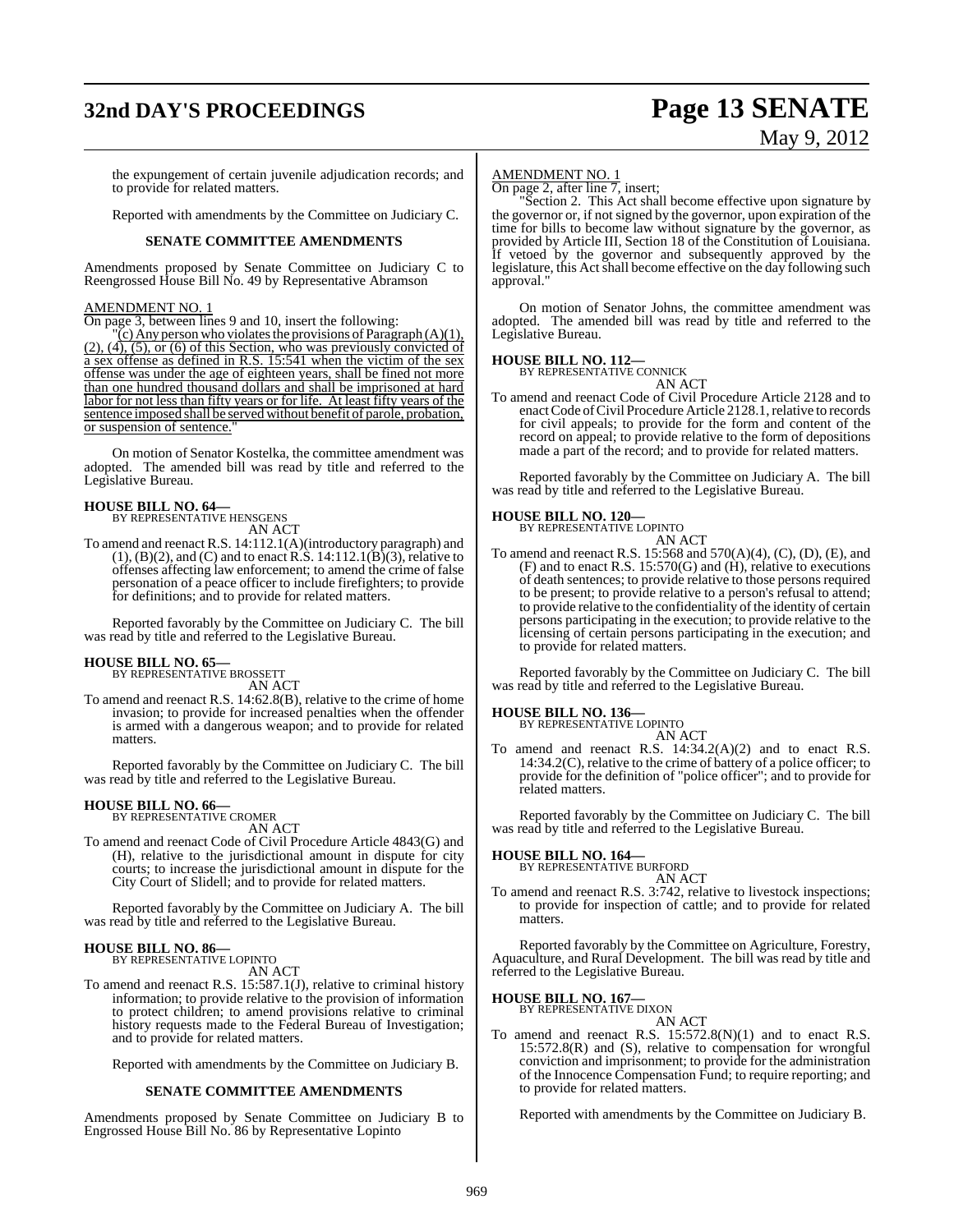## **Page 14 SENATE 32nd DAY'S PROCEEDINGS**

### May 9, 2012

#### **SENATE COMMITTEE AMENDMENTS**

Amendments proposed by Senate Committee on Judiciary B to Engrossed House Bill No. 167 by Representative Dixon

#### AMENDMENT NO. 1

On page 1, line 2, change "572.8(N)(1)" to "572.8(H)(2)(introductory  $p^2$  paragraph) and  $(N)(1)$ 

#### AMENDMENT NO. 2

On page 1, line 2, change "572.8(R) and (S)" to "572.8(H)(2)(d), (R), and  $(S)$ 

#### AMENDMENT NO. 3

On page 1, line 4, after "reporting;" insert "to provide relative to loss of life opportunities;"

#### AMENDMENT NO. 4

On page 1, line 7, change " $(N)(1)$  is" to " $(H)(2)$ (introductory paragraph) and  $(N)(1)$  are"

#### AMENDMENT NO. 5

On page 1, line 8, change "572.8(R) and (S)" to "572.8(H)(2)(d), (R), and  $(S)$ 

#### AMENDMENT NO. 6

On page 1, between lines 11 and 12, insert:

 $H.(1)$ 

(2) Compensation shall be calculated at a rate of twenty-five thousand dollars per year incarcerated not to exceed a maximumtotal amount of two hundred fifty thousand dollars for the physical harm and injury suffered by the petitioner to be paid at a rate of twenty-five thousand dollars annually. As compensation for the loss of life opportunities resulting from the time spent incarcerated, the court shall also review requests for payment and order payment, not to exceed eighty thousand dollars, which the court finds reasonable and appropriate from the Innocence Compensation Fund to: \* \* \*

(d) Provide any other additional costs related to loss of life opportunities. \* \* \*"

On motion of Senator Johns, the committee amendment was adopted. The amended bill was read by title and referred to the Legislative Bureau.

#### **HOUSE BILL NO. 169—** BY REPRESENTATIVE HENRY

AN ACT

To amend and reenact R.S. 9:2743(B) and (D)(2), relative to certificates of encumbrances; to provide procedures for identifying the mortgagor or obligor of debt; to provide for affidavit to serve as satisfactory evidence; to provide with respect to liability; and to provide for related matters.

Reported favorably by the Committee on Judiciary A. The bill was read by title and referred to the Legislative Bureau.

## **HOUSE BILL NO. 170—** BY REPRESENTATIVE HENRY

AN ACT

To amend and reenact R.S. 9:5175(B), relative to erasure or cancellation of mortgages; to provide with respect to mortgages discharged in bankruptcy; to provide for the use of an affidavit to designate the judgments, mortgages, or privileges to be discharged; to provide for procedures; and to provide for related matters.

Reported favorably by the Committee on Judiciary A. The bill was read by title and referred to the Legislative Bureau.

#### **HOUSE BILL NO. 202—**

BY REPRESENTATIVE RICHARDSON AN ACT

To amend and reenact Children's Code Article 305(B)(4) and (E) and Code of Criminal Procedure Article 644.1, relative to juvenile proceedings; to amend provisions relative to divestiture of juvenile court jurisdiction; to provide relative to the jurisdiction over mental capacity determinations; to provide relative to mental capacity determination proceedings; and to provide for related matters.

Reported with amendments by the Committee on Judiciary C.

#### **SENATE COMMITTEE AMENDMENTS**

Amendments proposed by Senate Committee on Judiciary C to Reengrossed House Bill No. 202 by Representative Richardson

#### AMENDMENT NO. 1

On page 1, line 6, after "proceedings;" insert "to provide for the appointment of counsel;"

#### AMENDMENT NO. 2

On page 2, delete lines 1 through 6 and insert the following:

"E.(1) If a competency or sanity examination is ordered, except for the filing of a delinquency petition, the return of an indictment, or the filing of a bill of information, no further steps to prosecute the child in a court exercising criminal jurisdiction shall occur until: until the court exercising criminal jurisdiction appoints counsel for the child and provides notification in accordance with Article 809 and determines the child's mental capacity to proceed.

On motion of Senator Kostelka, the committee amendment was adopted. The amended bill was read by title and referred to the Legislative Bureau.

## **HOUSE BILL NO. 228—** BY REPRESENTATIVE SMITH

AN ACT To amend and reenact R.S. 15:828(C) and to enact R.S. 15:571.3(E), relative to diminution of sentence for good behavior; to authorize certain inmates to earn good time for participation in certified treatment and rehabilitation programs; to provide for exceptions; and to provide for related matters.

Reported favorably by the Committee on Judiciary B. The bill was read by title and referred to the Legislative Bureau.

**HOUSE BILL NO. 249—** BY REPRESENTATIVE THOMPSON

- AN ACT
- To enact R.S. 15:542.1(D), relative to sex offender registration and notification; to provide relative to sex offender notification requirements; to require certain sex offenders and child predators to provide notification for certain networking websites; to provide for the contents of such notification; to provide for definitions; and to provide for related matters.

Reported favorably by the Committee on Judiciary B. The bill was read by title and referred to the Legislative Bureau.

## **HOUSE BILL NO. 274—** BY REPRESENTATIVE FOIL

AN ACT

To amend and reenact R.S. 19:2, 2.1(A)(2), 2.2(A)(introductory paragraph) and (2) and (B),  $5(B)$  and (C)(6), 6, 7, 8(A) and (B), 9, 12, 14(B), and 201, to enact R.S. 19:2.2(C), 8(E), and 16, and to repeal R.S. 9:3176 through 3191, relative to expropriation; to provide notice, service, and filing requirements when property is sought to be acquired through expropriation; to provide additional requirements when property is sought to be acquired by expropriating authorities other than the state or its political subdivisions or corporations; to provide procedures for delay periods, trial, and burden of proof; to provide for determination of compensation and attorney fees; to repeal outdated or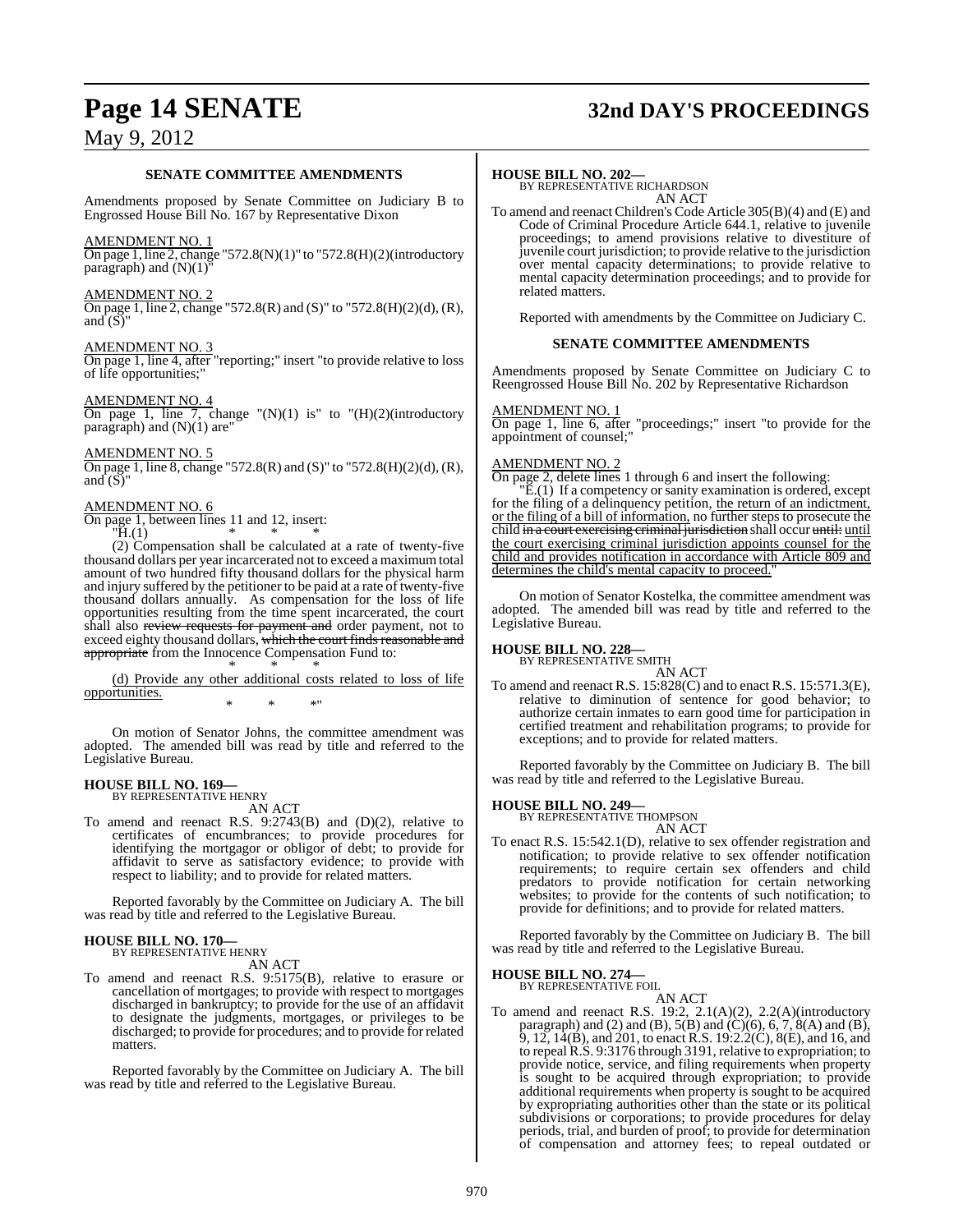## **32nd DAY'S PROCEEDINGS Page 15 SENATE** May 9, 2012

duplicative expropriation statutes; and to provide for related matters.

Reported with amendments by the Committee on Judiciary A.

#### **SENATE COMMITTEE AMENDMENTS**

Amendments proposed by Senate Committee on Judiciary A to Reengrossed House Bill No. 274 by Representative Foil

AMENDMENT NO. 1 On page 5, line 9, delete "exact"

#### AMENDMENT NO. 2

On page 7, line 16, after "submitted" insert ", which time periods may be extended for good cause shown"

#### AMENDMENT NO. 3

On page 7, delete line 21 and insert "the defendant for the property prior to trial on the merits. After the defendant for the property and severance damages, if any, prior to the trial on the merits. After

#### AMENDMENT NO. 4

On page 7, line 23, after "awarded" insert "for the property and severance damages, if any,"

On motion of Senator Nevers, the committee amendment was adopted. The amended bill was read by title and referred to the Legislative Bureau.

### **HOUSE BILL NO. 281—** BY REPRESENTATIVE GREENE

AN ACT

To amend and reenact R.S. 9:203(E), relative to judges of a court of the United States; to authorize certain federal judges to perform marriage ceremonies; and to provide for related matters.

Reported favorably by the Committee on Judiciary A. The bill was read by title and referred to the Legislative Bureau.

## **HOUSE BILL NO. 315—** BY REPRESENTATIVE HAVARD

AN ACT

To enact R.S.  $13:961(F)(1)(u)$ , relative to court reporter fees for the Twentieth Judicial District Court; to authorize the judges of the Twentieth Judicial District Court to determine the fees to be charged for transcriptions and copiesin all cases; and to provide for related matters.

Reported favorably by the Committee on Judiciary A. The bill was read by title and referred to the Legislative Bureau.

**HOUSE BILL NO. 353—** BY REPRESENTATIVES LOPINTO, ADAMS, BADON, BROWN, GUILLORY, HAZEL, HONORE, HOWARD, MACK, NORTON, AND PYLANT

#### AN ACT

To amend and reenact R.S.  $14:91.2(A)(2)$  and  $(3)$  and  $(B)(1)$  and  $(2)$ , relative to the unlawful presence of sex offenders; to amend provisions relative to the unlawful presence of certain offenders convicted of a sex offense; to provide relative to child care facilities; and to provide for related matters.

Reported favorably by the Committee on Judiciary C. The bill was read by title and referred to the Legislative Bureau.

#### **HOUSE BILL NO. 368—**

BY REPRESENTATIVE THOMPSON AN ACT

To amend and reenact Code of Civil Procedure Article 971(C), relative to the special motion to strike; to provide for certain procedures; to provide delays for filing a motion to strike; to authorize the filing of the motion under certain circumstances; and to provide for related matters.

Reported favorably by the Committee on Judiciary A. The bill was read by title and referred to the Legislative Bureau.

### **HOUSE BILL NO. 369—** BY REPRESENTATIVE FOIL

AN ACT

To amend and reenact R.S. 10:9-102(a)(7)(B), (10), (50), and (68) through (80), 9-105(a), (b)(introductory paragraph), (4), and (6), 9-307(f)(introductory paragraph) and  $(2)$ , 9-311(a)(introductory paragraph) and (3), 9-317(b) and (d), 9-326, 9-406(e), 9-408(b),  $9-503(a)(1)$  through (4), and (b)(introductory paragraph) and (2), 9-507(c), 9-515(f), 9-516(b)(3)(B)(introductory paragraph) and  $(C)$ , and  $(5)$ ,  $9-518(a)$ ,  $(b)$ (introductory paragraph) and  $(2)$ , and (c),  $9-523(g)$  and to enact R.S. 10:9-102(a)(81), 9-316(h) and (i),  $9-503(a)(5)$  and (6), and (f) through (h),  $9-518(d)$  and (e), and Part 8 of Title 10 of the Louisiana revised Statutes of 1950, to be comprised of R.S. 10:9-801 through 9-809, relative to secured transactions; to provide for definitions; to provide for control of electronic chattel paper; to provide for location of the debtor; to provide for perfection of security interests; to provide for continued perfection of security interests following change in governing law; to provide for discharge of account debtor; to provide for interests that take priority over or take free of security interests or agricultural liens; to provide for priority of security interests created by a new debtor; to provide for restrictions on assignments; to provide for sufficiency of a debtor's name; to provide for duration and effectiveness of the financing statement; to provide for filing and effectiveness of filing; to provide for claims concerning inaccurate or wrongfully filed records; to provide relative to information received from the filing office; to provide for transitional provisions; to provide for applicability and retroactivity; to provide for an effective date; and to provide for related matters.

Reported favorably by the Committee on Judiciary A. The bill was read by title and referred to the Legislative Bureau.

### **HOUSE BILL NO. 400—**

BY REPRESENTATIVE FOIL AN ACT

To amend and reenact Code of Civil Procedure Article 1561(A), relative to civil actions; to provide for the procedures for the consolidation of separate actions; and to provide for related matters.

Reported favorably by the Committee on Judiciary A. The bill was read by title and referred to the Legislative Bureau.

**HOUSE BILL NO. 402—** BY REPRESENTATIVES EDWARDS AND MACK

AN ACT To amend and reenact R.S. 13:996.7 and 996.8, relative to the judicial expense fund for the Twenty-First Judicial District; to prohibit the allocation of funds from the Twenty-First Judicial District's judicial expense fund for payment of salaries for personnel or judges in the Twenty-Second Judicial District and other expenses; and to provide for related matters.

Reported favorably by the Committee on Judiciary A. The bill was read by title and referred to the Legislative Bureau.

### **HOUSE BILL NO. 441—** BY REPRESENTATIVE ABRAMSON

AN ACT

To amend and reenact R.S. 14:40.2(F), (G), (H), and (I), R.S. 46:2136(D) and (F), and Code of Criminal Procedure Article 327.1 and to enact R.S. 14:40.2(J) and Code of Criminal Procedure Article 335.2, relative to the issuance of abuse prevention orders; to provide relative to abuse prevention orders in cases of domestic abuse and stalking; to provide relative to the effective term of certain portions of a protective order in cases of domestic abuse; to provide for procedures; to provide for a hearing and notice; to provide for conditions of release in stalking cases; and to provide for related matters.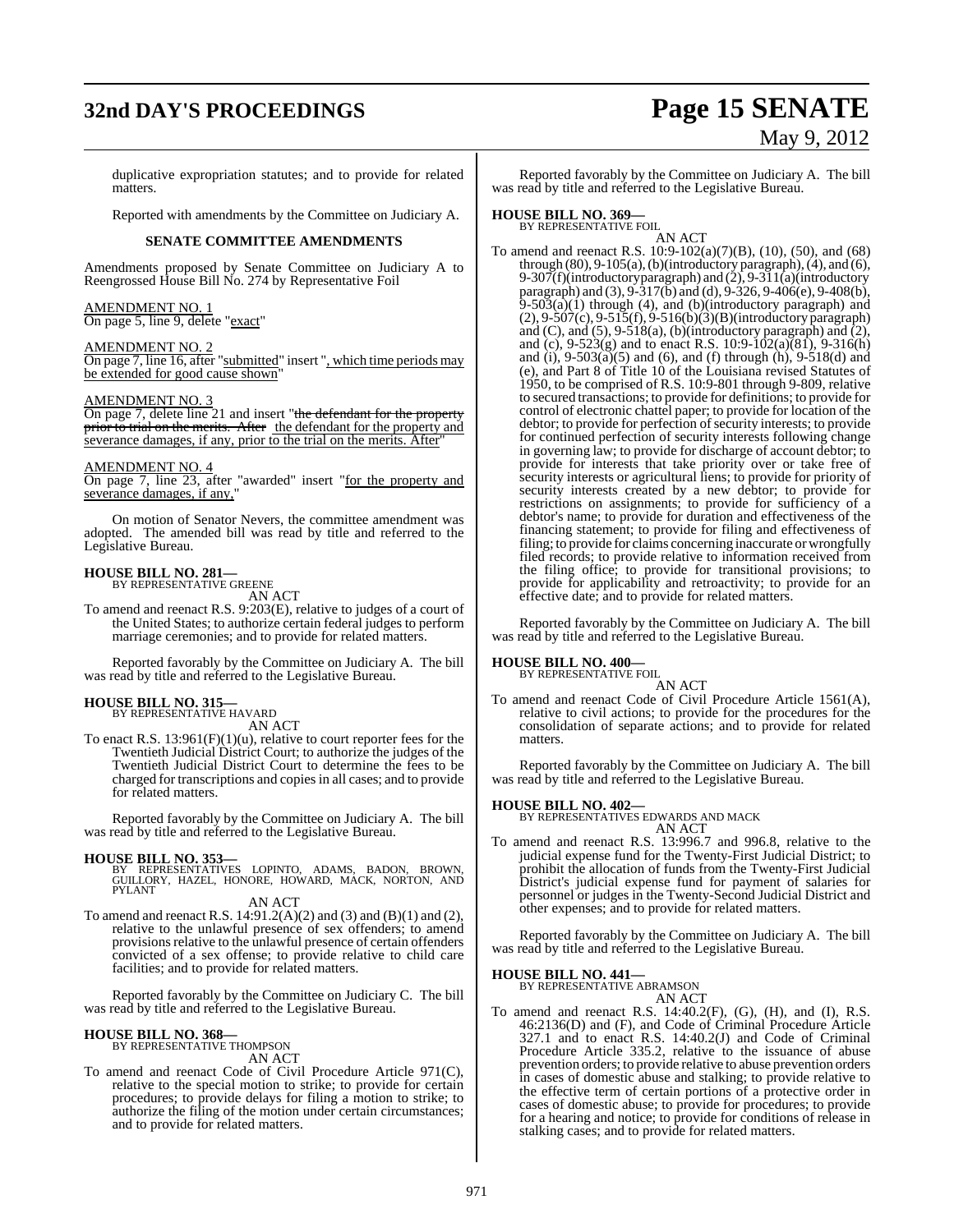## **Page 16 SENATE 32nd DAY'S PROCEEDINGS**

### May 9, 2012

Reported favorably by the Committee on Judiciary C. The bill was read by title and referred to the Legislative Bureau.

**HOUSE BILL NO. 457—** BY REPRESENTATIVE KATRINA JACKSON AN ACT

To amend and reenact R.S. 46:1804 and 1806(A), relative to crime victims reparations; to provide for notification requirements by the Crime Victims Reparations Board; to provide relative to applications for reparations; to extend the time in which an application for reparations is to be filed by certain applicants; and to provide for related matters.

Reported favorably by the Committee on Judiciary B. The bill was read by title and referred to the Legislative Bureau.

## **HOUSE BILL NO. 466—** BY REPRESENTATIVE ABRAMSON

AN ACT

To amend and reenact Title X of Book III of the Civil Code, consisting of Articles 2778 through 2800, to consist of Articles 2778 through 2791, relative to annuities, the annuity contract, and the annuity charge; to provide for a definition of an annuity contract; to provide for the application of the Titles of Obligations in General and Conventional Obligations or Contracts, or the Title of Sales, or the Title of Donations; to provide for the recipient of payments; to provide for an annuity for life or a time period; to provide for the termination of an annuity in the absence of a designated term; to provide for the assignability and heritability of the rights and obligations of an annuity; to provide for an annuity in favor of successive recipients; to provide for an annuity in favor of several recipients of payments; to provide for the existence of a recipient; to provide for an annuity charge; to provide that an annuity charge must be express and in writing; to provide for the recordation of an annuity contract; to provide for the law applicable to an annuity charge; to provide for the duration of an annuity charge; to provide for the enforcement of an annuity charge; to suppress the concept of the rent of lands; to provide an effective date; and to provide for related matters.

Reported favorably by the Committee on Judiciary A. The bill was read by title and referred to the Legislative Bureau.

#### **HOUSE BILL NO. 474—**

BY REPRESENTATIVE ABRAMSON AN ACT

To amend and reenact Code of Civil Procedure Articles 683(B), 966(B), 1313(C), 2166(E), and 5188 and to enact Code of Civil Procedure Article 1313(D), relative to continuous revision of the Code of Civil Procedure; to provide for the tutor's enforcement of rights of unemancipated minors; to provide for statements on denials of summary judgments; to provide for service by couriers; to provide for suspension of writ denials by the supreme court; to provide for entry of judgment notwithstanding an indigent's failure to pay costs; and to provide for related matters.

Reported with amendments by the Committee on Judiciary A.

#### **SENATE COMMITTEE AMENDMENTS**

Amendments proposed by Senate Committee on Judiciary A to Engrossed House Bill No. 474 by Representative Abramson

#### AMENDMENT NO. 1

On page 2, line 20, after "court" delete the remainder of line 20 and line 21 and insert "may on its own motion, give its reasons for denial on the record, or in writing, if so requested by a party within ten days of the denial of the motion.

On motion of Senator Nevers, the committee amendment was adopted. The amended bill was read by title and referred to the Legislative Bureau.

**HOUSE BILL NO. 476—** BY REPRESENTATIVE ABRAMSON AN ACT

To amend and reenact R.S. 9:1951 and to enact R.S. 9:1953, relative to the Louisiana Trust Code; to provide for the general rule for trusts created for mixed private and charitable purposes; to provide for the assignment of interest in a trust created for mixed private and charitable purposes; to provide for the termination of a trust created for mixed private and charitable purposes; and to provide for related matters.

Reported with amendments by the Committee on Judiciary A.

#### **SENATE COMMITTEE AMENDMENTS**

Amendments proposed by Senate Committee on Judiciary A to Reengrossed House Bill No. 476 by Representative Abramson

#### AMENDMENT NO. 1

On page 2, at the end of line 8, after "trust" insert a period and delete the remainder of the line and line 9, and insert "An interest that is assignable only to a

On motion of Senator Nevers, the committee amendment was adopted. The amended bill was read by title and referred to the Legislative Bureau.

#### **HOUSE BILL NO. 512—**

BY REPRESENTATIVE MORENO

AN ACT To amend and reenact Code of Evidence Article 803(8)(b)(i), relative to the admission of evidence; to provide with respect to hearsay; to prohibit the notification of administrative sanctions form from being introduced as evidence; and to provide for related matters.

Reported favorably by the Committee on Judiciary A. The bill was read by title and referred to the Legislative Bureau.

#### **HOUSE BILL NO. 518—**

BY REPRESENTATIVE LOPINTO AN ACT

To amend and reenactR.S. 15:572.1(A)(1) and 574.2(A),(B),(C)(1), (2)(introductory paragraph), and (3), (D)(introductory paragraph),  $(4)$ ,  $(9)$ , and  $(11)$ ,  $(E)$ ,  $(F)(1)$ (introductory paragraph), (G), and (H)(1) and (2), relative to the Board of Pardons; to merge the functions and duties of the Board of Parole into the Board of Pardons; to create a committee on parole; to provide for the membership, duties, and functions of the committee on parole; to provide for transitional provisions; and to provide for related matters.

Reported with amendments by the Committee on Judiciary B.

#### **SENATE COMMITTEE AMENDMENTS**

Amendments proposed by Senate Committee on Judiciary B to Reengrossed House Bill No. 518 by Representative Lopinto

#### AMENDMENT NO. 1

On page 4, at the beginning of line 3, delete "(6)" and strike the remainder of the line and strike lines 4 and 5

#### AMENDMENT NO. 2

On page 4, at the beginning of line 14, change " $(7)$ " to " $(6)$ "

#### AMENDMENT NO. 3

On page 4, at the beginning of line 25, change " $(8)(a)$ " to " $(7)(a)$ "

On motion of Senator Johns, the committee amendment was adopted. The amended bill was read by title and referred to the Legislative Bureau.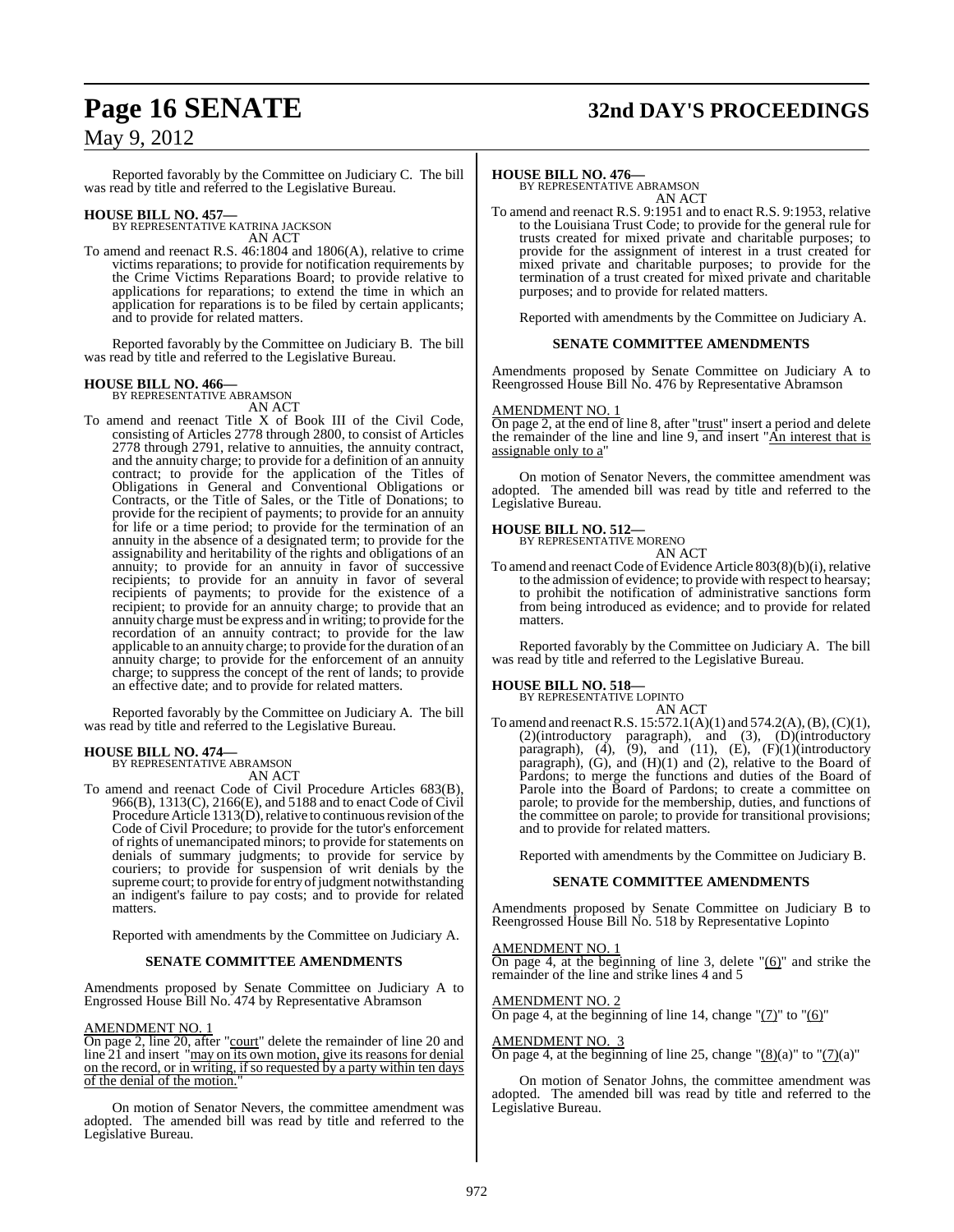## **32nd DAY'S PROCEEDINGS Page 17 SENATE**

# May 9, 2012

**HOUSE BILL NO. 521—**<br>BY REPRESENTATIVES MORENO, ADAMS, ARMES, ARNOLD, BADON,<br>BERTHELOT, BILLIOT, BROADWATER, BROSSETT, BROWN, HENRY<br>BURNS, BURRELL, CARMODY, CONNICK, COX, EDWARDS, FOIL,<br>GAINES, GAROFALO, GISCLAIR, HARRIS,

#### AN ACT

To amend and reenact Chapter 34 of Title 13 of the Louisiana Revised Statutes of 1950, to be comprised of R.S. 13:5401, to enact Chapter 35 of Title 13 of the Louisiana Revised Statutes of 1950, to be comprised of R.S. 13:5501, and to repeal R.S. 13:621.41(J) and 1343(C),relative to reentry courts; to authorize the creation of reentry divisions of court in certain judicial district courts in the state; to provide for the implementation of the workforce development sentencing program in the reentry division; to provide for conditions and procedures; to provide for applicability; to repeal provisions related to the Criminal District Court of Orleans Parish or the Forty-First Judicial District workforce development program; and to provide for related matters.

Reported favorably by the Committee on Judiciary A. The bill was read by title and referred to the Legislative Bureau.

#### **HOUSE BILL NO. 556—**

BY REPRESENTATIVE LOPINTO AN ACT

To amend and reenact R.S. 15:542.1.2(A), relative to sex offender registration and notification; to provide relative to changes in a sex offender's registration information; and to provide for related matters.

Reported favorably by the Committee on Judiciary C. The bill was read by title and referred to the Legislative Bureau.

#### **HOUSE BILL NO. 577—**

BY REPRESENTATIVES LOPINTO, HAZEL, HONORE, AND NORTON AN ACT

To amend and reenact R.S. 14:403(A) and Children's Code Article 603(15)(introductory paragraph) and (d) and 610(A) and (E)(1) and (2) and to enact Children's Code Article 603(15)(j), relative to the reporting of abuse of children; to provide relative to the reporting of the abuse or neglect of children; to provide for criminal penalties; to provide relative to the reporting of sexual abuse of children; to provide for definitions; to amend the definition of "mandatory reporter" for purposes of reporting abuse of children; and to provide for related matters.

Reported favorably by the Committee on Judiciary C. The bill was read by title and referred to the Legislative Bureau.

### **HOUSE BILL NO. 594—** BY REPRESENTATIVE LOPINTO

AN ACT

To enact Code of Criminal Procedure Article 718.1 and to repeal R.S. 46:1845, relative to discovery; to provide relative to discovery procedures in certain criminal cases; to prohibit the reproduction of certain evidence in certain cases involving pornography involving juveniles, video voyeurism, and obscenity; and to provide for related matters.

Reported favorably by the Committee on Judiciary C. The bill was read by title and referred to the Legislative Bureau.

**HOUSE BILL NO. 600—**<br>BY REPRESENTATIVES NORTON, ADAMS, BADON, BARROW, BLLIOT, WESLEY BISHOP, BROWN, BURRELL, CHANEY, COX,<br>DIXON, GAROFALO, GISCLAIR, GUILLORY, HENRY, HOFFMANN,<br>HOLLIS, HONORE, HOWARD, KLECKLEY, TERRY LANDR

AN ACT

To enact R.S. 14:403.7 and 403.8, relative to missing or deceased children; to create a crime for the failure to report a missing child; to provide for presumptions; to create a crime for the failure to report a deceased child; to provide for definitions; to provide for penalties; to provide for exceptions; and to provide for related matters.

Reported favorably by the Committee on Judiciary C. The bill was read by title and referred to the Legislative Bureau.

**HOUSE BILL NO. 602—** BY REPRESENTATIVE CHANEY AN ACT

To amend and reenact R.S. 3:2093(6) through (10), to enact R.S. 3:2093(11) and 2135, and to repeal R.S. 3:2095, 2096, 2099, Part III of Chapter 16 of Title 3 of the Louisiana Revised Statutes of 1950, comprised of R.S. 3:2171 through 2188, 2221(C), 2228, and Part V of Chapter 16 of Title 3 of the Louisiana Revised Statutes of 1950, comprised of R.S. 3:2261 through 2264, relative to diseases of animals; to provide for the Louisiana Board of Animal Health; to provide for powers; to provide for technical correction; to repeal the sale of hog cholera serum; to repeal cattle fever tick eradication; to repeal parishwide testing; to repeal sheep scab infection; to provide for the redesignation of certain provisions of Title 3 of the Louisiana Revised Statutes of 1950 and to direct the Louisiana State Law Institute with respect to such redesignations; and to provide for related matters.

Reported favorably by the Committee on Agriculture, Forestry, Aquaculture, and Rural Development. The bill was read by title and referred to the Legislative Bureau.

**HOUSE BILL NO. 718—** BY REPRESENTATIVE WESLEY BISHOP AN ACT

To amend and reenact R.S. 32:295.1(G)(2) and to enact R.S. 15:571.11(A)(1)(d) and R.S. 32:295.1(G)(3), relative to the disposition of fines collected for safety belt violations; to provide for an additional penalty for safety belt violations in Orleans Parish; to provide for the use of funds received from that assessment; and to provide for related matters.

Reported with amendments by the Committee on Judiciary B.

#### **SENATE COMMITTEE AMENDMENTS**

Amendments proposed by Senate Committee on Judiciary B to Engrossed House Bill No. 718 by Representative Wesley Bishop

AMENDMENT NO. 1

On page 1, line 14, delete "Orleans Parish Criminal District Court"

#### AMENDMENT NO. 2

On page 2, line 6, delete "Orleans Parish Criminal District Court"

On motion of Senator Johns, the committee amendment was adopted. The amended bill was read by title and referred to the Legislative Bureau.

#### **HOUSE BILL NO. 764—**

BY REPRESENTATIVE ABRAMSON AN ACT

To amend and reenact Civil Code Articles 1848 and 2028, to enact Civil Code Article 1849, and to repeal Civil Code Article 2444, relative to counterletters; to provide with respect to testimonial or other evidence as it relates to disproving a writing; to provide for proof of simulation; to provide for instances when introduction of counterletters is required; to provide for effects of counterletters and simulation as to third persons; and to provide for related matters.

Reported favorably by the Committee on Judiciary A. The bill was read by title and referred to the Legislative Bureau.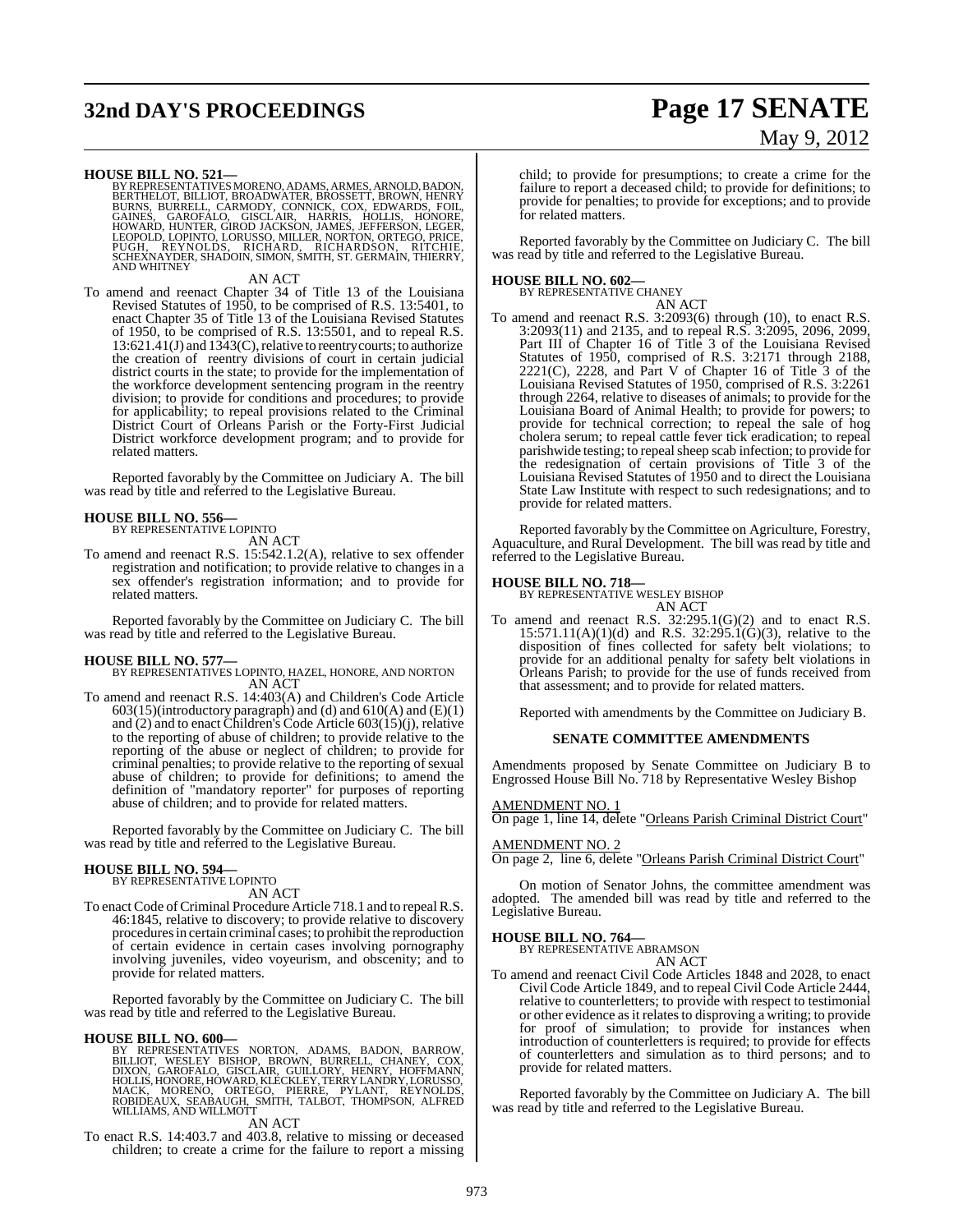## **Page 18 SENATE 32nd DAY'S PROCEEDINGS**

### May 9, 2012

### **HOUSE BILL NO. 777—** BY REPRESENTATIVE FOIL

AN ACT

To amend and reenact R.S. 13:5202(A), relative to small claims divisions of city courts; to provide for the jurisdictional amount in a small claims division; and to provide for related matters.

Reported favorably by the Committee on Judiciary A. The bill was read by title and referred to the Legislative Bureau.

## **HOUSE BILL NO. 790—** BY REPRESENTATIVE LOPINTO

AN ACT

To amend and reenact R.S. 15:1404(A) and (B)(introductory paragraph) and to enact R.S. 15:1404(B)(9) through (13), relative to criminal gang activity; to provide for the definition of "pattern of criminal gang activity"; and to provide for related matters.

Reported favorably by the Committee on Judiciary C. The bill was read by title and referred to the Legislative Bureau.

#### **HOUSE BILL NO. 815—** BY REPRESENTATIVE KATRINA JACKSON AN ACT

To enact R.S. 3:15, relative to applications for licenses, permits, or certificates; to provide for social security numbers; and to provide for related matters.

Reported favorably by the Committee on Agriculture, Forestry, Aquaculture, and Rural Development. The bill was read by title and referred to the Legislative Bureau.

## **HOUSE BILL NO. 844—** BY REPRESENTATIVE KATRINA JACKSON

AN ACT To amend and reenact R.S. 3:4321(D) and to repeal R.S. 3:4341 and 4342, relative to forests and forestry; to provide relative to the forest protection tax fund; to provide for the expenditure of monies; to repeal provisions relative to severance taxes; and to provide for related matters.

Reported with amendments by the Committee on Agriculture, Forestry, Aquaculture, and Rural Development.

#### **SENATE COMMITTEE AMENDMENTS**

Amendments proposed by Senate Committee on Agriculture, Forestry, Aquaculture, and Rural Development to Engrossed House Bill No. 844 by Representative Katrina Jackson

#### AMENDMENT NO. 1

On page 1, at the beginning of line 2, after "To" delete "amend and reenact R.S.  $3:4321(D)$  and to"

#### AMENDMENT NO. 2

On page 1, line 3, after "and forestry;" delete the remainder of the line and at the beginning of line 4 delete "expenditure of monies;"

### AMENDMENT NO. 3

On page 1, delete lines 7 through 17

#### AMENDMENT NO. 4

On page 1, at the beginning of line 18, change "Section 2." to "Section 1.

On motion of Senator Thompson, the committee amendment was adopted. The amended bill was read by title and referred to the Legislative Bureau.

## **HOUSE BILL NO. 887—** BY REPRESENTATIVE JOHNSON

AN ACT

To enact R.S. 3:3107, relative to imported exotic deer and antelope, elk, and farm-raised white tail deer and other exotic cervidae; to provide for a regulatory fee; to provide for the redesignation of certain provisions of Title 3 of the Louisiana Revised Statutes of 1950; and to provide for related matters.

Reported favorably by the Committee on Agriculture, Forestry, Aquaculture, and Rural Development. The bill was read by title and referred to the Legislative Bureau.

#### **HOUSE BILL NO. 907—**

BY REPRESENTATIVES KATRINA JACKSON AND HENRY BURNS AN ACT

To amend and reenact R.S. 3:2(D), 4274.1, 4276, 4279(A), 4292, 4325, and 4326 and to repeal R.S. 3:4271(B), 4274(6), 4274.2, 4279(B) and (C), 4280, 4284 through 4289, 4290, 4291, 4293 through 4295, and 4302, relative to forests and forestry; to provide for cooperative endeavors; to provide for the powers and duties of the state forester; to provide for the duties of forestry officers; to provide for the clearing of combustible material; to provide for the instruction of forestry on certain days; to provide for a parish board of forestry; to provide for a forestry program; to repeal certain provisions for the protection and reforestation of lands; to repeal certain provisions relative to forest tree seedling nurseries; to repeal the provisions of acreage tax on certain forest lands; and to provide for related matters.

Reported favorably by the Committee on Agriculture, Forestry, Aquaculture, and Rural Development. The bill was read by title and referred to the Legislative Bureau.

#### **HOUSE BILL NO. 948—**

BY REPRESENTATIVE SEABAUGH AN ACT

To amend and reenact R.S. 13:3733(D)(introductory paragraph) and 3733.1(C) and (G)(1)(a) and Code of Civil Procedure Article  $2636(5)(b)$ , relative to the admissibility of certain business records and security agreements; to provide for admissibililty; and to provide for related matters.

Reported favorably by the Committee on Judiciary A. The bill was read by title and referred to the Legislative Bureau.

## **HOUSE BILL NO. 977—** BY REPRESENTATIVE HENRY BURNS

AN ACT

To amend and reenact R.S.  $46:123(D)(1)(c)(iii)$  and (vi), relative to the Louisiana Military Family Assistance Board; to provide relative to requirements for need-based claims; and to provide for related matters.

Reported favorably by the Committee on Judiciary B. The bill was read by title and referred to the Legislative Bureau.

#### **HOUSE BILL NO. 1011—**

BY REPRESENTATIVE PRICE

AN ACT To amend and reenact R.S. 13:691(B)(5), relative to vehicle expenses for certain judges; to authorize an increase in the amount of reimbursements for vehicle expenses; and to provide for related matters.

Reported favorably by the Committee on Judiciary B. The bill was read by title and recommitted to the Committee on Finance.

#### **HOUSE BILL NO. 1026—**

BY REPRESENTATIVE LOPINTO AN ACT

To amend and reenact R.S.  $15:574.4(A)(1)(b)(ii)$  and (iii) and to enact R.S. 15:574.4(A)(1)(b)(iv), relative to parole eligibility; to provide for parole eligibility for certain offenders after serving a certain portion of the criminal sentence; to provide for prospective application; and to provide for related matters.

Reported favorably by the Committee on Judiciary C. The bill was read by title and referred to the Legislative Bureau.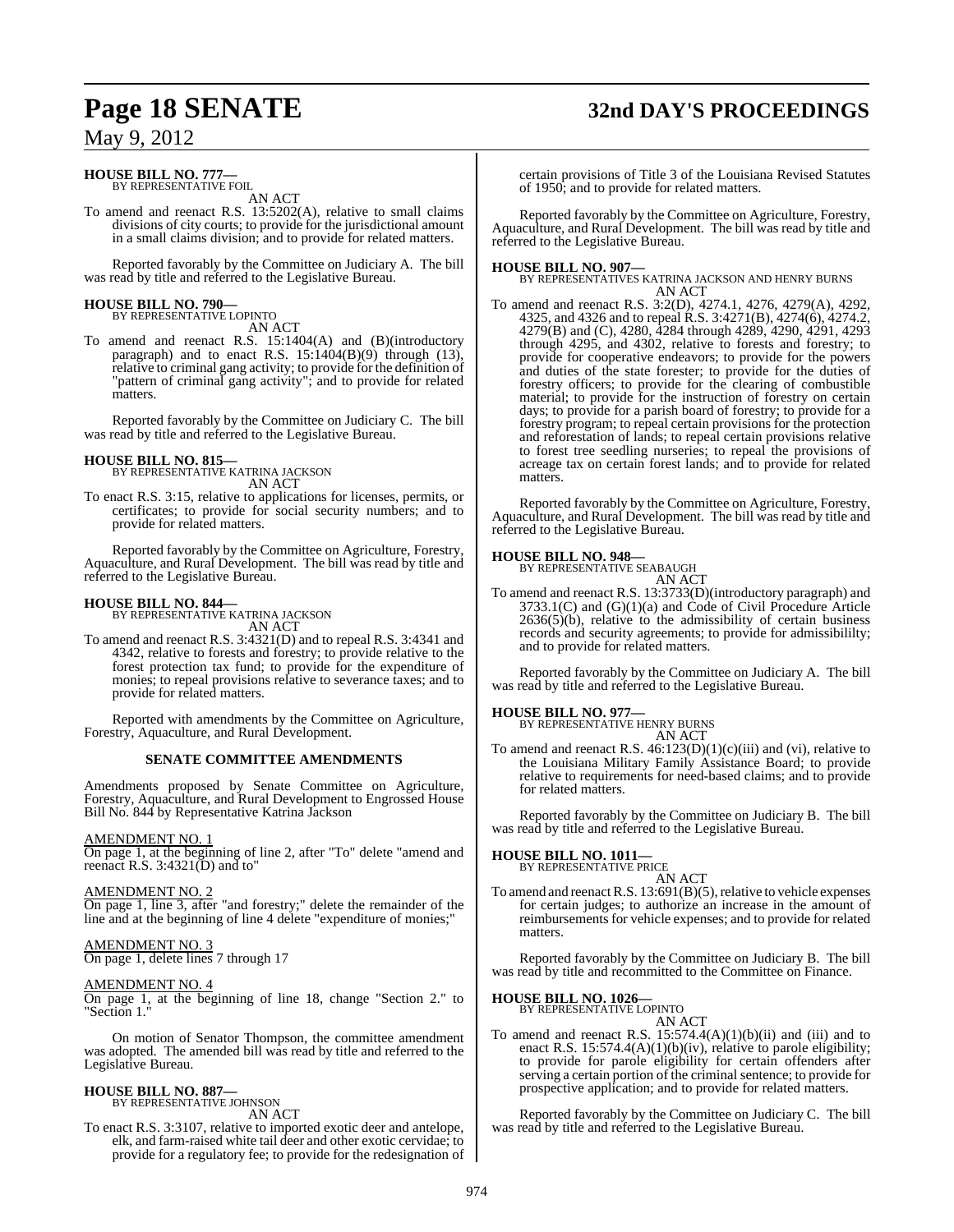## **32nd DAY'S PROCEEDINGS Page 19 SENATE**

# May 9, 2012

#### **HOUSE BILL NO. 1049—**

BY REPRESENTATIVE STUART BISHOP AN ACT

To enact R.S. 9:203(E)(10), relative to judges of a court of the United States; to authorize federal judges in certain municipalities to perform marriage ceremonies; and to provide for related matters.

Reported favorably by the Committee on Judiciary A. The bill was read by title and referred to the Legislative Bureau.

### **HOUSE BILL NO. 1068—** BY REPRESENTATIVE LOPINTO

AN ACT

To enact Code of Criminal Procedure Article 890.1, relative to criminal sentencing; to provide that certain sentences may be served with the benefit of parole, probation, or suspension of sentence under certain circumstances; to provide for applicability; to provide for limitations; to provide for exceptions; and to provide for related matters.

Reported favorably by the Committee on Judiciary C. The bill was read by title and referred to the Legislative Bureau.

## **HOUSE BILL NO. 1145—** BY REPRESENTATIVE FOIL

AN ACT

To amend and reenact Code of Civil Procedure Articles 2166 and 2167 and Children's Code Article  $1143(C)(1)$ , (2), and (3) and  $(D)(1)$ , to enact Children's Code Article 1143 $(E)$ , and to repeal R.S. 13:4446, relative to appellate procedure; to provide for notices of judgment; to provide for electronic and facsimile transmission; and to provide for related matters.

Reported favorably by the Committee on Judiciary A. The bill was read by title and referred to the Legislative Bureau.

### **HOUSE BILL NO. 1199— (Substitute for HouseBill No. 817 by Representative Katrina Jackson)** BY REPRESENTATIVE KATRINA JACKSON

AN ACT

To repeal R.S. 40:608.3, relative to organic food; to repeal the provisions regulating the labeling of organic food.

Reported favorably by the Committee on Agriculture, Forestry, Aquaculture, and Rural Development. The bill was read by title and referred to the Legislative Bureau.

### **HOUSE BILL NO. 1201— (Substitute for House Bill No. 1118 by Representatives Moreno and Leger)** BY REPRESENTATIVES MORENO AND LEGER

AN ACT To amend and reenact R.S. 14:91.3(A), relative to the unlawful participation in a child-related business; to prohibit certain persons from engaging in certain acts relative to child care facilities and family child day care homes; and to provide for related matters.

Reported favorably by the Committee on Judiciary C. The bill was read by title and referred to the Legislative Bureau.

### **Senate Bills and Joint Resolutions on Third Reading and Final Passage**

**SENATE BILL NO. 717—** BY SENATOR ADLEY

AN ACT

To enact R.S. 24:609, relative to fiscal services; to provide for the preparation of certain reports relative to legislative instruments providing rebates; to provide for the review and analysis of certain data by the legislative fiscal office and the Department of Revenue; to provide for procedures for certain legislative instruments which reduce state revenues; to provide for an effective date; and to provide for related matters.

On motion of Senator Thompson, the bill was read by title and returned to the Calendar, subject to call.

#### **SENATE BILL NO. 763— (Substitute of Senate Bill No. 560 by Senator Donahue)**

BY SENATOR DONAHUE AN ACT

To amend and reenact R.S. 23:1201(F) and (H), 1210(A), 1221(3)(a) and  $(4)(s)(i)$ , 1224 and the heading of 1314, and to enact R.S.  $23:1020.1$  and  $1314(D)$  and  $(E)$ , relative to workers' compensation; to provide for legislative purpose; to provide for legislative intent; to provide for construction; to provide with respect to nonpayment of benefits; to provide with respect to burial benefits; to provide with respect to supplemental earnings benefits; to provide with respect to benefits for catastrophic injury; to provide with respect to prematurity of actions; and to provide for related matters.

#### **Floor Amendments**

Senator Martiny sent up floor amendments.

#### **SENATE FLOOR AMENDMENTS**

Amendments proposed by Senator Martiny on behalf of the Legislative Bureau to Engrossed Senate Bill No. 763 by Senator Donahue

#### AMENDMENT NO. 1

On page 2, line 22, following "workers'" and before "**cases**" change "**compensations**" to "**compensation**"

#### AMENDMENT NO. 2

On page 7, line 20, following "the" and before "by twelve" change "quotient" to "product"

On motion of Senator Martiny, the amendments were adopted.

#### **Floor Amendments**

Senator Donahue proposed the following amendments.

#### **SENATE FLOOR AMENDMENTS**

Amendments proposed by Senator Donahue to Engrossed Senate Bill No. 763 by Senator Donahue

#### AMENDMENT NO. 1

On page 1, line 2, between ""(F)" and "and" insert "(introductory paragraph)

#### AMENDMENT NO. 2

On page 1, line 11, between ""(F)" and "and" insert "(introductory paragraph)"

#### AMENDMENT NO. 3

On page 3, delete lines 23 through 29 and on page 4, delete lines 1 through 9.

#### AMENDMENT NO. 4

On page 7, line 20, change "quotient" to "**product**"

On motion of Senator Donahue, the amendments were adopted.

The bill was read by title. Senator Donahue moved the final passage of the amended bill.

### **ROLL CALL**

The roll was called with the following result: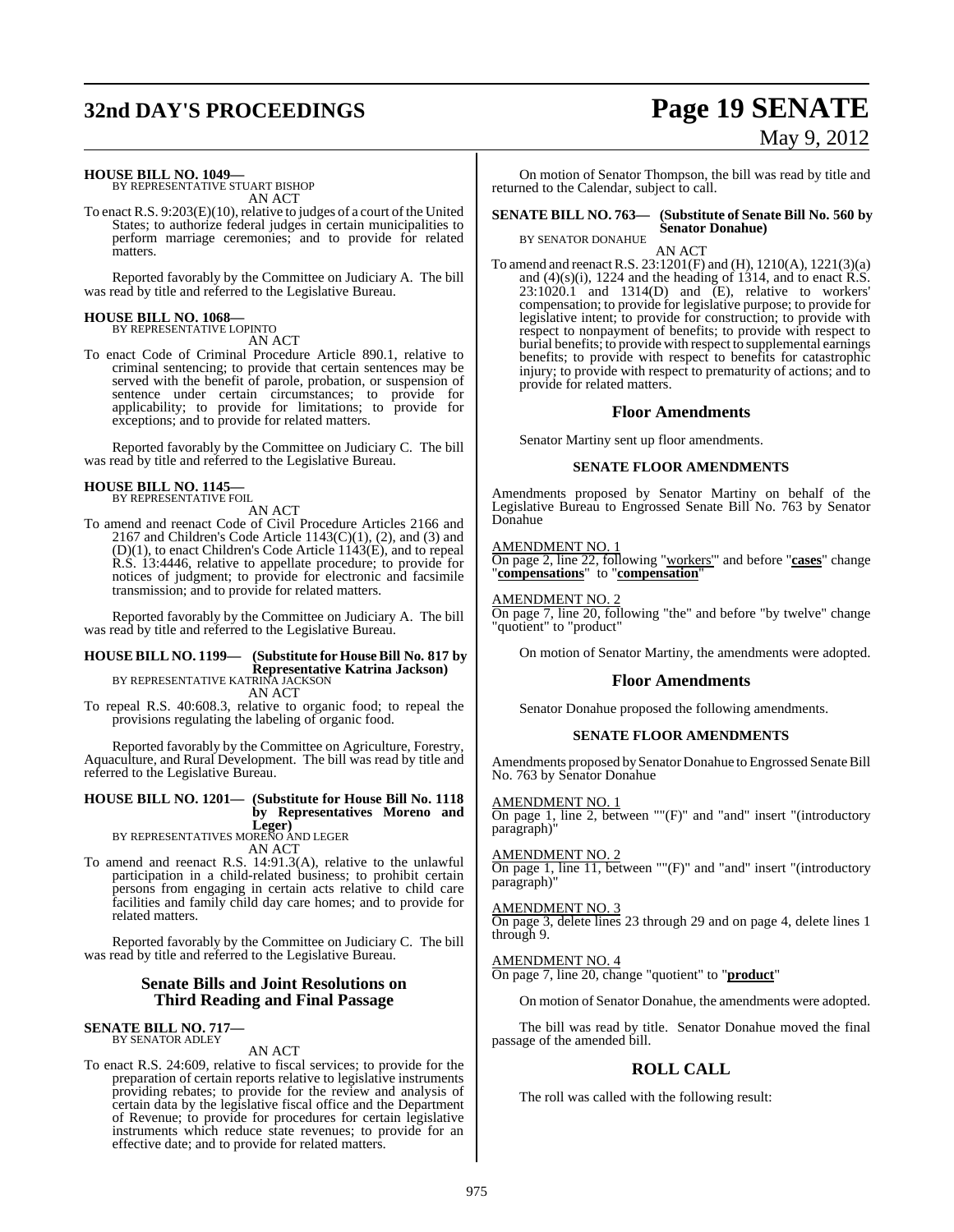on the table.

|                                                                                                                      | YEAS                                                                                                    |                                                                                        |
|----------------------------------------------------------------------------------------------------------------------|---------------------------------------------------------------------------------------------------------|----------------------------------------------------------------------------------------|
| Mr. President<br>Allain<br>Amedee<br>Appel<br>Brown<br><b>Buffington</b><br>Chabert<br>Cortez<br>Crowe<br>Total - 26 | Donahue<br>Erdey<br>Guillory<br>Johns<br>Kostelka<br>Long<br>Martiny<br>Mills<br>Morrish<br><b>NAYS</b> | <b>Nevers</b><br>Peacock<br>Perry<br>Riser<br>Tarver<br>Thompson<br>Walsworth<br>White |
| Broome<br>Dorsey-Colomb<br>Total - 5                                                                                 | Murray<br>Peterson<br><b>ABSENT</b>                                                                     | Ward                                                                                   |
| Adley<br>Claitor                                                                                                     | Heitmeier<br>LaFleur                                                                                    | Smith, G.<br>Smith, J.                                                                 |

Gallot Morrell Total - 8 The Chair declared the amended bill was passed, ordered reengrossed and sent to the House. Senator Donahue moved to reconsider the vote by which the bill was passed and laid the motion

### **Explanation of Vote**

Senator Broome stated she intended to vote yea on Senate Bill No. 763, and asked that the Official Journal so state.

### **Explanation of Vote**

Senator Dorsey-Colomb stated she intended to vote yea on Senate Bill No. 763, and asked that the Official Journal so state.

### **SENATE BILL NO. 764— (Substitute of Senate Bill No. 709 by Senator Ward)** BY SENATOR WARD AND REPRESENTATIVE SCHRODER

AN ACT To amend and reenact R.S. 17:415,  $416(A)(1)(a)$ ,  $(b)(i)$ , and  $(c)(i)$ ,  $3(a)(xvii)$ ,  $4(introductor)$  paragraph),  $(a)(i)(ee)$ , and  $(b)$ , 416.4(C), 416.13, and 416.20(A), to enact R.S.  $17:416(A)(1)(c)(ii)(dd), (2)(d), (3)(a)(xviii), and (4)(c) and$ 3996(B)(30), and to repeal R.S. 17:416.14, relative to bullying; to provide relative to the student code of conduct; to provide relative to student discipline; to provide for duties; to provide for reporting; to provide for parental notification; and to provide for related matters.

#### **Floor Amendments**

Senator Martiny sent up floor amendments.

#### **SENATE FLOOR AMENDMENTS**

Amendments proposed by Senator Martiny on behalf of the Legislative Bureau to Engrossed Senate Bill No. 764 by Senator Ward

AMENDMENT NO. 1  $\overline{\text{On page 1, line 2, following}}$  "(b)(i)" and before ", and" insert "and (ii)(introductory paragraph)"

AMENDMENT NO. 2 On page 1, line 2, following "3(a)" and before " $(xvii)$ " insert "(introductory paragraph) and"

AMENDMENT NO. 3  $\overline{\text{On page 1, line 9, following}}$  "(b)(i)" and before ", and" insert "and (ii)(introductory paragraph)

## **Page 20 SENATE 32nd DAY'S PROCEEDINGS**

AMENDMENT NO. 4 On page 1, line 9, following "3(a)" and before "(xvii)" insert "(introductory paragraph) and" AMENDMENT NO. 5 On page 3, line 26, following "of" and before "items" change "check off" to "check**-**off" AMENDMENT NO. 6 On page 5, line 1, following "in" and before "school" change "**it's the**" to "**its**" AMENDMENT NO. 7 On page 5, line 2, following "system" and before "code" change "Such" to "The" AMENDMENT NO. 8 On page 6, line 5, following "amend" and before "code" change "such" to "the" AMENDMENT NO. 9 On page 6, line 8, following "**effect**" and before "**behavior**" change "**said**" to "**the**" AMENDMENT NO. 10 On page 6, line 13, following "**effect**" and before "**behavior**" change "**said**" to "**such**" AMENDMENT NO. 11 On page 6, line 25, following "**to**" and before "**obscene**" delete the "**,**" AMENDMENT NO. 12 On page 6, line 28, following "**to**" and before "**calling**" delete the "**,**" AMENDMENT NO. 13 On page 8, line 3, following "student" and before "**and**" change "**verbally**" to "**orally**" AMENDMENT NO. 14 On page 8, line 20, change "**(i)**" to "**(b)**" AMENDMENT NO. 15 On page 8, line 27, change "**(ii)**" to "**(c)**" AMENDMENT NO. 16 On page 9, line 1, following "**pursuant to**" and before "**of this paragraph**" change "**Item (a)(i)**" to "**Subparagraph (b)**" AMENDMENT NO. 17 On page 9, line 3, change "**(iii)**" to "**(d)**" AMENDMENT NO. 18 On page 9, line 9, change "**(iv)**" **to** "**(e)**" AMENDMENT NO. 19 On page 11, line 24, following "**of**" and before "**Subsection**" change "**the**" to "**this**" AMENDMENT NO. 20 On page 13, line 7, following "**U.S.C.**" delete "**A.**" and before "**or**" change "**1232(G)**" to "**1232g**" AMENDMENT NO. 21 On page 14, line 1, following "**law**" and before "**either**" insert "**,**" On motion of Senator Martiny, the amendments were adopted. **Floor Amendments**

Senator Ward proposed the following amendments.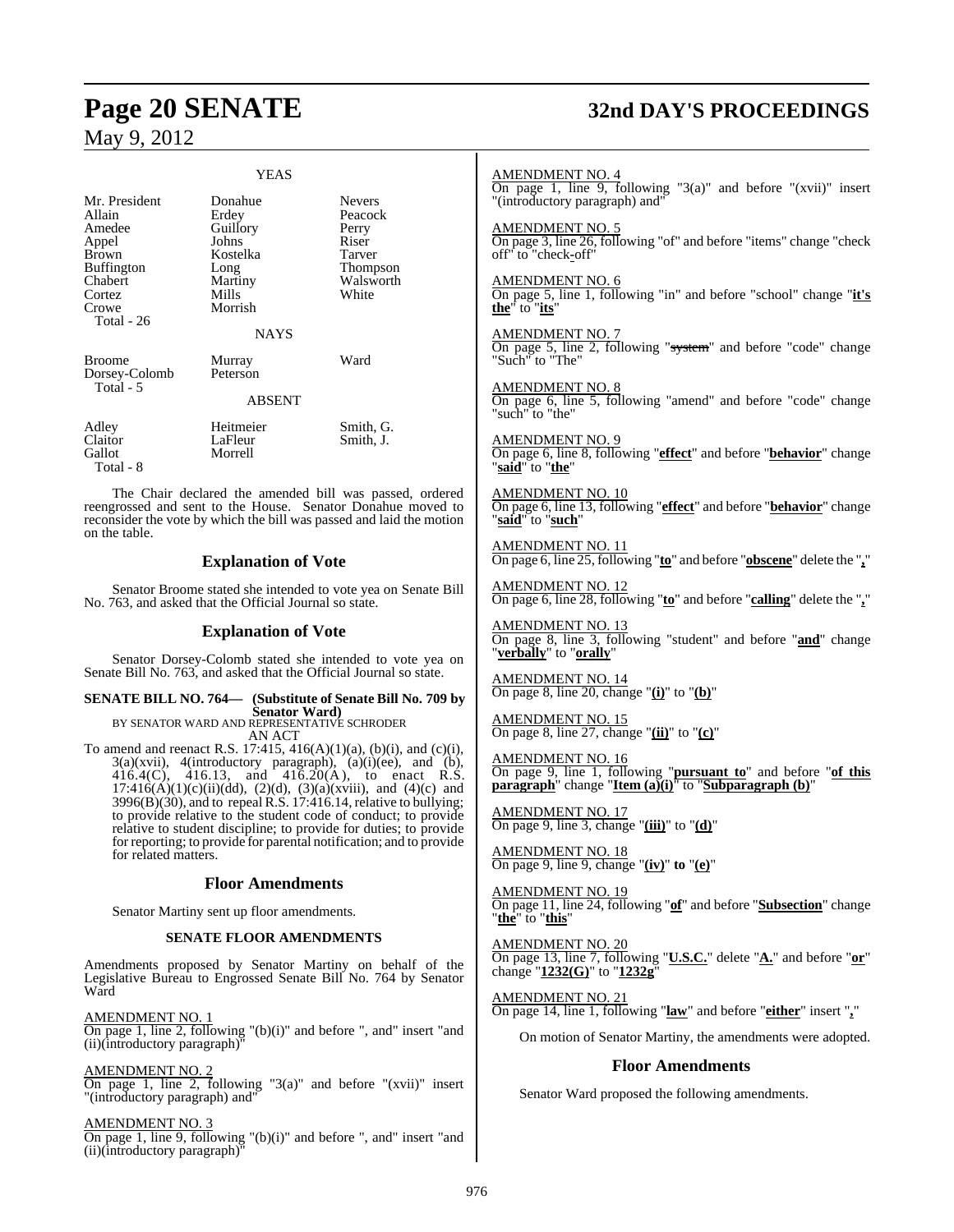## **32nd DAY'S PROCEEDINGS Page 21 SENATE**

#### **SENATE FLOOR AMENDMENTS**

Amendments proposed by Senator Ward to Engrossed Senate Bill No. 764 by Senator Ward

AMENDMENT NO. 1 On page 1, line 14, change "Parish" to "**Local**"

AMENDMENT NO. 2 On page 1, line 17, change "parish" to "**local**"

AMENDMENT NO. 3 On page 2, at the end of line 2, change "parish" to "**local**"

AMENDMENT NO. 4 On page 9, line 14, delete "(a)"

AMENDMENT NO. 5 On page 9, line 18, change "**(b)**" to "(a)"

AMENDMENT NO. 6 On page 9, line 21, change "**(c)**" to "**(b)**"

AMENDMENT NO. 7 On page 9, line 25, change "**(d)**" to "**(c)**"

AMENDMENT NO. 8 On page 10, line 14, change "**(e)**" to "**(d)**"

AMENDMENT NO. 9 On page 11, line 15, change "**(f)**" to "**(e)**"

AMENDMENT NO. 10 On page 11, line 22, change "**(g)**" to "**(f)**"

AMENDMENT NO. 11 On page 12, line 15, change "**(h)**" to "**(g)**"

AMENDMENT NO. 12 On page 12, line 23, between "**and**" and "**R.S. 17:415**" insert "**documented incidents in reports received by the local superintendent of schools pursuant to**"

On motion of Senator Ward, the amendments were adopted.

#### **Floor Amendments**

Senator Ward proposed the following amendments.

#### **SENATE FLOOR AMENDMENTS**

Amendments proposed by Senator Ward to Engrossed Senate Bill No. 764 by Senator Ward

AMENDMENT NO. 1

On page 6, delete lines 11 through 15 and insert the following:

"**(b) Create a program to provide a minimum of four hours of training each year for all school employees, including bus drivers, with respect to bullying. Such training shall specifically include the following:**

**(i) How to recognize the behaviors defined as bullying in Subsection C of this Section.**

**(ii) How to identify students at each grade level in the employee's school who are most likely to become victims of bullying, while not excluding any child from protection from bullying.**

**(iii) How to use appropriate intervention and remediation techniques and procedures.**

**(iv) The procedures by which incidents of bullying are to be reported to school officials.**"

#### AMENDMENT NO. 2

On page 6, delete lines 22 through 29 and on page 7, delete lines 1 through 25, and insert the following:

"**C. Definition of Bullying. "Bullying" means:**

**(1) A pattern of any one or more of the following:**

**(a) Gestures, including but not limited to obscene gestures and making faces.**

**(b) Written, electronic, or verbal communications, including but not limited to calling names, threatening harm, taunting, malicious teasing, or spreading untrue rumors. Electronic communication includes but is not limited to a communication or image transmitted by e-mail, instant message, text message, blog, or social networking website through the use of a telephone, mobile phone, pager, computer, or other electronic device.**

**(c) Physical acts, including but notlimited to hitting, kicking, pushing, tripping, choking, damaging personal property, or unauthorized use of personal property.**

**(d) Repeatedly and purposefully shunning or excluding from activities.**

**(2)(a) Where the pattern of behavior as provided in Paragraph (1) of this Subsection is exhibited toward a student, more than once, by another student or group of students and occurs, or is received by, a student while on school property, at a school-sponsored or school-related function or activity, in any school bus or van, at any designated school bus stop, in any other school or private vehicle used to transport students to and from schools, or any school-sponsored activity or event.**

**(b) The pattern of behavior as provided in Paragraph (1) of this Subsection must have the effect of physically harming a student, placing the student in reasonable fear of physical harm, damaging a student's property, placing the student in reasonable fear of damage to the student's property, or must be sufficiently severe, persistent, and pervasive enough to either create an intimidating or threatening educational environment, have the effect ofsubstantially interfering with a student's performance in school, or have the effect of substantially disrupting the orderly operation of the school.**"

On motion of Senator Ward, the amendments were adopted.

#### **Floor Amendments**

Senator Ward proposed the following amendments.

#### **SENATE FLOOR AMENDMENTS**

Amendments proposed by Senator Ward to Engrossed Senate Bill No. 764 by Senator Ward

AMENDMENT NO. 1 On page 5, line 1, after "students in" delete the remainder of the line and insert "**the schools under its jurisdiction**"

AMENDMENT NO. 2 On page 5, at the beginning of line 12, change "**set forth herein**" to "**as provided in Subsection C of this Section.**"

AMENDMENT NO. 3 On page 5, at the end of line 14, change "**.**" to "."

AMENDMENT NO. 4 On page 6, at the end of line 10, change "**contained herein**" to "**as provided in Subsection C of this Section**"

AMENDMENT NO. 5 On page 7, at the end of line 27, delete "**for the**"

#### AMENDMENT NO. 6

On page 7, delete line 28 and insert "**to implement the provisions of this Section relative to the procedures and processes to be used**"

#### AMENDMENT NO. 7

On page 9, at the beginning of line 28, between "**local**" and "**governing**" insert "**school**"

# May 9, 2012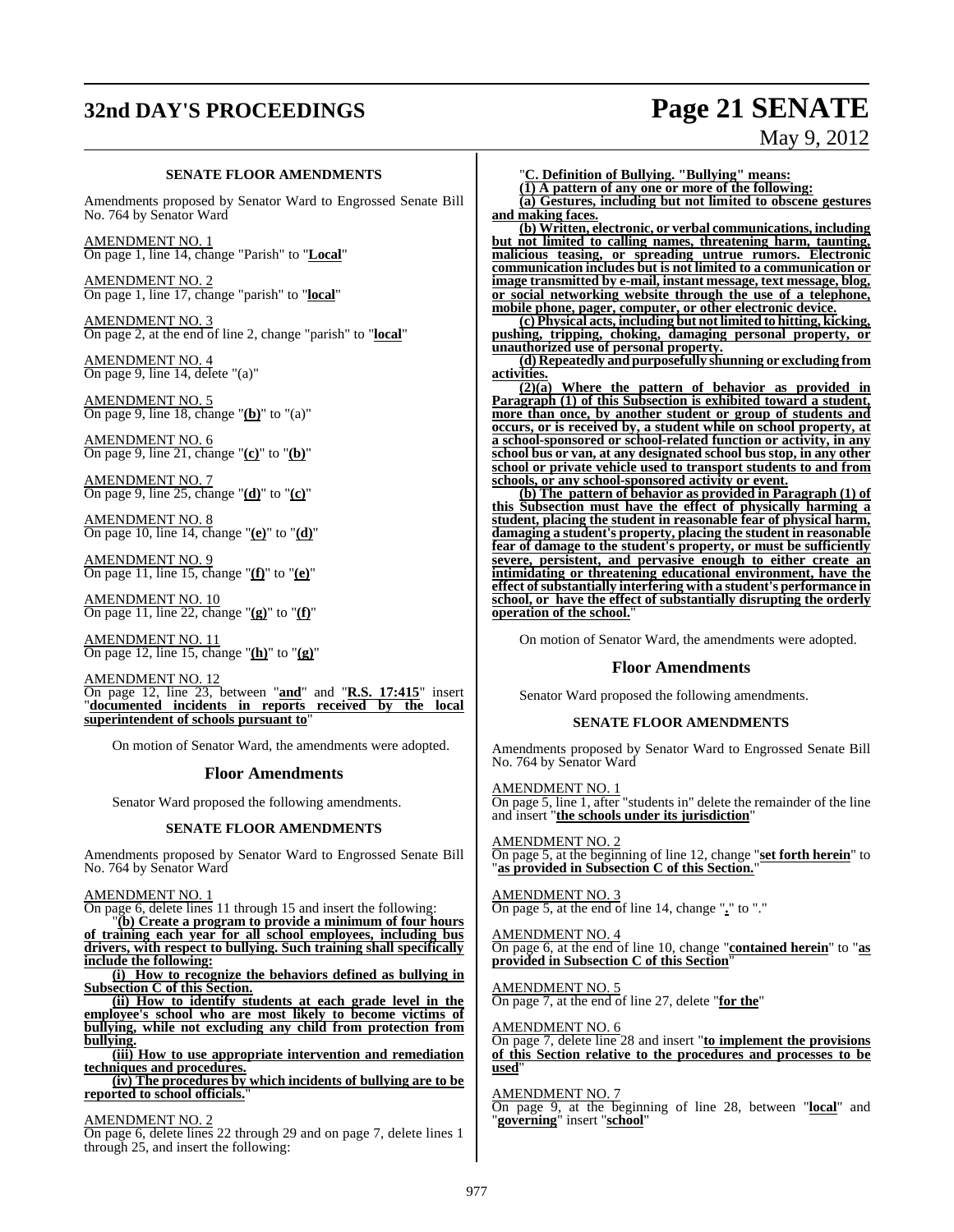#### AMENDMENT NO. 8 On page 9, line 28, between "**board or**" and "**governing**" insert "**school**"

AMENDMENT NO. 9 On page 10, line 6, between "**the**" and "**Department**" insert "**state**"

AMENDMENT NO. 10 On page 10, line 16, between "**parent or**" and "**guardian**" insert "**legal**"

AMENDMENT NO. 11 On page 10, at the beginning of line 17, insert "**state**"

AMENDMENT NO. 12 On page 10, at the beginning of line 19, change "**parents**" to "**legal guardian**"

AMENDMENT NO. 13 On page 10, line 23, between "**parent or**" and "**guardian**" insert "**legal**"

AMENDMENT NO. 14 On page 10, line 27, after "**with the**" delete the remainder of the line and insert "**parent or legal guardian of the victim and the parent or legal guardian**"

AMENDMENT NO. 15 On page 11, line 17, change "**parent/guardian**" to "**parent or legal guardian**"

AMENDMENT NO. 16 On page 11, line 29 between "**school**" and "**which**" change "**at**" to "**in**"

AMENDMENT NO. 17 On page 12, line 6, between "**school**" and "**which**" change "**at**" to "**in**"

AMENDMENT NO. 18 On page 12, line 6, between "**child**" and "**enrolled**" change "**was**" to "**is**"

AMENDMENT NO. 19 On page 12, line 11, between "**the**" and "**governing**" change "**local**" to "**school's**"

AMENDMENT NO. 20 On page 12, line 12, between "**The**" and "**governing**" change "**local**" to "**school's**"

AMENDMENT NO. 21 On page 12, line 21, between "the" and "Department" insert "**state**"

AMENDMENT NO. 22 On page 12, line 28, change "**parents**" to "**students' parent, or legal guardian**"

AMENDMENT NO. 23 On page 13, at the end of line 5, delete "**is**"

AMENDMENT NO. 24 On page 13, line 15, between "**the**" and "**Department**" insert "**state**"

AMENDMENT NO. 25 On page 13, line 21, between "**times**" and "**but**" insert a comma "**,**"

AMENDMENT NO. 26 On page 14, line 16, between "**bullying as**" and "**in**" change "**set forth**" to "**provided**"

On motion of Senator Ward, the amendments were adopted.

## **Page 22 SENATE 32nd DAY'S PROCEEDINGS**

The bill was read by title. Senator Ward moved the final passage of the amended bill.

### **ROLL CALL**

The roll was called with the following result:

#### YEAS

Mr. President Donahue Nevers<br>Allain Dorsey-Colomb Peacock Amedee Erdey Perry<br>
Annel Gallot Peterson Appel<br>Broome Broome Guillory Riser<br>Brown Johns Smith Buffington Koste<br>Chabert Long Chabert Long Thompson<br>Claitor Martiny Walsworth Claitor Martiny Walsworth<br>
Cortez Mills Ward Cortez Mills Ward<br>Crowe Murray White Murray Total - 33

Dorsey-Colomb Peaco<br>Erdey Perry Johns Smith, J.<br>Kostelka Tarver

NAYS

#### ABSENT

Adley LaFleur Morrish Heitmeier Total - 6

Total - 0

The Chair declared the amended bill was passed, ordered reengrossed and sent to the House. Senator Ward moved to reconsider the vote by which the bill was passed and laid the motion on the table.

#### **Senate Bills and Joint Resolutions on Third Reading and Final Passage, Subject to Call**

### **Called from the Calendar**

Senator Guillory asked that Senate Bill No. 47 be called from the Calendar.

**SENATE BILL NO. 47—** BY SENATOR GUILLORY

AN ACT

To amend and reenact R.S.  $11:102(B)(1)$  and  $(3)(a)$  and  $(d)(i)$ ,  $(iv)$ , (v), and (vii) and (C)(2), (3), and (4)(a),  $403(5)(a)(i)$  and (b)(i) and (ii), and 701(5)(a)(introductory paragraph) and to enact R.S. 11:102(D) and 701(5)(f) and to repeal R.S. 11:403(5)(b)(iii), relative to certain members of the Louisiana State Employees' Retirement System and certain postsecondary education members of the Teachers' Retirement System of Louisiana; to provide with respect to benefit calculation; to provide an effective date; and to provide for related matters.

### **Floor Amendments**

Senator Guillory proposed the following amendments.

### **SENATE FLOOR AMENDMENTS**

Amendments proposed by Senator Guillory to Reengrossed Senate Bill No. 47 by Senator Guillory

#### AMENDMENT NO. 1

On page 5, line 17 after "**Section**" delete the remainder of the line and delete lines 18 through 29 in their entirety and on page 6 delete lines 1 through 9 and insert the following: "**, plus the sum of the absolute value of the rate attributable to the amortization of any gain plus the initial incremental normal cost rate, each as produced by the Act which originated as Senate Bill No. 47 of the**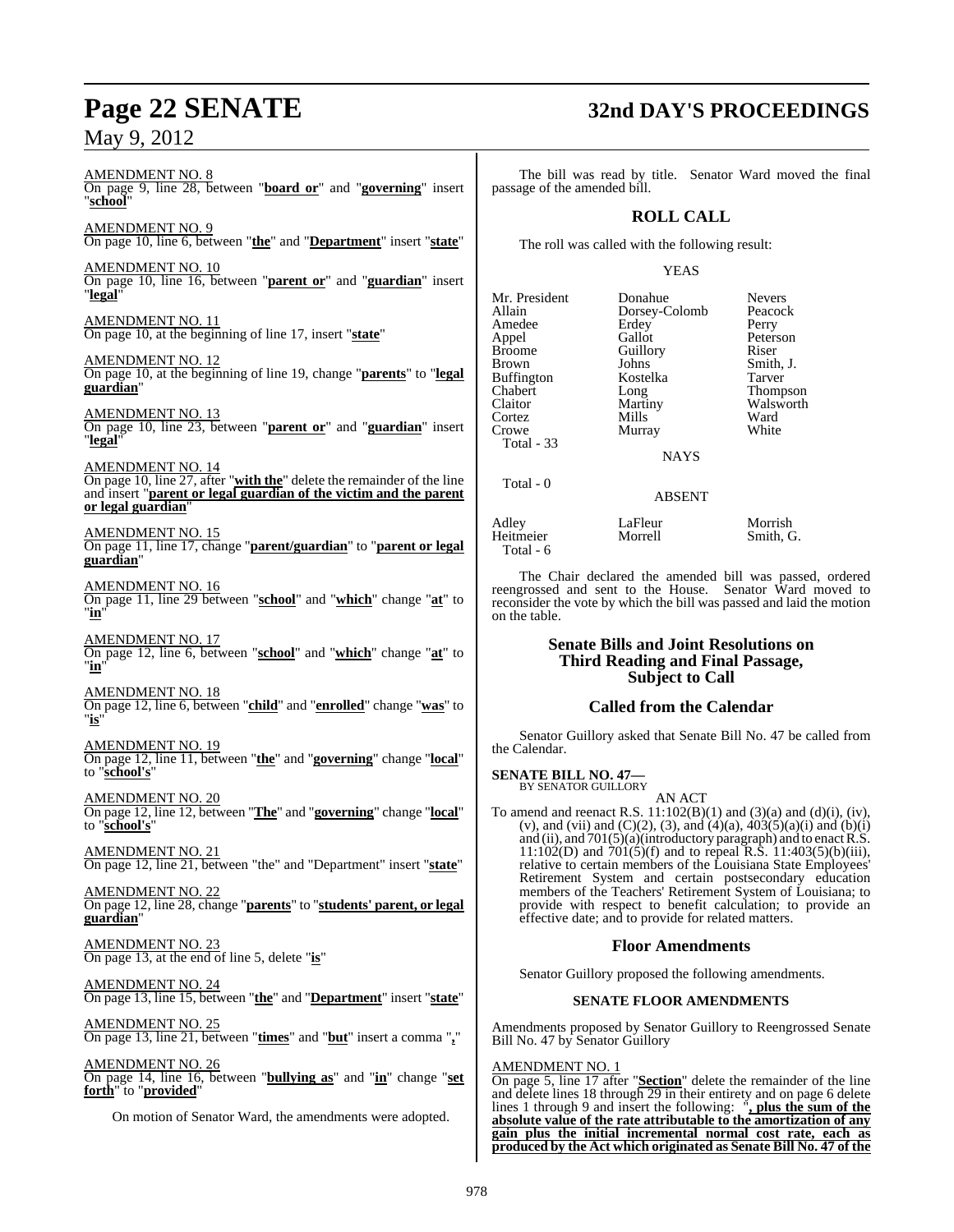## **32nd DAY'S PROCEEDINGS Page 23 SENATE**

# May 9, 2012

**2012 Regular Session. The initial incremental normal cost rate shall be determined without regard to the phase-in pursuant to the provisions of the Act which originated as Senate Bill No. 47 of the 2012 Regular Session.**

**(2) The payment attributable to the absolute value of the amortization of any gain and the incremental normal cost rate shall be applied as follows for each year beginning with Fiscal Year 2013-14:**

**(a) To the outstanding balance of the original amortization base without reamortization of such base and until such base is fully liquidated.**

**(b) After the liquidation of the original amortization base, to the outstanding balance of the experience account amortization base without reamortization of such base and until such base is fully liquidated.**

**(c) After the liquidation of the experience account amortization base, to the balance of the oldest outstanding positive amortization base without reamortization of such base and until all such bases are fully liquidated.**"

On motion of Senator Guillory, the amendments were adopted.

#### **Floor Amendments**

Senator Martiny proposed the following amendments.

#### **SENATE FLOOR AMENDMENTS**

Amendments proposed by Senator Martiny to Reengrossed Senate Bill No. 47 by Senator Guillory

AMENDMENT NO. 1 On page 1, line 3, after "(ii)," and before "and" insert " $502(B)(1)$ ,"

AMENDMENT NO. 2 On page 8, between lines 7 and 8, insert the following:

"§502. Creation of optional retirement plan \* \* \*

B.(1) Notwithstanding Subsection A of this Section, anyone who elected to participate in the optional retirement plan in lieu of the defined benefit plan before July 31, 2002 **December 31, 2007**, may regain membership in the defined benefit plan by complying with the provisions of this Subsection. \* \* \*"

Senator Martiny moved the adoption of the amendments.

Senator Claitor objected.

#### **ROLL CALL**

The roll was called with the following result:

Morrish<br>Peacock

#### YEAS

| Amedee            | Erdey         | Peterson      |
|-------------------|---------------|---------------|
| <b>Broome</b>     | Gallot        | Riser         |
| <b>Buffington</b> | Guillory      | <b>Thomps</b> |
| Chabert           | Long          | Walswor       |
| Crowe             | Martiny       | Ward          |
| Donahue           | Murray        |               |
| Dorsey-Colomb     | <b>Nevers</b> |               |
| Total - 19        |               |               |
|                   |               |               |

Gallot<br>Guillory Guillory Thompson<br>
Long Walsworth Martiny Murray

**NAYS** 

Mr. President Cortez Perry<br>Adley Johns Smith Adley Johns Smith, J. Allain Kostelka Tarver Appel Mills<br>Brown Morris Claitor Total - 16

Walsworth<br>Ward

Heitmeier Morrell<br>LaFleur Smith. Total - 4

The Chair declared the amendments were adopted.

Smith, G.

#### **Floor Amendments**

ABSENT

Senator Nevers proposed the following amendments.

#### **SENATE FLOOR AMENDMENTS**

Amendments proposed by Senator Nevers to Reengrossed Senate Bill No. 47 by Senator Guillory

AMENDMENT NO. 1

On page 10, line 14, after "Section 7." insert "(A)"

#### AMENDMENT NO. 2

On page 10, between lines 27 and 28, insert the following:

"(B) The retirement systems shall provide for the orderly and equitable implementation of the provisions of this Act. implementation shall be consistent with the duties required of the systems'fiduciaries. Notwithstanding any other provision of this Act or law to the contrary, and if required by the duties of the systems' fiduciaries, the implementation of this Act may be delayed until a final nonappealable judgment is rendered in any action instituted on or before June 30, 2013, challenging the constitutionality of the provisions of this Act."

On motion of Senator Nevers, the amendments were adopted.

#### **Floor Amendments**

Senator Long proposed the following amendments.

#### **SENATE FLOOR AMENDMENTS**

Amendments proposed by Senator Long to Reengrossed Senate Bill No. 47 by Senator Guillory

AMENDMENT NO. 1 On page 1, line 3, after "and (ii)," delete the remainder of the line and at the beginning of line 4 delete "and"

AMENDMENT NO. 2 On page 1, line 4 delete "and  $701(5)(f)$ "

AMENDMENT NO. 3 On page 1, delete line 6 and at the beginning of line 7 delete "of Louisiana'

AMENDMENT NO. 4 On page 1, line 12 after "(ii)" delete the remainder of the line and insert "are hereby"

AMENDMENT NO. 5 On page 1, line 13 delete "and 701(5)(f) are" and insert "is"

AMENDMENT NO. 6 On page 5, line 14 after "**System**" delete the remainder of the line and insert "**, for any**"

AMENDMENT NO. 7 On page 8, delete lines 8 through 29 and on page 9, delete lines1 through 11

AMENDMENT NO. 8 On page 9, line 21 delete "and 701(5)"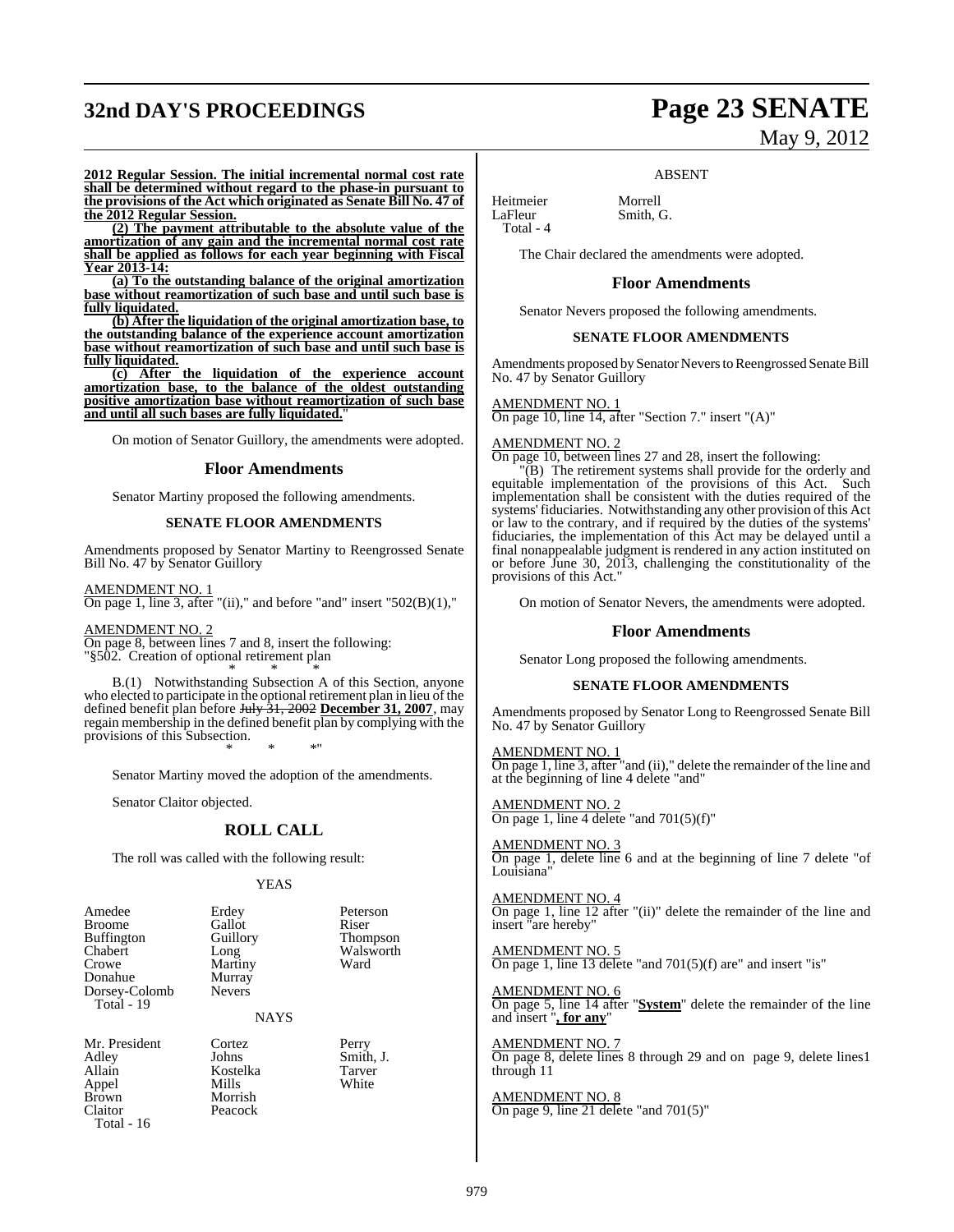AMENDMENT NO. 9 On page 9, lines 23 and 24 delete "and 701(5)"

AMENDMENT NO. 10 On page 9, line 29 delete "and 789(D)"

Senator Long moved the adoption of the amendments.

Senator Guillory objected.

### **ROLL CALL**

The roll was called with the following result:

YEAS

| <b>Broome</b><br>Chabert<br>Cortez<br>Crowe<br>Dorsey-Colomb<br>Total $-13$                                       | Gallot<br>Johns<br>Long<br>Morrish<br>Murray<br>NAYS                                                | <b>Nevers</b><br><b>Thompson</b><br>White                              |
|-------------------------------------------------------------------------------------------------------------------|-----------------------------------------------------------------------------------------------------|------------------------------------------------------------------------|
| Mr. President<br>Adley<br>Allain<br>Amedee<br>Appel<br><b>Brown</b><br><b>Buffington</b><br>Claitor<br>Total - 23 | Donahue<br>Erdey<br>Guillory<br>Kostelka<br>LaFleur<br>Martiny<br>Mills<br>Peacock<br><b>ABSENT</b> | Perry<br>Peterson<br>Riser<br>Smith, J.<br>Tarver<br>Walsworth<br>Ward |
| Heitmeier<br>Total - 3                                                                                            | Morrell                                                                                             | Smith, G.                                                              |

The Chair declared the amendments were rejected.

The bill was read by title. Senator Guillory moved the final passage of the amended bill.

### **ROLL CALL**

The roll was called with the following result:

#### YEAS

| Mr. President<br>Adley<br>Allain<br>Amedee<br>Appel<br>Chabert<br>Claitor<br>Total - 19       | Cortez<br>Crowe<br>Donahue<br>Guillory<br>Johns<br>Long<br>Martiny<br><b>NAYS</b>    | Mills<br>Morrish<br>Peacock<br>Smith, J.<br>White |
|-----------------------------------------------------------------------------------------------|--------------------------------------------------------------------------------------|---------------------------------------------------|
| <b>Broome</b><br>Brown<br><b>Buffington</b><br>Dorsey-Colomb<br>Erdey<br>Gallot<br>Total - 16 | Kostelka<br>LaFleur<br>Murray<br><b>Nevers</b><br>Perry<br>Peterson<br><b>ABSENT</b> | Riser<br><b>Thompson</b><br>Walsworth<br>Ward     |
| Heitmeier<br>Morrell<br>Total - 4                                                             | Smith, G.<br>Tarver                                                                  |                                                   |

The Chair declared the amended bill failed to pass.

## **Page 24 SENATE 32nd DAY'S PROCEEDINGS**

### **Notice of Reconsideration**

Senator Guillory moved to reconsider on the next Legislative Day the vote by which the bill failed to pass.

### **Rules Suspended**

Senator Walsworth asked for a suspension of the rules to reconsider the vote by which Senate Bill No. 47 failed to pass.

Senator Murray objected.

#### **ROLL CALL**

The roll was called with the following result:

Kostelka<br>Long

YEAS

Guillory Perry<br>Johns Riser

Mr. President Donahue Peacock<br>Adley Guillory Perry Allain Johns Riser<br>Amedee Kostelka Smith, J. Appel Long Thompson Claitor Mills Ward<br>Cortez Morrish White Crowe Total - 26

Dorsey-Colomb Total - 9

Heitmeier Total - 4 Morrish<br>Nevers

Martiny Walsworth<br>
Mills Ward

NAYS

Brown Erdey Murray<br>Buffington Gallot Peterson Buffington Gallot Peterson<br>Dorsey-Colomb LaFleur Tarver

ABSENT

Broome<br>
Heitmeier Morrell<br>
Smith, G.

The Chair declared the vote was reconsidered.

#### **Reconsideration**

The vote by which Senate Bill No. 47 failed to pass earlier today was reconsidered.

#### **SENATE BILL NO. 47—**

BY SENATOR GUILLORY AN ACT

To amend and reenact R.S.  $11:102(B)(1)$  and  $(3)(a)$  and  $(d)(i)$ ,  $(iv)$ , (v), and (vii) and (C)(2), (3), and (4)(a),  $403(5)(a)(i)$  and (b)(i) and (ii), and 701(5)(a)(introductory paragraph) and to enact R.S. 11:102(D) and 701(5)(f) and to repeal R.S. 11:403(5)(b)(iii), relative to certain members of the Louisiana State Employees' Retirement System and certain postsecondary education members of the Teachers' Retirement System of Louisiana; to provide with respect to benefit calculation; to provide an effective date; and to provide for related matters.

The bill was read by title. Senator Guillory moved the final passage of the previously amended bill.

### **ROLL CALL**

The roll was called with the following result:

#### YEAS

| Mr. President | Crowe    | Morrish       |
|---------------|----------|---------------|
| Adley         | Donahue  | <b>Nevers</b> |
| Allain        | Guillory | Peacock       |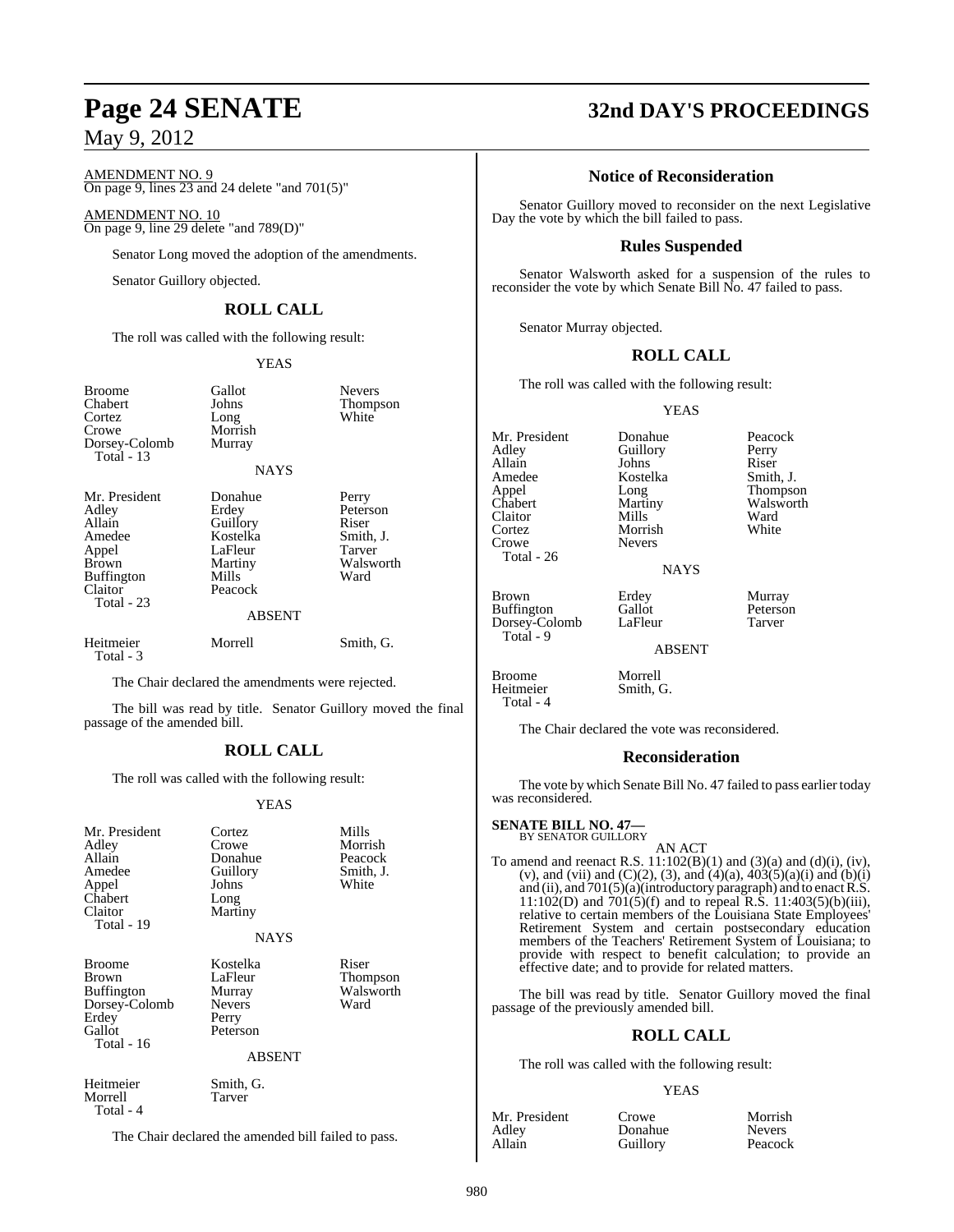## **32nd DAY'S PROCEEDINGS Page 25 SENATE**

# May 9, 2012

Amedee Johns Smith, J.<br>Appel Kostelka Tarver Appel Kostelka<br>Chabert Long Chabert Long Walsworth<br>Claitor Martiny White Cortez. Total - 23

Martiny<br>Mills

#### **NAYS**

| <b>Broome</b><br><b>Brown</b><br><b>Buffington</b><br>Dorsey-Colomb<br>Erdey<br>Total $-13$ | Gallot<br>LaFleur<br>Murray<br>Perry<br>Peterson<br><b>ABSENT</b> | Riser<br>Thompson<br>Ward |
|---------------------------------------------------------------------------------------------|-------------------------------------------------------------------|---------------------------|
| Heitmeier                                                                                   | Morrell                                                           | Smith, G.                 |
| Total - 3                                                                                   |                                                                   |                           |

The Chair declared the amended bill was passed, ordered rereengrossed and sent to the House. Senator Guillory moved to reconsider the vote by which the bill was passed and laid the motion on the table.

#### **Message from the House**

#### **PASSED SENATE BILLS AND JOINT RESOLUTIONS**

#### May 9, 2012

To the Honorable President and Members of the Senate:

I am directed to inform your honorable body that the House of Representatives has finally passed the following Senate Bills and Joint Resolutions:

#### **SENATE BILL NO. 140—** BY SENATOR ALARIO

AN ACT

To amend and reenact R.S.  $47:1908(A)(26)$  and (C), relative to expenses of assessors; to increase the amount the assessor of Jefferson Parish is allowed for clerical and other expenses; and to provide for related matters.

Reported without amendments.

### **SENATE BILL NO. 252—** BY SENATOR CROWE

AN ACT

To amend and reenact R.S. 23:1538(A), relative to the unemployment compensation fund; to provide for penalties against employers who fail to file complete and accurate quarterly payroll reports in a timely manner; and to provide for related matters.

Reported without amendments.

#### **SENATE BILL NO. 95—** BY SENATOR MORRELL

#### AN ACT

To amend and reenact R.S. 37:1782(5)(a), 1797(B), and  $1798(A)(1)(a)$  and to enact R.S.  $37:1798(A)(3)$ , relative to information furnished to police or sheriff; requires a pawnbroker to provide certain information obtained to the Department of Public Safety and Corrections, division of probation and parole; to provide relative to the means for providing transactional information; to provide with respect to time delays for delivery of certain information; and to provide for related matters.

Reported without amendments.

#### **SENATE BILL NO. 148—**

- BY SENATORS THOMPSON, ALLAIN, GALLOT, LONG, RISER AND WALSWORTH AN ACT
- To amend and reenact R.S. 3:3408(A)(10), 3409(B) and (C), 3410(H)(3), 3411(G)(3), and 3420 and to repeal Part VII of Chapter 6 of Title 3 of the Louisiana Revised Statutes of 1950, comprised of R.S. 3:711 through 716, relative to agriculture commodities; to clarify provisions of the Agricultural Commodity Dealer and Warehouse Law; to provide relative to warehouse licenses; to repeal the Agriculture Commodity Marketing Law; to provide for technical corrections; and to provide for related matters.

Reported without amendments.

- **SENATE BILL NO. 149—**<br>BY SENATORS THOMPSON, ALLAIN, GALLOT, LONG, RISER AND WALSWORTH
- AN ACT To amend and reenact R.S. 3:1399(A), the introductory paragraph of 1412(C), 1430.5(E), the introductory paragraph of  $1430.7(A)$ , 1431(26), 1435(3), 1439, 1440, 1441, and 1444(9), relative to the Louisiana Agricultural Liming Materials Law; to clarify the registration date for liming materials; to clarify terms relative to stop orders; to provide for technical corrections; and to provide for related matters.

Reported without amendments.

**SENATE BILL NO. 151—** BY SENATORS THOMPSON, ALLAIN, GALLOT, LONG, RISER AND WALSWORTH

AN ACT

To amend and reenact the introductory paragraph of R.S. 3:3243(G), the introductory paragraph of  $3245(\hat{C})$ , the introductory paragraph of  $3246\text{(G)}$ ,  $3367\text{(F)}$  and  $3383\text{(B)}$  and to enact R.S.  $3:3210(\text{C})(6)$  and  $3365(\text{E})$ , relative to the Pesticide Law; to provide relative to moniesin the Pesticide Fund; to authorize the Structural Pest Control Commission to issue subpoenas; to extend records retention requirements for certain entities; and to provide for related matters.

Reported without amendments.

**SENATE BILL NO. 169—**<br>BY SENATORS ALLAIN, LONG, RISER, THOMPSON AND<br>WALSWORTH

AN ACT

To amend and reenact R.S. 3:730.3(B)(1) and (D), relative to the membership of the Louisiana Strawberry Marketing Board; to decrease the membership of the board; to provide for quorum; to provide for technical corrections; and to provide for related matters.

Reported without amendments.

**SENATE BILL NO. 288—** BY SENATORS ALLAIN, LONG, RISER, THOMPSON AND WALSWORTH

#### AN ACT

To enact R.S. 3:14, relative to the authority of the commissioner of agriculture; to authorize the commissioner to employ an executive counsel and assistants; to provide relative to qualifications; and to provide for related matters.

Reported without amendments.

### **SENATE BILL NO. 646—**

BY SENATORS THOMPSON, ALLAIN, GALLOT, LONG, RISER AND<br>WALSWORTH AND REPRESENTATIVES ANDERS, CARMODY,<br>CHAMPAGNE, CHANEY, GISCLAIR, HENSGENS, HILL, HOWARD,<br>HUVAL, JOHNSON, TERRY LANDRY, LEBAS AND THIBAUT AN ACT

To amend and reenact R.S. 3:1615(A)(1) and (4), relative to Boll Weevil Eradication assessments; to provide for the transfer of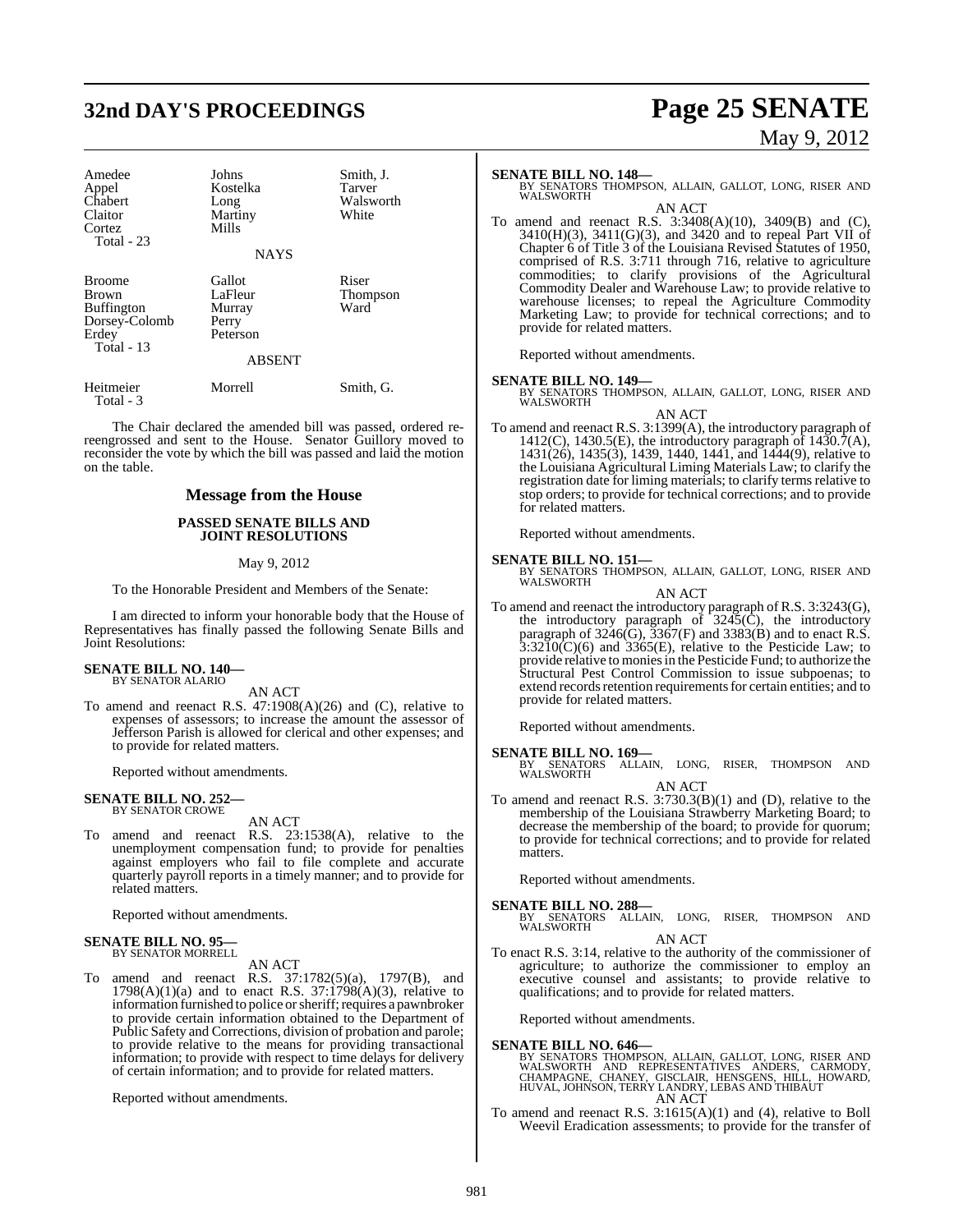## **Page 26 SENATE 32nd DAY'S PROCEEDINGS**

assessments to the Louisiana Agricultural Finance Authority; and to provide for related matters.

Reported without amendments.

#### **SENATE BILL NO. 48—** BY SENATOR GUILLORY

AN ACT

To amend and reenact R.S. 11:511, 822(A) and (B), 1162(A), and 1164, relative to state retirement systems; to provide relative to the membership of the boards of trustees of the Louisiana State Employees' Retirement System, the Teachers' Retirement System of Louisiana, and the Louisiana School Employees' Retirement System; and to provide for related matters.

Reported without amendments.

**SENATE BILL NO. 158—**<br>BY SENATORS MORRELL, ALARIO, BROOME, DORSEY-COLOMB,<br>ERDEY, GUILLORY, LONG, MARTINY, MURRAY, PETERSON, GARY<br>SMITH, JOHN SMITH, TARVER, THOMPSON AND WHITE<br>AN ACT

To enact R.S. 23:968, relative to whistleblower protection; to provide employment protection for a person who reports the sexual abuse of a minor child; to provide a cause of action for certain employees; to provide for damages; to provide for exceptions; and to provide for related matters.

Reported without amendments.

**SENATE BILL NO. 614—**<br>BY SENATORS ADLEY, ALLAIN, BUFFINGTON, DORSEY-COLOMB,<br>ERDEY, GUILLORY, HEITMEIER, MILLS, NEVERS AND THOMPSON<br>AND REPRESENTATIVE LORUSSO AN ACT

To amend and reenact R.S.  $46:123(D)(1)(c)(iii)$  and (vi), relative to the Louisiana Military Family Assistance Board; to provide relative to requirements for need-based claims; and to provide for related matters.

Reported without amendments.

#### **SENATE BILL NO. 375** BY SENATOR GARY SMITH

AN ACT

To amend and reenact R.S.  $56:266(D)(1)$ , relative to the Louisiana Fur Public Education and Marketing Fund; to provide for the trapping license fees; and to provide for related matters.

Reported without amendments.

Respectfully submitted, ALFRED W. SPEER Clerk of the House of Representatives

### **Privilege Report of the Committee on Senate and Governmental Affairs**

### **ENROLLMENTS**

Senator Amedee, Chairman on behalf of the Committee on Senate and Governmental Affairs, submitted the following report:

#### May 9, 2012

To the President and Members of the Senate:

I am directed by your Committee on Senate and Governmental Affairs to submit the following report:

The following Senate Concurrent Resolution has been properly enrolled:

## **SENATE CONCURRENT RESOLUTION NO. 94—**<br>BY SENATOR HEITMEIER AND REPRESENTATIVE SIMON A CONCURRENT RESOLUTION

To commend Don Gregory on thirty-six years of outstanding service and dedication to the citizens of the state of Louisiana and to congratulate him on the occasion of his retirement from the Louisiana Department of Health and Hospitals (DHH).

> Respectfully submitted, "JODY" AMEDEE Chairman

The foregoing Senate Concurrent Resolution was signed by the President of the Senate.

#### **Privilege Report of the Committee on Senate and Governmental Affairs**

#### **ENROLLMENTS**

Senator Amedee, Chairman on behalf of the Committee on Senate and Governmental Affairs, submitted the following report:

#### May 9, 2012

To the President and Members of the Senate:

I am directed by your Committee on Senate and Governmental Affairs to submit the following report:

The following Senate Bills have been properly enrolled:

### **SENATE BILL NO. 175—** BY SENATOR APPEL

AN ACT

To amend and reenactR.S. 32:1268(A)(1)(a)(introductory paragraph) and (c), (2) and (B), and to enact R.S.  $32:1261(1)(x)$ , relative to the Louisiana Motor Vehicle Commission; to provide for regulation and enforcement by the commission; to provide for repurchase of certain tools and equipment; to provide for unauthorized actions of certain persons regulated by the commission; and to provide for related matters.

#### **SENATE BILL NO. 435—**

BY SENATORS BROOME, ALARIO, BROWN, BUFFINGTON, CROWE,<br>DORSEY-COLOMB, ERDEY, HEITMEIER, JOHNS, KOSTELKA,<br>LAFLEUR, LONG, MURRAY, NEUTRIS, PETERSON, GARY SMITH,<br>TARVER, THOMPSON, WALSWORTH AND WARD, MARD<br>REPRESENTATIVES BARRO

AN ACT

To enact R.S. 15:541.1, relative to human trafficking; to provide that certain establishments shall post information regarding the National Human Trafficking Resource Center hotline; to provide for the form and content of the posting; to provide for languages in which the information is to be posted; to provide for certain departments to notify affected establishments of the requirements; to provide for a civil penalty; and to provide for related matters.

**SENATE BILL NO. 575—** BY SENATOR MORRELL AND REPRESENTATIVE LOPINTO AN ACT

To amend and reenact R.S. 14:90(C), R.S. 27:20(A)(1)(d)(ii), and Chapter 8 of Title 27 of the Louisiana Revised Statutes of 1950, to be comprised of R.S. 27:401 through 457, to enact Chapter 9 of Title 27 of the Louisiana Revised Statutes of 1950, to be comprised of R.S. 27:501 and 502, and to repeal Chapter 6 of Title 27 of the Louisiana Revised Statutes of 1950, comprised of R.S. 27:301 through 326, relative to the licensing and operation of video draw poker devices; to provide for a comprehensive reorganization of the Video Draw Poker Devices Control Law; to provide for definitions; to provide for the types of licensed establishments which may be issued for the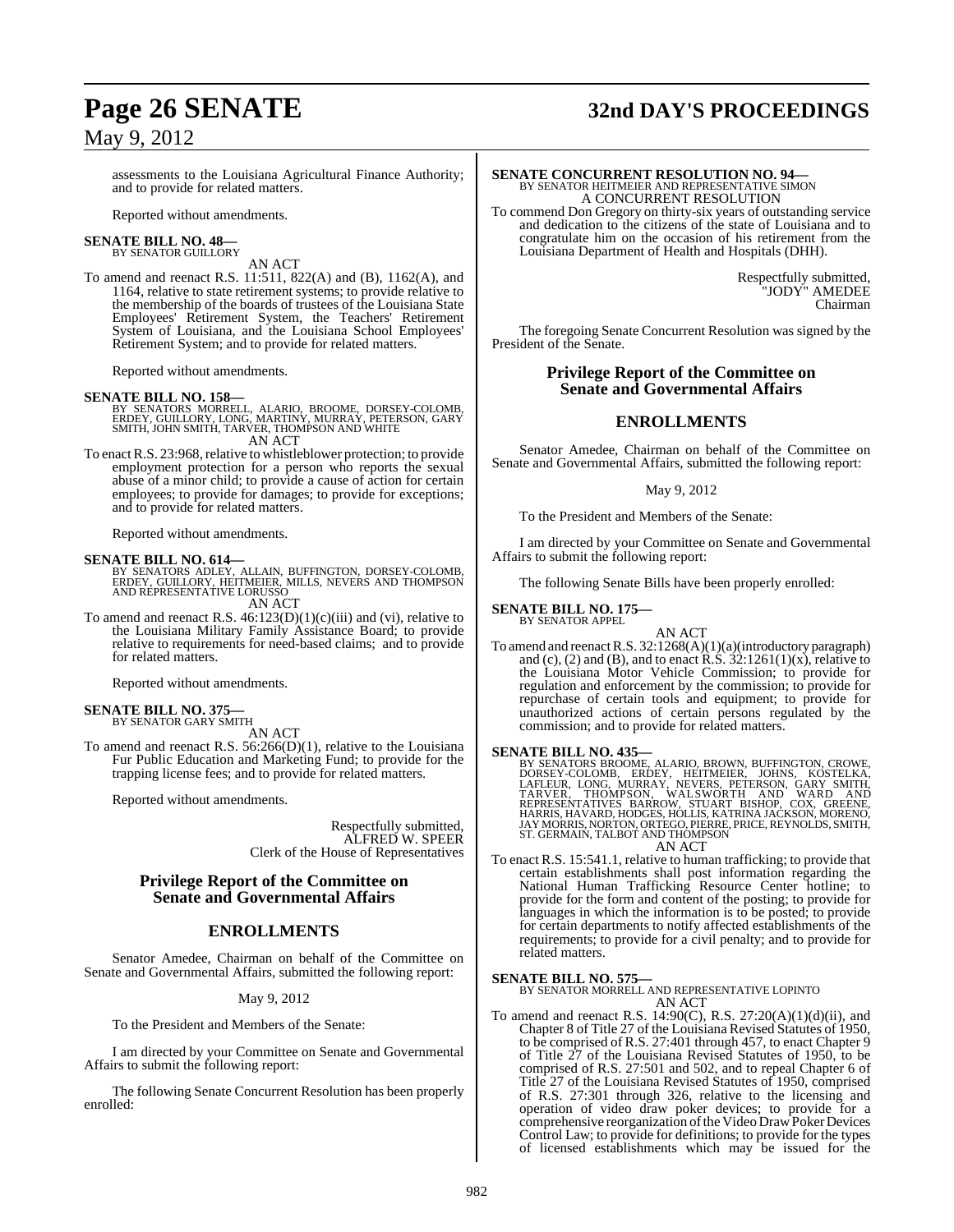## **32nd DAY'S PROCEEDINGS Page 27 SENATE**

# May 9, 2012

operation of video draw poker devices; to provide for limits on the number of devices which may be offered at those licensed establishments; to provide for specifications of video draw poker devices; to provide for the types of games which may be played on video draw poker devices; to provide with respect to suitability criteria for the issuance of video draw poker devices; to provide for criteria and amenities which shall be offered at different licensed establishments; to provide for the calculation of fuel sales at qualified truck stop facilities; to provide with respect to the construction and location of qualified truck stop facilities; to provide for the temporary operation of video draw poker devices; to provide with respect to force majeure; to provide for applicability; to provide for exceptions; to provide with respect to leasing qualified truck stop facilities; to repeal statutory provisions which have become obsolete; to provide with respect to the sale or transfer of a license; to provide for tax clearances for the granting or renewal of a license to operate video draw poker devices; to provide for the application process for three machine locations; to provide for issuance of licenses by the office of state police for three machine locations; to provide for the regulation and enforcement regarding the operation of video draw poker devices; to provide for rulemaking; and to provide for related matters.

> Respectfully submitted, "JODY" AMEDEE Chairman

The foregoing Senate Bills were signed by the President of the Senate.

#### **Message from the House**

#### **SIGNED HOUSE BILLS AND JOINT RESOLUTIONS**

#### May 9, 2012

To the Honorable President and Members of the Senate:

I am directed to inform your honorable body that the Speaker of the House of Representatives has signed the following House Bills and Joint Resolutions:

### **HOUSE BILL NO. 24—** BY REPRESENTATIVE HENRY BURNS

AN ACT

To amend and reenact R.S. 13:5554(Z)(introductory paragraph) and  $(3)$  and  $5555(C)(2)$  and  $(D)$ , relative to the payment of insurance premium costs; to provide for the payment of such costs for retired sheriffs and employees of the Bossier Parish Sheriff's Office; to provide relative to the Bossier Parish Retired Employees Insurance Fund; to provide for the administration of the fund; to provide for the use and investment of fund monies; and to provide for related matters.

### **HOUSE BILL NO. 99—** BY REPRESENTATIVE HENRY

AN ACT

To enact R.S. 15:1352(A)(30) through (44), relative to racketeering; to add enumerated crimes to the definition of "racketeering activity"; and to provide for related matters.

### **HOUSE BILL NO. 158—** BY REPRESENTATIVE BADON

AN ACT

To amend and reenact R.S. 15:81(H)(1), relative to bond for release of municipal ordinances; to provide for an increase in the maximum amount of the bond which can be set in the Municipal Court of New Orleans; and to provide for related matters.

#### **HOUSE BILL NO. 191—**

BY REPRESENTATIVE GREENE

AN ACT To amend and reenact Code of Criminal Procedure Article 415.1, relative to additional grand juries; to authorize the impaneling of one or more additional grand juries; to provide for an effective date; and to provide for related matters.

### **HOUSE BILL NO. 219—** BY REPRESENTATIVE WILLMOTT

AN ACT

To amend and reenact R.S. 14:202.1(D)(1) and (3), (E)(1) and (3), and  $(F)(1)$  and  $(3)$ , relative to the crime of home improvement fraud; to increase the values associated with the amount of damage caused by home improvement fraud or the amount contracted to conduct the home improvements; and to provide for related matters.

### **HOUSE BILL NO. 224—** BY REPRESENTATIVE ARMES

AN ACT

To amend and reenact R.S.  $46:236.3(E)(1)(a)$ , (G), and (O), relative to child support enforcement; to provide for withholdings for support; to provide with respect to civil liability of persons who honor an income assignment order; and to provide for related matters.

#### **HOUSE BILL NO. 225—**

BY REPRESENTATIVES LORUSSO, ADAMS, WESLEY BISHOP, AND GAROFALO AN ACT

To amend and reenact R.S. 47:1851(B), relative to ad valorem taxation; to provide for the definition of public service property for purposes of assessment; to provide forthe definition of barge lines, towing, and other water transportation companies; and to provide for related matters.

**HOUSE BILL NO. 302—** BY REPRESENTATIVE DIXON

AN ACT To enact R.S. 47:2129.1, relative to the collection of ad valorem taxes in Rapides Parish; to authorize the collector to accept quarterly payment of certain taxes and statutory impositions subject to approval of the governing body of the taxing authority; to provide for effectiveness; and to provide forrelated matters.

**HOUSE BILL NO. 355—**

BY REPRESENTATIVE POPE AN ACT

To enact R.S. 15:85.3, relative to posting of criminal bonds; to provide for an increase in fees assessed for criminal bonds in Denham Springs; to provide for collection of fees by the marshal of the Denham Springs City Court; to provide for allocation of funds to the marshal's general fund; to provide for use of funds for the operational expenses of the marshal's office; and to provide for related matters.

#### **HOUSE BILL NO. 432—**

BY REPRESENTATIVE LOPINTO

AN ACT To repeal R.S. 15:308(C) and 574.22, relative to the Louisiana Risk

Review Panel; to repeal the statutory authority for the panel.

#### **HOUSE BILL NO. 433—**

BY REPRESENTATIVE GREENE AN ACT

To amend and reenact Children's Code Article 877(A), relative to juvenile adjudication hearings; to amend procedures relative to adjudication hearings for juvenile offenders charged with a crime of violence; and to provide for related matters.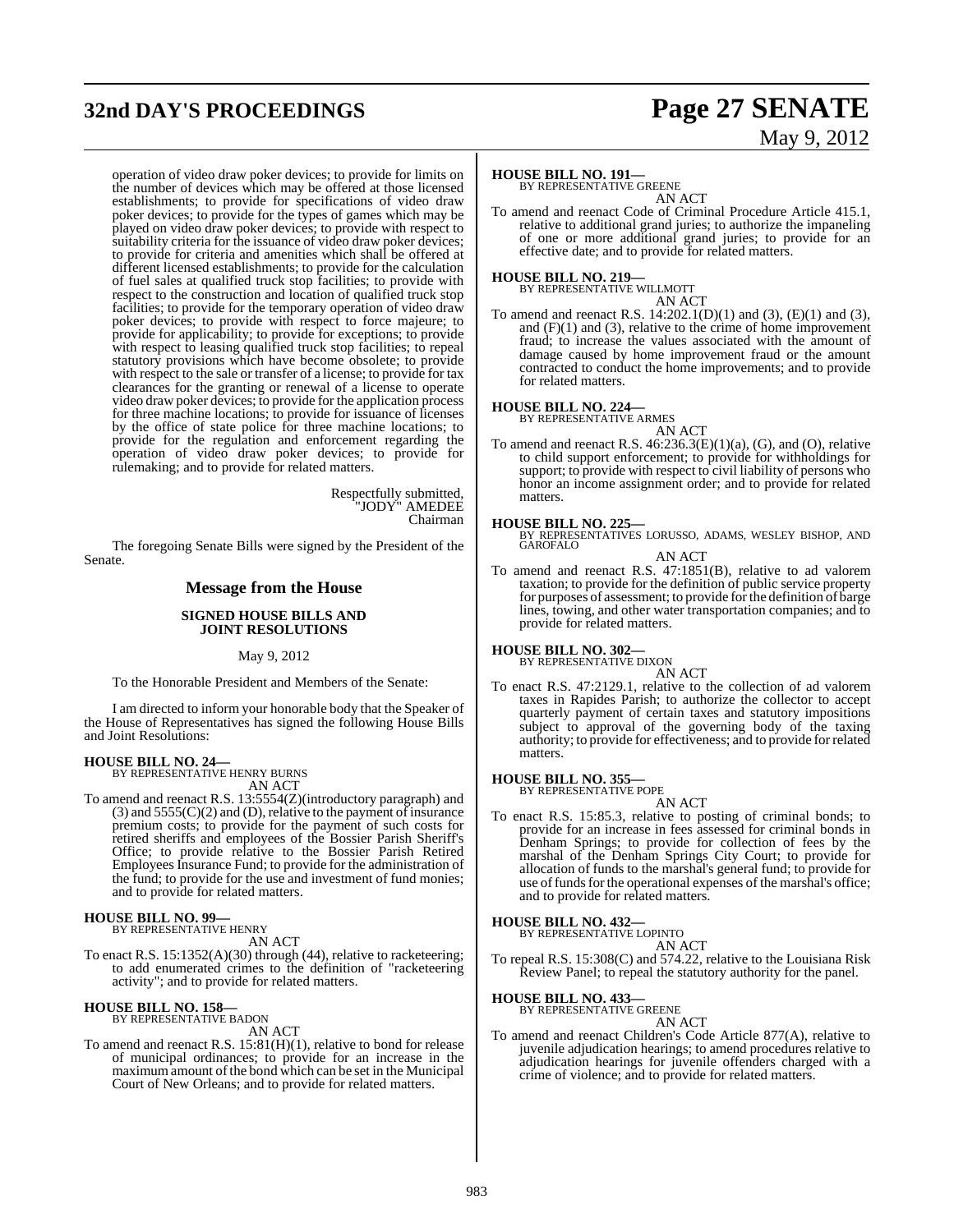### **HOUSE BILL NO. 439—**

BY REPRESENTATIVE ABRAMSON AN ACT

To repeal R.S. 9:2448, relative to testaments; to repeal the statutory authorization for the designation in a will of an attorney to handle an estate.

### **HOUSE BILL NO. 462—** BY REPRESENTATIVE ABRAMSON

AN ACT

To amend and reenact Code of Civil Procedure Article 42(4), relative to venue of foreign corporations and limited liability companies; to provide for venue in certain parishes; and to provide for related matters.

## **HOUSE BILL NO. 467—** BY REPRESENTATIVE ABRAMSON

AN ACT To amend and reenact Code of Civil Procedure Article 2724(A), relative to notice in executory process proceedings; to provide for notice to certain persons; and to provide for related matters.

**HOUSE BILL NO. 558—** BY REPRESENTATIVES LOPINTO AND NORTON AN ACT

To amend and reenact R.S. 15:542.1.3(A) and (B)(2) and 544(C), (D), and (E) and to enact R.S. 15:544(F), relative to sex offender registration and notification; to provide relative to sex offenders convicted under the laws of another state; to provide for court documentation; to provide for the duration of sex offender registration and notification for certain offenders; to provide relative to the frequency of in-person registration renewals; to provide with respect to certification on an offender's registration history; to provide for an effective date; to provide for prospective application; and to provide for related matters.

### **HOUSE BILL NO. 650—**

BY REPRESENTATIVES PATRICK WILLIAMS AND FOIL AN ACT

To enact Subpart DD of Part I of Chapter 1 of Subtitle II of Title 47 of the Louisiana Revised Statutes of 1950, to be comprised of R.S. 47:120.105, relative to state individual income tax return checkoffs for certain donations; to provide for a method for individuals to donate a portion of any refund due them to the Odyssey Foundation for the Arts, LLC for purposes of the Center of Excellence for Autism Spectrum Disorder; to authorize the secretary of the Department of Revenue to administer and disburse donated monies; to provide for an effective date; and to provide for related matters.

**HOUSE BILL NO. 898—** BY REPRESENTATIVE ROBIDEAUX AN ACT

To amend and reenact R.S. 47:114(A) through (H), relative to tax administration; to provide forthe quarterly filing of withholding tax returns; to provide for the due date of payments of the withholding return; to authorize rulemaking; and to provide for related matters.

## **HOUSE BILL NO. 1098—** BY REPRESENTATIVE CHAMPAGNE

AN ACT

To amend and reenactR.S. 26:902 through 905, 906(B),(C),(D), and (E), 912, 913, 918(B), and 919(A), (E), and (F) and to repeal R.S. 26:907 and 915, relative to tobacco product permits for retail dealers; to eliminate requirements relative to registration certificates for tobacco retail dealers and all references thereto; to provide for a single class of permits for tobacco retail dealers; to provide for a decrease in retail dealer permit fees; and to provide for related matters.

## **Page 28 SENATE 32nd DAY'S PROCEEDINGS**

#### **HOUSE BILL NO. 12—**

BY REPRESENTATIVE ABRAMSON AN ACT

To amend and reenact Code of Civil Procedure Article  $592(A)(3)(a)(ii)$ , relative to certification of class actions; to provide for discovery and admissibility of expert witness testimony and evidence under certain circumstances; and to provide for related matters.

#### **HOUSE BILL NO. 150—**

BY REPRESENTATIVE RITCHIE AN ACT

To amend and reenact R.S. 22:254(C), relative to health maintenance organizations; to clarify the minimum required capital and surplus for each such entity; and to provide for related matters.

## **HOUSE BILL NO. 154—** BY REPRESENTATIVE THIBAUT

AN ACT

To amend and reenact R.S. 22:1268(A)(2) and 1287, relative to policy refunds and interest; to provide forthe crediting ofrefund amounts against future premiums; to provide for the accrual of interest on refunds; and to provide for related matters.

### **HOUSE BILL NO. 160—** BY REPRESENTATIVE RITCHIE

AN ACT

To amend and reenact R.S. 22:821(B)(2), relative to the annual financial regulation fee assessed and collected by the commissioner of insurance; to include vehicle mechanical breakdown insurers and property residual value insurers among such insurers; and to provide for related matters.

**HOUSE BILL NO. 193—** BY REPRESENTATIVE REYNOLDS

- AN ACT To amend and reenact R.S. 22:1986, relative to examinations of
- insurers by the commissioner of insurance; to provide with respect to the compensation of personnel employed by the commissioner of insurance to conduct such examinations; to delete provisions relative to the disposition of such monies; and to provide for related matters.

## **HOUSE BILL NO. 227—** BY REPRESENTATIVE SCHRODER

AN ACT To amend and reenact R.S. 46:236.1.8(D), relative to support enforcement services; to provide for designation of field officers; and to provide for related matters.

## **HOUSE BILL NO. 229—** BY REPRESENTATIVE THIBAUT

AN ACT

To amend and reenact R.S. 22:584(D)(3), relative to investments by insurers; to authorize domestic insurers to invest in certain master limited partnerships; and to provide for related matters.

#### **HOUSE BILL NO. 308—**

BY REPRESENTATIVE THIERRY AN ACT

To repeal R.S. 22:1965 and 1966, relative to unfair trade practices in automobile insurance; to repeal laws relative to unfair trade practices.

**HOUSE BILL NO. 371—** BY REPRESENTATIVE ST. GERMAIN AN ACT

To enact R.S. 45:844.12(6)(k), relative to telephone solicitation; to authorize telephone solicitations on behalf of nonprofit organizations composed of public safety personnel; and to provide for related matters.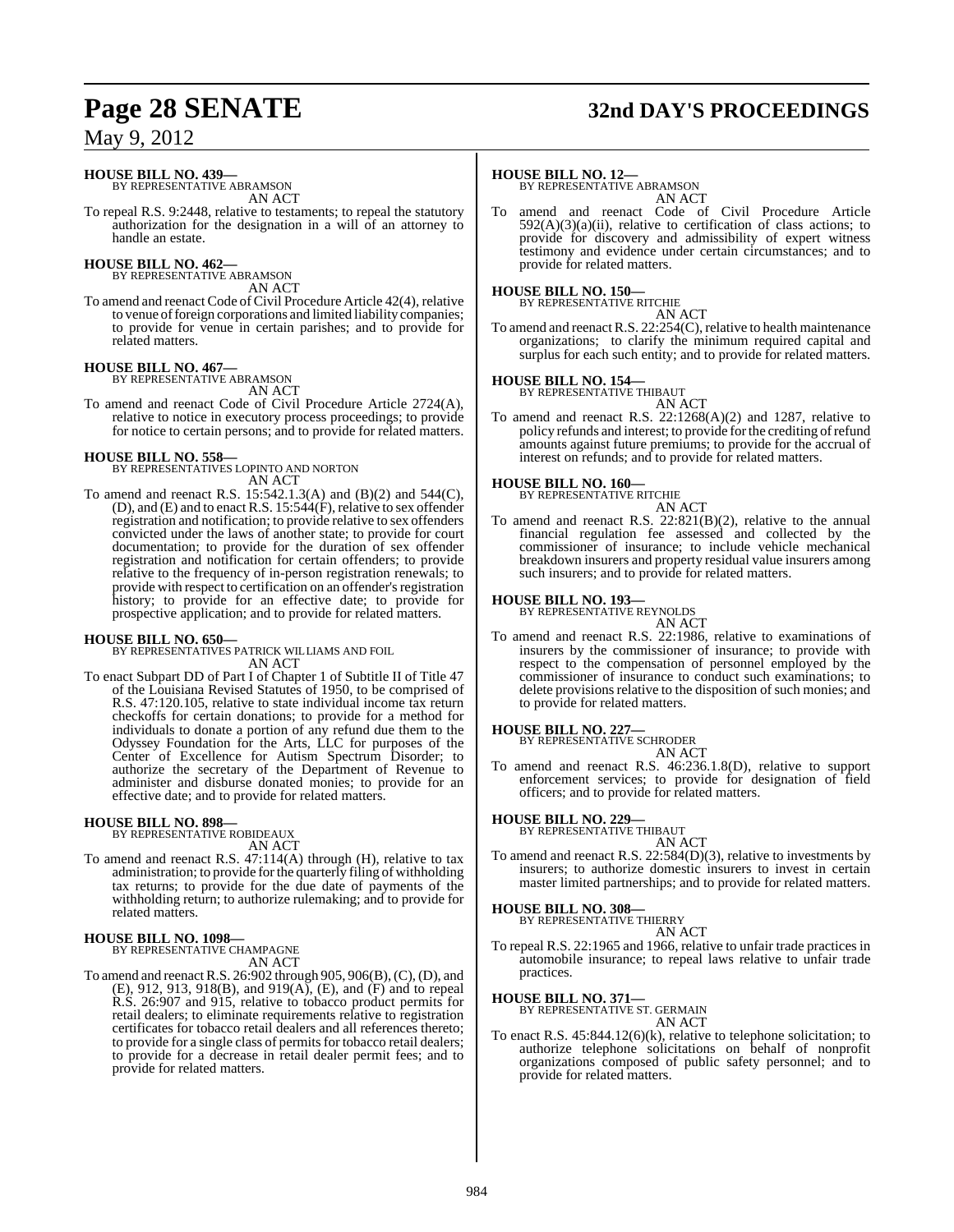## **32nd DAY'S PROCEEDINGS Page 29 SENATE**

# May 9, 2012

**HOUSE BILL NO. 372—** BY REPRESENTATIVE TIM BURNS

AN ACT

To enact R.S. 49:191(5)(n) and to repeal R.S. 49:191(4)(f), relative to the Department of State, including provisions to provide for the re-creation of the Department of State and the statutory entities made a part of the department by law; to provide for the effective termination date for all statutory authority for the existence of such statutory entities; and to provide for related matters.

### **HOUSE BILL NO. 481—** BY REPRESENTATIVE PATRICK WILLIAMS

AN ACT

To amend and reenact R.S.  $46:236.15(D)(1)(a)$ , relative to the Department of Children and Family Services' limited administrative authority for certain paternity and child support actions; to clarify state law regarding unemployment insurance collections with respect to child support overpayments to comply with federal law; and to provide for related matters.

### **HOUSE BILL NO. 513—** BY REPRESENTATIVE GREENE

AN ACT

To amend and reenact R.S.  $22:1574(A)(3)$ , (B), (C), and (D)(1) and to enact R.S.  $22:1574(A)(4)$ , relative to the Bail Bond Apprentice Program; to provide for registration of Bail Bond Apprentice Program participants; to provide for recordkeeping relative to program participants; and to provide for related matters.

### **HOUSE BILL NO. 564—** BY REPRESENTATIVE JOHNSON

AN ACT

To enact R.S. 22:1188.1, relative to long-term care insurance; to provide for prompt payment of long-term care insurance claims; to provide for definitions; to provide for applicability; to provide with respect to violations; and to provide for related matters.

**HOUSE BILL NO. 624—** BY REPRESENTATIVE CHANEY AND SENATORS RISER, THOMPSON, AND WALSWORTH

#### AN ACT

To enact R.S. 22:821(B)(34) and Part XI of Chapter 5 of Title 22 of the Louisiana Revised Statutes of 1950, to be comprised of R.S. 22:1807.1, 1807.2, and 1807.3, relative to appraisers; to require registration of certain appraisers with the Department of Insurance; to grant regulatory authority to the commissioner; to provide for a registration for certain appraisal registrations; and to provide for related matters.

**HOUSE BILL NO. 640—** BY REPRESENTATIVE GIROD JACKSON AND SENATORS ALARIO, HEITMEIER, AND MORRELL

#### AN ACT

To enact R.S. 49:191(6) and to repeal R.S. 49:191(4)(c), relative to the Department of Culture, Recreation and Tourism, including provisions to provide for the re-creation of the Department of Culture, Recreation and Tourism and the statutory entities made a part of the department by law; to provide for the effective termination date for all statutory authority for the existence of such statutory entities; and to provide for related matters.

#### **HOUSE BILL NO. 746—**

BY REPRESENTATIVES CHANEY, ADAMS, ARMES, BERTHELOT,<br>HENRY BURNS, CARMODY, COX, GAINES, GISCLAIR, GUINN, HILL,<br>HODGES, HUVAL, KATRINA JACKSON, JONES, LEBAS, LEOPOLD,<br>ORTEGO, PIERRE, PUGH, REYNOLDS, SCHEXNAYDER, SIMON, AND<br>S ST. GERMAIN<br>WALSWORTH

#### AN ACT

To enact R.S. 49:170.17, relative to state symbols; to provide for the official state boat; and to provide for related matters.

### **HOUSE BILL NO. 804—**

BY REPRESENTATIVE JAMES

AN ACT To amend and reenact R.S. 32:781(5), (12), and (13)(a), 788(B), 793(A)(introductory paragraph), (2), and (5) and to enact R.S.  $32:792(B)(16)$  and 795, relative to used motor vehicles; to provide for definitions; to provide relative to civil penalties; to provide for definitions in rent with option-to-purchase program; to provide relative to deposits and down payments; and to provide for related matters.

### **HOUSE BILL NO. 827—** BY REPRESENTATIVE HAZEL

AN ACT To amend and reenact R.S. 14:110(B)(3) and (E) and to enact R.S. 14:110(B)(4), relative to escape; to provide relative to the crime ofsimple and aggravated escape; to expand the listing of prison facilities to include home incarceration; to provide for penalties; and to provide for related matters.

**HOUSE BILL NO. 852—** BY REPRESENTATIVE TIM BURNS AND SENATOR DONAHUE AN ACT

To amend and reenact R.S. 18:25(B), 104(A)(3), 109, 152(C)(2)(a), 154(C), 177(A), 402(F)(2), and (G),  $427(B)$ ,  $431(A)(1)(a)$  and  $(3)(a)$  and  $(B)(3)$ ,  $435(A)(1)$ ,  $465(E)(1)(a)$ ,  $532.1(F)$ ,  $562(A)(2)$ , 591, 602(A), (B), (C), (D), (E)(1)(a), (2)(a), and (4), and (F), 604(B)(1) and (2)(a), 1284(F), 1299.1, 1300.13, 1302(2),  $1307(B)(2)$  and  $(H)$ ,  $1308(A)(1)$  and  $(2)(d)$ ,  $(e)$ ,  $(f)$ , and  $(g)$ ,  $1308.1(A)$ ,  $1309(D)(1)$  and  $(E)(4)$ ,  $1309.1$ ,  $1313(F)(9)$  and  $(10)$ and  $(I)(2)(a)$ , 1314 $(B)(1)$ ,  $(C)(1)(b)$  and  $(3)$ , and  $(D)(2)$ , 1352, 1402(C), 1405(B), 1406(B), 1415(B), (C), (D), (E), and (F), 1431, 1432(A), 1433(A) and (B), and 1941(A) and (B), to enact R.S. 18:1307(B)(1)(d) and (I), 1308(A)(2)(h), (i), and (j), 1309(E)(5), 1313(F)(11), 1401(F), 1404(E), 1405(H), and 1415(G), and to repeal R.S. 18:1317, relative to the Louisiana Election Code; to revise the system of laws comprising the Louisiana Election Code; to provide relative to the authority and duties of the State Board of Election Supervisors and the secretary of state; to provide relative to voter registration; to provide relative to application for voter registration; to provide relative to notice of registration and change in registration; to provide relative to precinct registers used by the registrar of voters; to provide relative to disclosure of voter information; to provide relative to reinstatement of voter registration after suspension; to provide for election dates; to provide relative to watchers; to provide relative to courses of instruction for commissioners; to provide relative to qualifying for an election; to provide relative to nominating petitions; to provide relative to changing of precinct boundaries by parish governing authorities; to provide relative to procedures for voting during early voting and on election day; to provide relative to identification of voters; to provide for the time limits for making appointments to fill vacancies in certain offices; to provide for the time limits for issuing proclamations for special elections to fill vacancies in certain offices; to provide relative to the requirements for special elections for certain offices; to provide relative to propositions submitted to voters at certain elections; to provide relative to recall elections; to provide relative to applying to vote absentee by mail; to provide relative to procedures and requirements for voting absentee by mail; to provide relative to the transmission of absentee by mail materials; to provide relative to absentee by mail ballots; to provide relative to the counting and tabulation and recounting of absentee by mail and early voting ballots; to provide relative to the preparation of voting machines; to provide relative to absentee bymail and early voting commissioners; to provide for the use of paper ballots; to provide relative to submission of certain changes in voting practice and procedure by political subdivisions; to provide for effectiveness; and to provide for related matters.